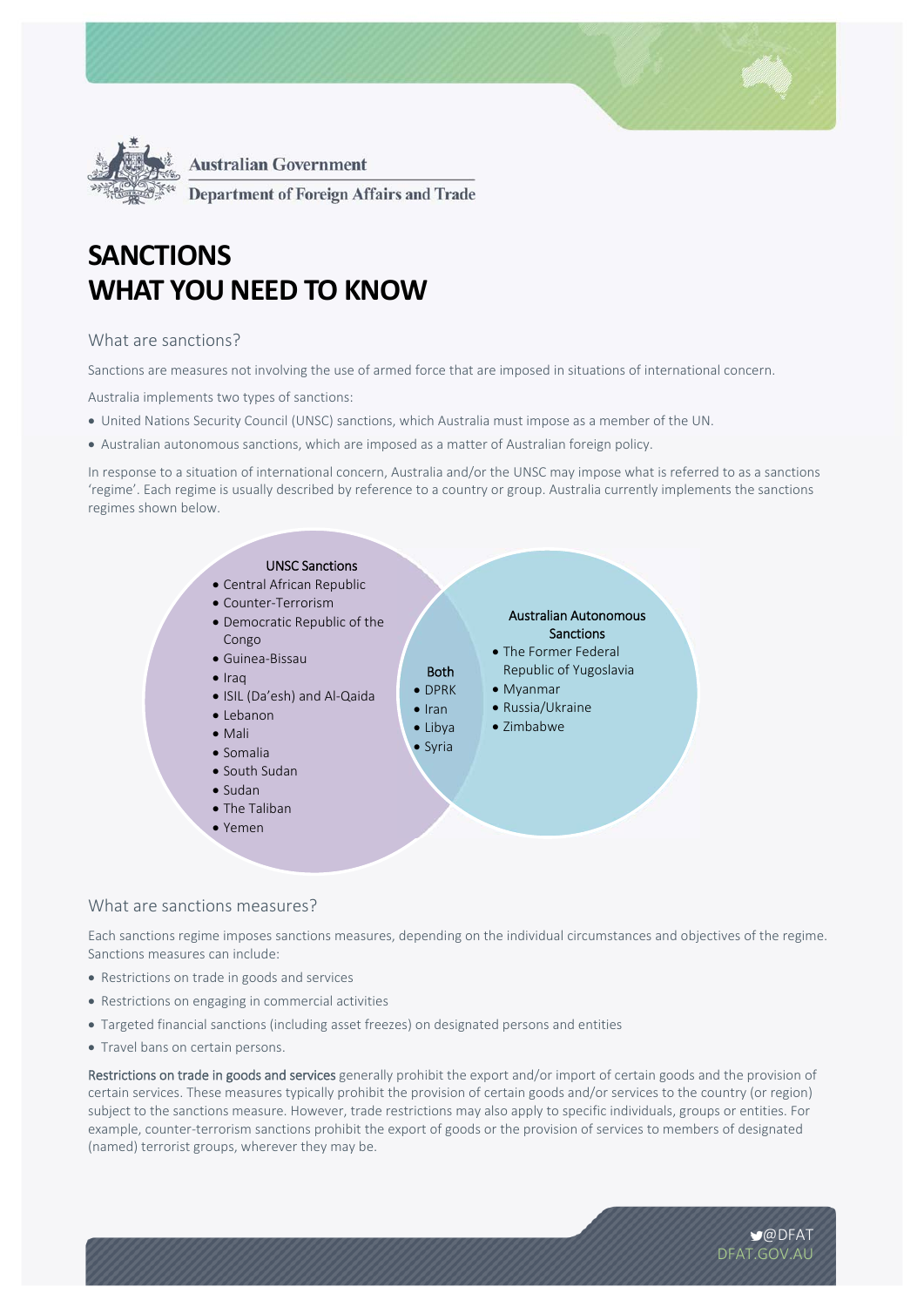

Restrictions on commercial activities are imposed by some sanctions regimes. The prohibited activities may include purchasing or selling shares in entities operating in certain industries or providing credit to certain entities.

Targeted financial sanctions prohibit:

- directly or indirectly making an asset available to (or for the benefit of) a designated person or entity
- an asset-holder using or dealing with an asset that is owned or controlled by a designated person or entity. As these assets cannot be used or dealt with, they are referred to as 'frozen'.

Unlike trade restrictions which usually apply to specific goods and services, targeted financial sanctions prohibit the supply of any asset whatsoever to designated persons or entities.

Travel bans prohibit the entry into or transit through Australia of designated persons.

The persons and entities on which targeted financial sanctions have been imposed are identified on the Consolidated List, which is available on DFAT's website.

## Who must comply with sanctions?

Australian sanctions laws apply to activities in Australia and to activities undertaken overseas by Australian citizens and Australian‐registered bodies corporate.

In some circumstances, it may be possible to obtain a permit from the Minister for Foreign Affairs to engage in an activity that would otherwise be prohibited by a sanctions measure. Information on planning an activity and submitting an application for a sanctions permit is available on the DFAT website.

It is a serious criminal offence to contravene a sanctions measure (or a condition of a sanctions permit). The penalties include up to ten years in prison and substantial fines.

## What do I need to do?

It is your responsibility to ensure you do not contravene a sanctions law, including by obtaining your own legal advice.

We recommend you:

- read the DFAT website information on sanctions activities
- familiarise yourself with sanctions regimes which may affect your activities, operations or business
	- if they restrict trade or commercial activities, familiarise yourself with the goods, services or sectors to which they apply
	- if they include targeted financial sanctions, familiarise yourself with the kinds of people/entities which are designated
- note that, although sanctions regimes are often identified by reference to a country (i.e. 'Iran sanctions'), a regime will often include sanctions on persons or entities that are not nationals of or not based in that country
- search the Consolidated List to ascertain if a person or entity connected with your proposed activity or operation is designated under sanctions
- note that the sanctions laws of other countries and/or the European Union may also apply to the overseas activities of Australian citizens or Australian‐registered bodies corporate and
- get legal advice if you may be affected by sanctions.

## Where can I get more information?

More information on Australia's sanctions can be found on DFAT's website: https://dfat.gov.au/internationalrelations/security/sanctions/Pages/sanctions.aspx including snapshots on each of Australia's sanctions regimes.

Enquiries can be made to DFAT by emailing sanctions@dfat.gov.au.

DFAT maintains a mailing list for people interested in receiving updates on Australian sanctions laws. You can subscribe to this list via the DFAT website.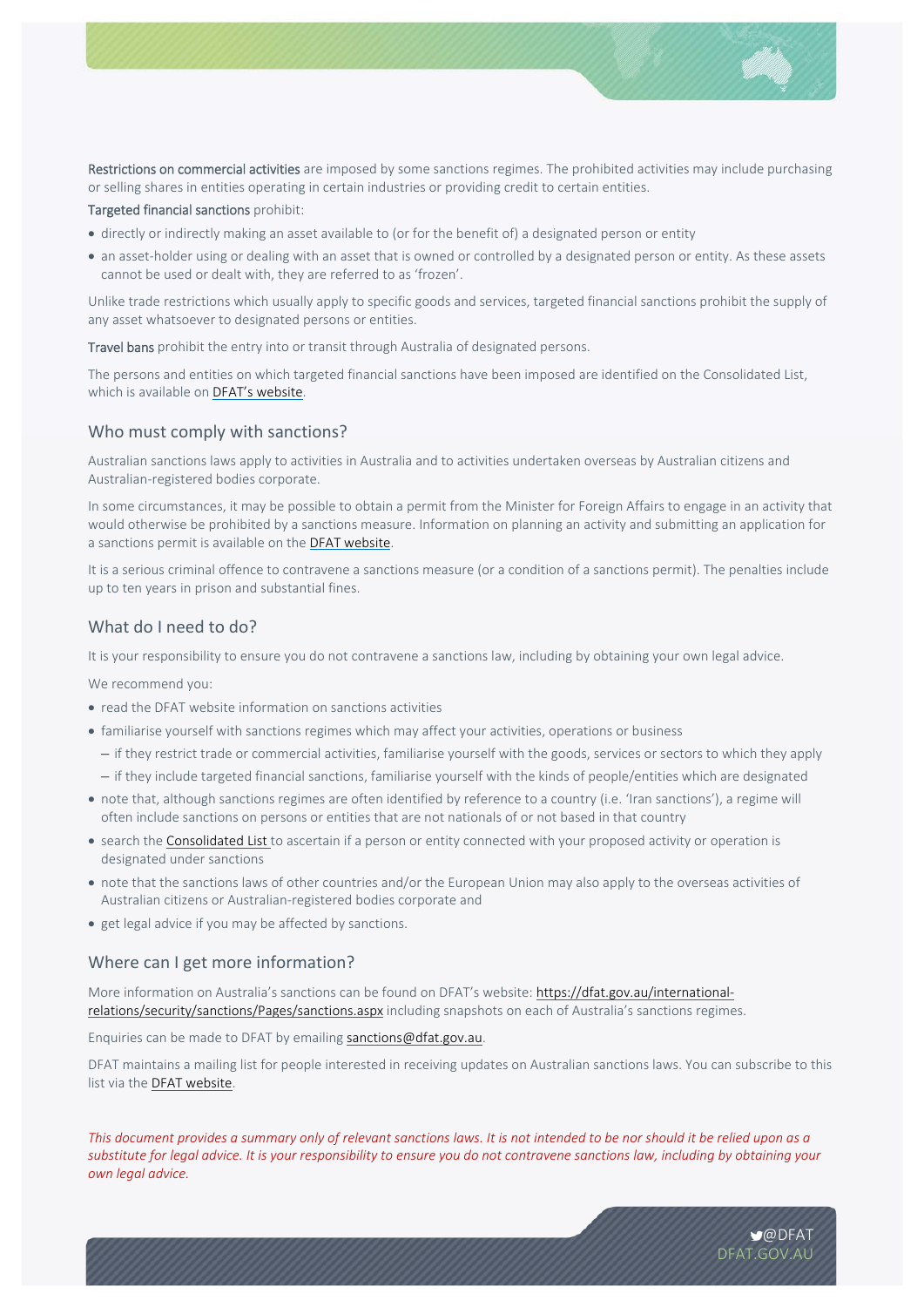



**Department of Foreign Affairs and Trade** 

# **SNAPSHOT CENTRAL AFRICAN REPUBLIC AND DEMOCRATIC REPUBLIC OF THE CONGO SANCTIONS REGIMES**

# Why are sanctions imposed?

In 2013, the United Nations Security Council (UNSC) imposed sanctions in relation to the Central African Republic (CAR) in response to the worsening security and humanitarian situation in the CAR, including a breakdown of law and order, inter‐ sectarian tensions and widespread human rights abuses by armed groups. The sanctions regime was amended by a further UNSC resolution in 2014.

The UNSC has imposed sanctions in relation to the Democratic Republic of the Congo (DRC) since 2003, in response to acts of violence systematically perpetrated against civilians including violations of international humanitarian law and human rights. The sanctions regime has been amended and renewed by several subsequent UNSC resolutions.

The UNSC's Sanctions Committees for the CAR and the DRC have designated individuals and entities who meet the designation criteria determined by the UNSC for those sanctions regimes. The designated individuals are predominantly senior leaders (or former leaders) of armed groups and militias. The designated entities include the Lord's Resistance Army (or LRA), M23 and entities involved in breaching the arms embargo.

Australia implements the UNSC sanctions concerning the CAR and the DRC by incorporating them into Australian law.

# What is prohibited by the CAR and the DRC sanctions regimes?

The CAR and the DRC sanctions regimes each impose the following sanctions measures:

| <b>Measure</b>                                                               | <b>UNSC</b> | Autonomous |
|------------------------------------------------------------------------------|-------------|------------|
| restrictions on supplying arms or related matériel, and related<br>services  |             |            |
| restrictions on providing assets to designated persons or entities           |             |            |
| restrictions on dealing with the assets of designated persons or<br>entities |             |            |
| travel bans on designated persons                                            |             |            |

### Restrictions on supplying arms or related matériel, and related services

The CAR and the DRC sanctions regimes impose arms embargoes. It is prohibited to do the following without a sanctions permit:

- directly or indirectly supply, sell or transfer arms or related matériel to the CAR or the DRC
- provide technical assistance, training, financial or other assistance to the CAR if those services:
	- relate to military activities, or
	- relate to the provision, maintenance or use of arms or related matériel, including providing armed mercenary personnel (whether or not originating in Australia)
- provide assistance (including financing and financial assistance), advice or training to the DRC if it is related to military activities.

Arms or related matériel includes, but is not limited to, weapons, ammunition, military vehicles and equipment, and spare parts or accessories for any of those things. It also includes paramilitary equipment. While each case will be considered individually, goods on the Defence and Strategic Goods List are likely to be considered arms or related matériel. Depending on the context, end‐user and end‐use, other goods may also be considered arms or related matériel.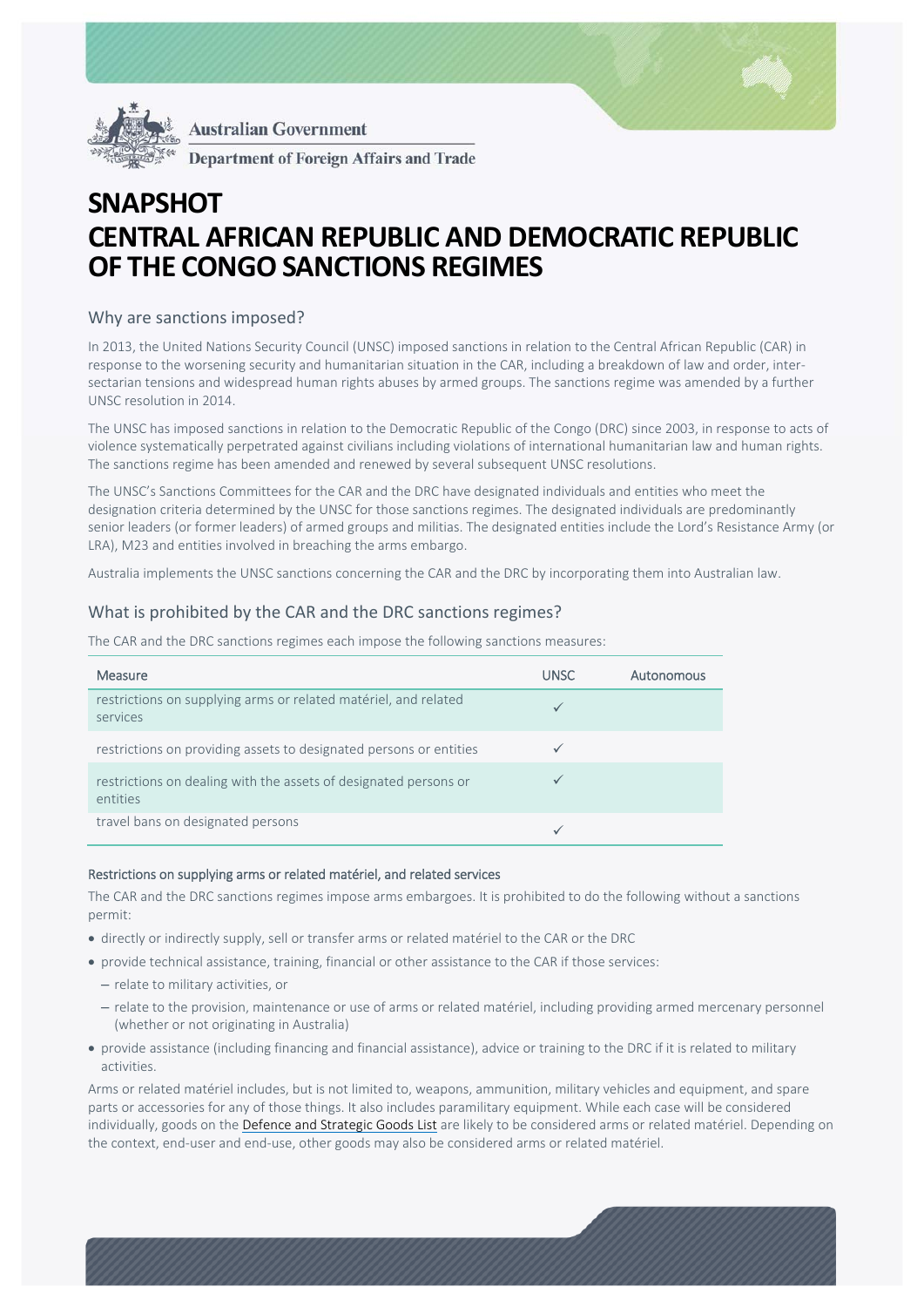

#### Restrictions on providing assets to designated persons or entities

It is prohibited to directly or indirectly make an asset available to (or for the benefit of) a designated person or entity.

### Restrictions on dealing with the assets of designated persons or entities (requirement to freeze assets)

It is prohibited to use or deal with an asset, or allow or facilitate another person to use or deal with an asset, if the asset is owned or controlled by a designated person or entity (the assets are 'frozen' and cannot be used or dealt with).

An 'asset' includes an asset or property of any kind, whether tangible or intangible, movable or immovable. The Consolidated List available on DFAT's website includes the names of all designated persons and entities.

#### Travel bans

All persons designated for the CAR and the DRC sanctions regimes are prohibited from transiting through or entering Australia.

### Who must comply with sanctions?

Australian sanction laws apply to activities in Australia and to activities undertaken overseas by Australian citizens and Australian‐registered bodies corporate.

In some circumstances, it may be possible to obtain a permit from the Minister for Foreign Affairs to engage in an activity that would otherwise be prohibited by a sanctions measure. Information on planning an activity and submitting an application for a sanctions permit is available on the DFAT website.

It is a serious criminal offence to contravene a sanctions measure (or a condition of a sanctions permit). The penalties include up to ten years in prison and substantial fines.

## Relevant legislation

The relevant legislation for the CAR and DRC sanctions regimes includes the following:

- *Charter of the United Nations Act 1945*
- *Charter of the United Nations (Sanctions Central African Republic) Regulation 2014*
- *Charter of the United Nations (Dealing with Assets) Regulations 2008*
- *Migration (United Nations Security Council Resolutions) Regulations 2007*
- *Charter of the United Nations (Sanctions Democratic Republic of the Congo) Regulations 2008*
- *Customs (Prohibited Exports) Regulations 1958*

### Where can I get more information?

More information on Australia's sanctions can be found on DFAT's website: https://dfat.gov.au/internationalrelations/security/sanctions/Pages/sanctions.aspx.

# Enquiries can be made to DFAT by emailing sanctions@dfat.gov.au.

DFAT maintains a mailing list for people interested in receiving updates on Australian sanctions laws. You can subscribe to this list via the **DFAT website**.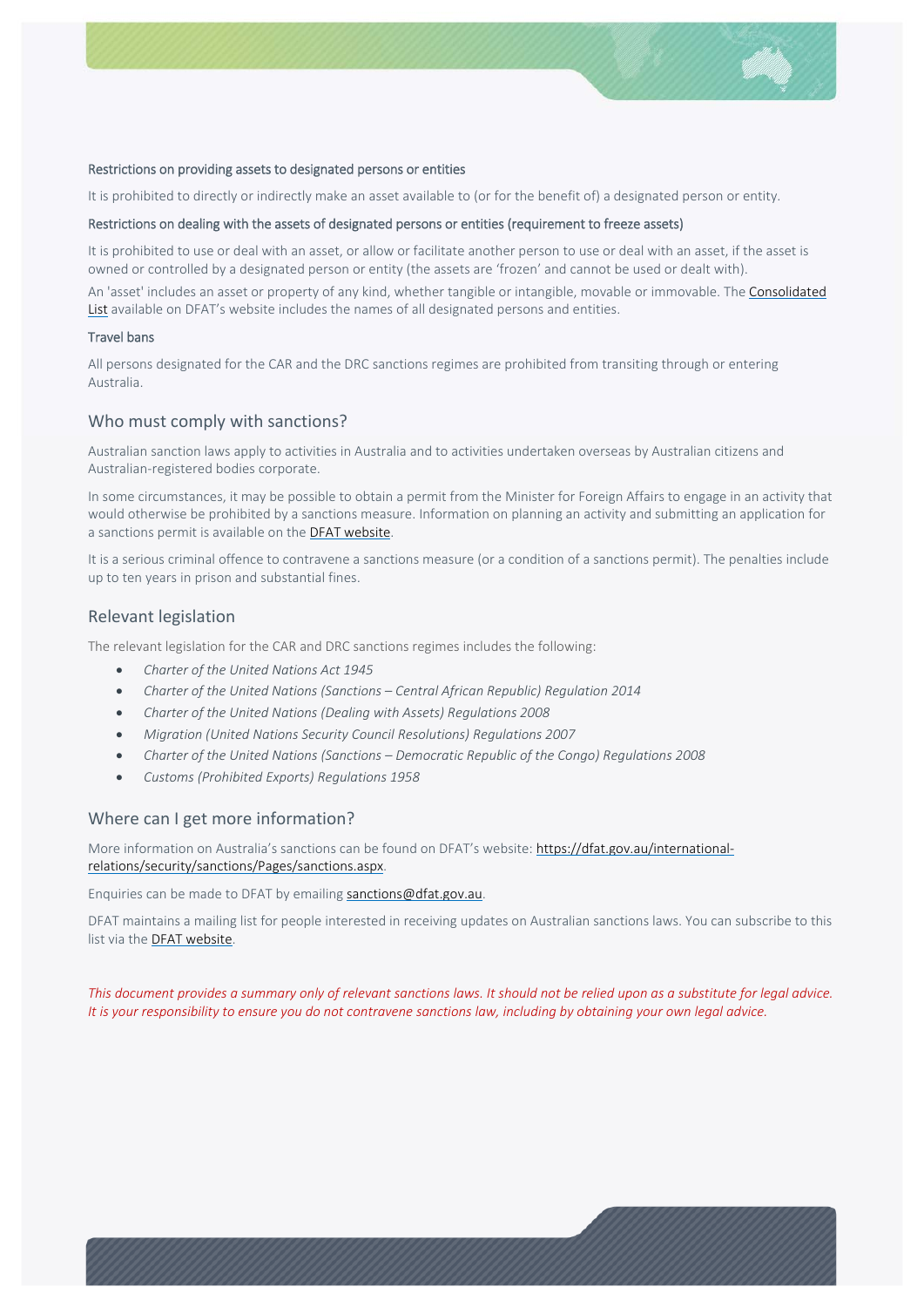



# **SNAPSHOT COUNTER-TERRORISM (UNSCR 1373) SANCTIONS REGIME**

# Why are sanctions imposed?

The United Nations Security Council (UNSC) adopted Resolution 1373 on 28 September 2001 in response to the terrorist attacks in the United States of America on 11 September 2001. Resolution 1373 requires Australia, as a UN Member State, to suppress terrorism by implementing targeted financial sanctions in relation to persons involved in terrorist activities. Under Australian law, Australia's Foreign Minister can designate a person or entity who commits, attempts to commit, participates in or facilitates the commission of, terrorist acts. The effect of being designated is that it is an offence to use or deal with the assets of, or to make an asset available to, the designated person or entity. This is a national security measure aimed at combating terrorism financing.

# What is prohibited by the Counter‐Terrorism (UNSCR 1373) sanctions regime?

The Counter‐Terrorism (UNSCR 1373) sanctions regime imposes the following sanctions measures:

| <b>Measure</b>                                                               | UNSC. | Autonomous |
|------------------------------------------------------------------------------|-------|------------|
| restrictions on providing assets to designated persons or entities           |       |            |
| restrictions on dealing with the assets of designated persons or<br>entities |       |            |

#### Restrictions on providing assets to designated persons or entities

It is prohibited to directly or indirectly make an asset available to a designated person or entity.

### Restrictions on dealing with the assets of designated persons or entities (requirement to freeze assets)

It is prohibited to use or deal with an asset, or allow or facilitate another person to use or deal with an asset owned or controlled by a designated person or entity, or listed by the Foreign Minister. The prohibition on 'dealing' with assets includes using, selling or moving assets. If you become aware that you are holding an asset of a designated person or entity, you are required to freeze (hold) that asset and notify the AFP.

'An 'asset' includes an asset or property of any kind, whether tangible or intangible, movable or immovable. The Consolidated List available on DFAT's website includes the names of all designated persons and entities.

# Who must comply with sanctions?

Australian sanction laws apply to activities in Australia and to activities undertaken overseas by Australian citizens and Australian‐registered bodies corporate.

In some circumstances, it may be possible to obtain a permit from the Minister for Foreign Affairs to engage in an activity that would otherwise be prohibited by a sanctions measure. Information on planning an activity and submitting an application for a sanctions permit is available on the DFAT website.

It is a serious criminal offence to contravene a sanctions measure (or a condition of a sanctions permit). The penalties include up to ten years in prison and substantial fines.

# Relevant legislation

The relevant legislation for the counter‐terrorism (1373) sanctions regime is:

- *Charter of the United Nations Act 1945*
- *Charter of the United Nations (Dealing with Assets) Regulations 2008*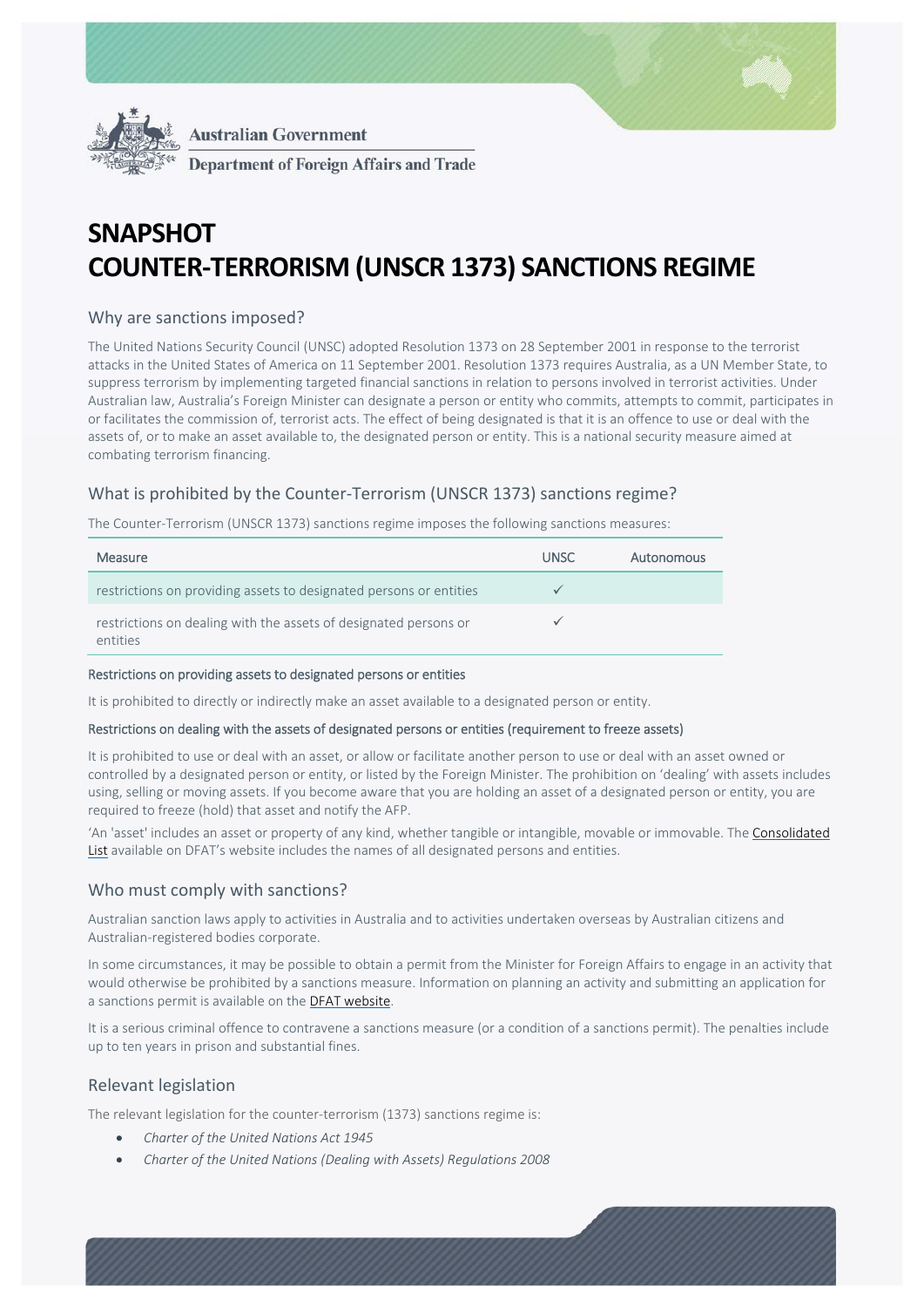

# Where can I get more information?

More information on Australia's sanctions can be found on DFAT's website: https://dfat.gov.au/internationalrelations/security/sanctions/Pages/sanctions.aspx.

Enquiries can be made to DFAT by emailing sanctions@dfat.gov.au.

DFAT maintains a mailing list for people interested in receiving updates on Australian sanctions laws. You can subscribe to this list via the **DFAT website**.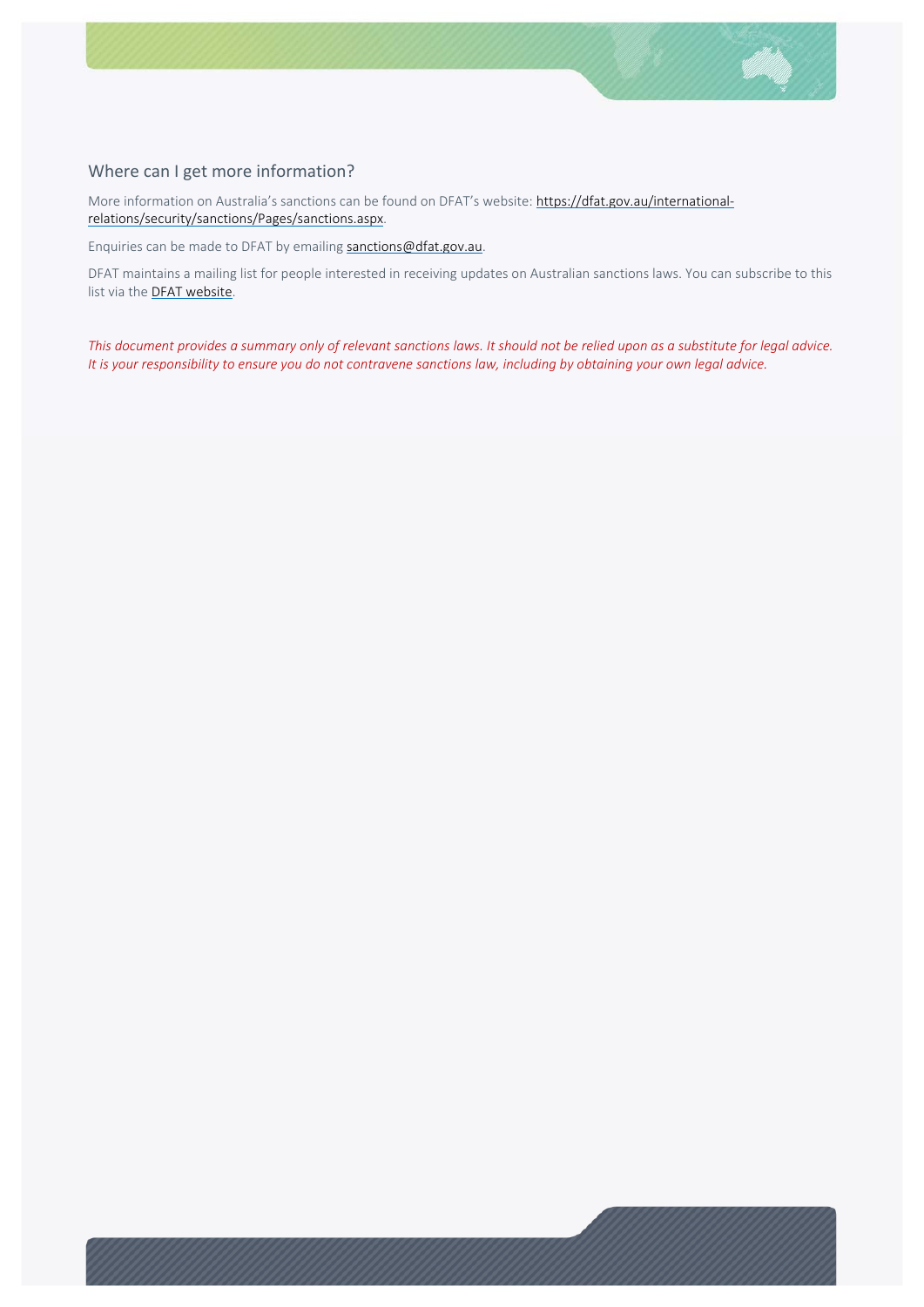



**Department of Foreign Affairs and Trade** 

# **SNAPSHOT DEMOCRATIC PEOPLE'S REPUBLIC OF KOREA SANCTIONS REGIME**

# Why are sanctions imposed?

In 2006, the United Nations Security Council (UNSC) adopted a resolution imposing sanctions in relation to the DPRK in response to the DPRK's nuclear test on 9 October 2006. The sanctions regime has been amended and extended by subsequent UNSC resolutions, in response to further DPRK nuclear and missiles tests.

Australia implements UNSC sanctions by incorporating them into Australian law. In addition, since 2006 Australia has imposed autonomous sanctions in relation to the DPRK, which complement the UNSC sanctions. The autonomous sanctions were imposed in response to Australia's concerns about the nature of the DPRK's nuclear, weapons of mass destruction (WMD) and proliferation programs.

## What is prohibited by the DPRK sanctions regime?

The DPRK sanctions regime imposes the following sanctions measures:

| <b>Measure</b>                                                               | <b>UNSC</b>  | Autonomous |
|------------------------------------------------------------------------------|--------------|------------|
| restrictions on the export or supply of certain goods                        | $\checkmark$ |            |
| restrictions on the import or purchase of certain goods                      | $\checkmark$ |            |
| restrictions on the export or provision of certain services                  |              |            |
| restrictions on the import or purchase of certain services                   |              |            |
| restrictions on commercial and other activities                              | $\checkmark$ |            |
| restrictions regarding vessels                                               | $\checkmark$ |            |
| restrictions on providing assets to designated persons or entities           |              |            |
| restrictions on dealing with the assets of designated persons or<br>entities |              |            |
| travel bans on designated persons                                            | $\checkmark$ |            |
| power with respect to vessels                                                |              |            |

### Restrictions on the export or supply of certain goods

Medicine and food are the only goods which may be exported, supplied, sold or transferred to the DPRK without restriction.

It is prohibited to supply, sell or transfer to the DPRK (directly or indirectly) all other goods unless authorised.

Certain goods are 'specified export sanctioned goods' and authorisation for their supply, sale or transfer will require either notification to, approval of, or an exemption by the United Nations Security Council DPRK sanctions committee. Such goods include (not an exhaustive list):

- arms or related matériel
- new helicopters
- vessels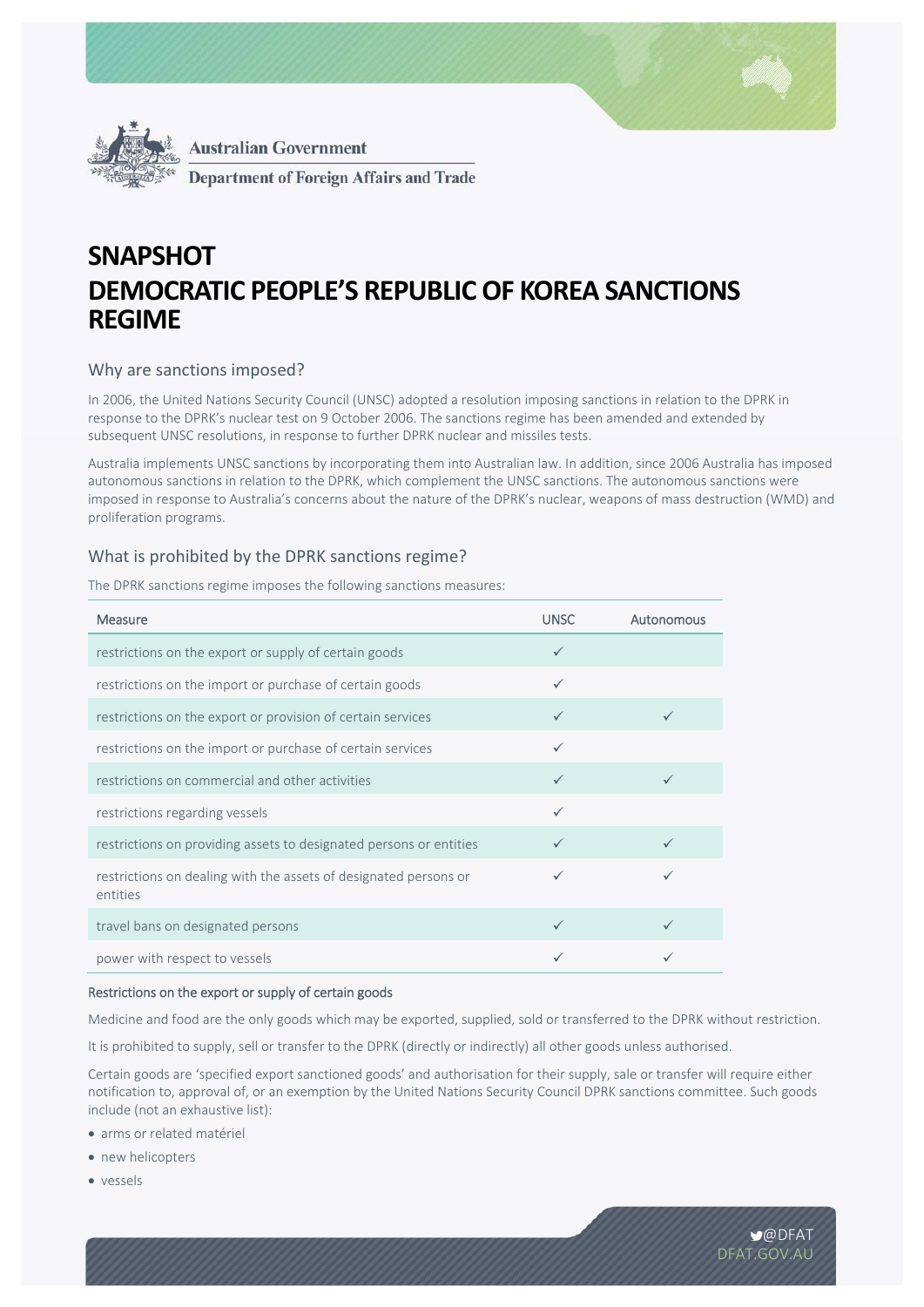

- aviation fuel
- condensates and natural gas liquids, refined petroleum products, crude oil
- metals, industrial machinery, transportation vehicles (that fall under certain Harmonised System codes)
- certain luxury goods on a list made by Australia's Minister for Foreign Affairs, such as alcohol and cosmetics
- certain items relevant to nuclear, ballistic missiles and other weapons of mass destruction‐related programs.

Arms or related matériel includes, but is not limited to, weapons, ammunition, military vehicles and equipment, and spare parts and accessories for any of those things. It also includes paramilitary equipment. While each case will be considered individually, goods on the Defence and Strategic Goods List are likely to be considered arms or related matériel. Depending on the context, end‐user and end‐use, other goods may also be considered arms or related matériel.

#### Restrictions on the import or purchase of certain goods

Medicine and food (other than food that is 'specified import sanctioned goods' as described below) are the only goods that may be procured or received from the DPRK, or from a person or entity in the DPRK, without restriction.

It is prohibited to procure or receive all other goods from the DPRK unless authorised.

Certain goods are 'specified import sanctioned goods' and authorisation for their procurement, receipt or transport will require either notification to, approval of, or an exemption by, the United Nations Security Council DPRK sanctions committee.

Such goods include (not an exhaustive list):

- arms or related matériel
- certain items relevant to nuclear, ballistic missiles and other weapons of mass destruction‐related programs
- gold, titanium ore, vanadium ore or rare earth minerals
- copper, nickel, silver zinc, coal, iron, iron ore, lead, lead ore
- statues
- seafood (including fish, crustaceans, molluscs and other aquatic invertebrates)
- textiles (including fabrics and partially or fully completed apparel)
- certain food and agricultural products, machinery, electrical equipment, earth and stone, wood and vessels (that fall under particular Harmonised System codes).

#### Restrictions on commercial and other activities

It is prohibited to transfer any financial or other assets or resources (including gold) to a person if the transfer could contribute to the DPRK's nuclear or ballistic missile programs, its other WMD programs or to an activity prohibited by sanctions.

The DPRK sanctions regime prohibits certain forms of commercial activity which relate to:

- a financial institution based in the DPRK
- a branch or subsidiary of a DPRK‐based financial institution, and
- a financial institution controlled by an entity or person based in the DPRK (collectively, 'DPRK FIs').

Prohibited commercial activity includes (not an exhaustive list):

- selling an interest in an Australian financial institution to a DPRK FI
- entering into an agreement related to a DPRK FI opening an office, branch or subsidiary in Australia.
- establishing, maintaining or operating a joint venture or cooperative entity (however described) with a DPRK person or entity (including by those acting at the direction or on behalf of, or owned or controlled by, such a person or entity.

The sanctions prohibit Australian financial institutions from engaging in certain conduct including (not an exhaustive list):

- entering into a joint venture or establishing a correspondent banking relationship with a DPRK FI
- opening an office, branch or subsidiary in the DPRK
- opening or maintaining a bank account with a DPRK FI.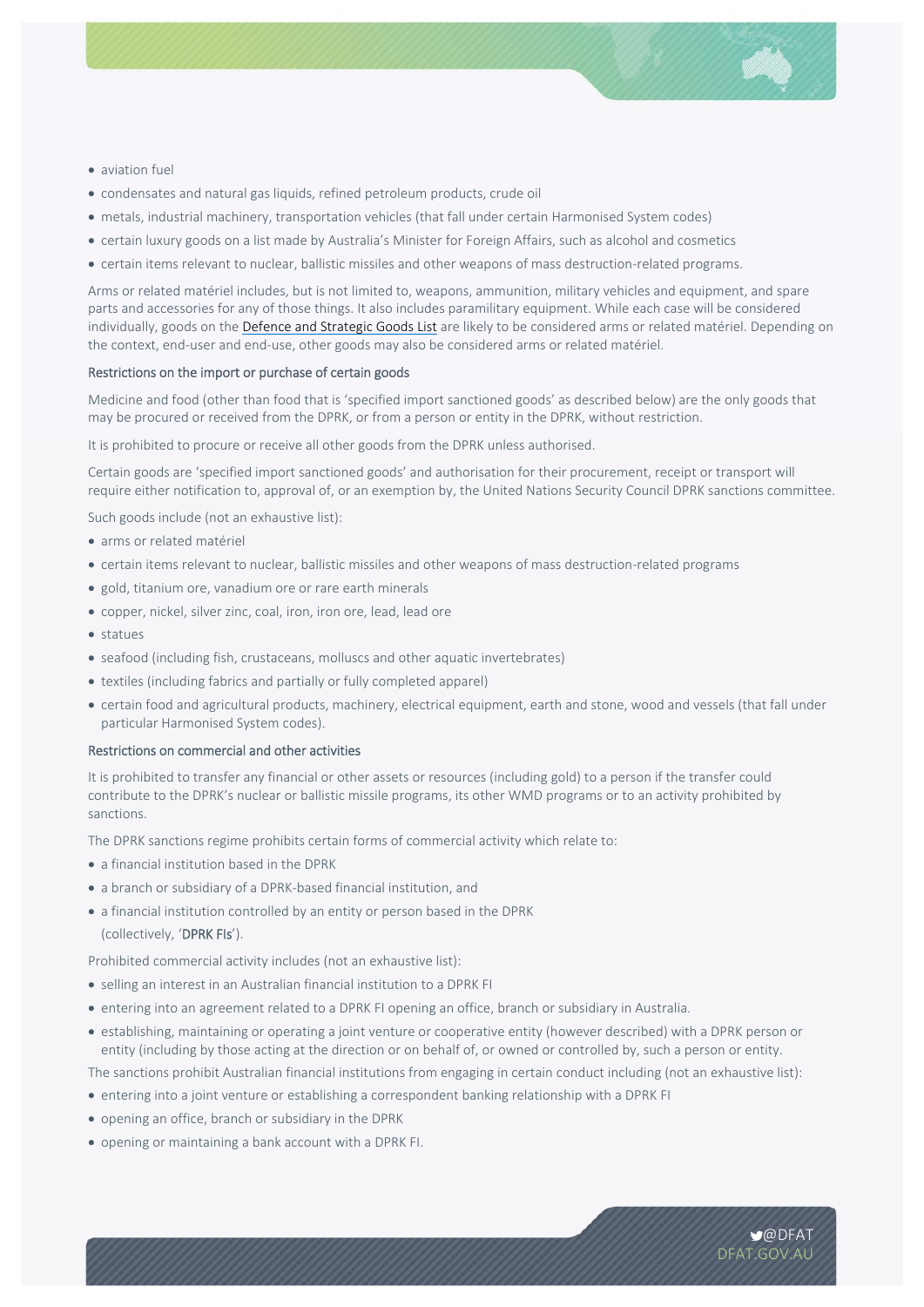

Australia's autonomous sanctions also prohibit certain forms of commercial activity in relation to extractive or related industries in the DPRK, and with persons and entities engaged in, or related to, such industries including (not an exhaustive list):

- obtaining, or using any asset for the purposes of obtaining, a tenement or permission in relation to such an industry or connected to infrastructure associated with such an industry
- the acquisition or extension of an interest in a person or entity described above
- the establishment of a joint venture, partnership or other business relationship with a person or entity described above
- the granting of a financial loan or credit with a person or entity described above

Additionally, sanctions prohibit involvement by DPRK persons and entities in Australia's extractive or related industries (including by those acting at the direction or on behalf of such a person or entity, or an entity owned or controlled by such an entity).

## Restrictions on the export and import of certain services

The provision of certain services to or by the DPRK is also restricted. It is prohibited to (not an exhaustive list):

- provide certain services for the benefit of the DPRK which relate to the supply of, or to the manufacture, maintenance or use of:
	- arms or related matériel, or
	- certain items relevant to nuclear, ballistic missiles and other weapons of mass destruction‐related programs.
- provide certain services which could contribute to the proliferation of sensitive nuclear activities or the development of nuclear weapon delivery systems in the DPRK
- lease or charter an Australian aircraft or ship to the DPRK or to a person who is a resident or national of the DPRK
- transport import or export sanctioned goods (see 'Restrictions on the export or supply of goods' and 'Restrictions on the import or purchase of goods', above)
- provide investment services which relate to sanctioned commercial activities (see 'Restrictions on commercial and other activities' above)
- provide brokering or intermediary services, including those relating to the provision, maintenance or use of export sanctioned goods (see 'Restrictions on the export or supply of goods' above)
- provide financial services that could contribute to:
	- an activity prohibited by sanctions, or
	- the DPRK's nuclear or ballistic missile programs or its other WMD programs
- provide any service to Air Koryo
- crew a ship or aircraft used to provide a service to the DPRK
- provide financial support for the purpose of trade with the DPRK (including for the trade of food and medicine)
- procure from the DPRK certain services related to the provision, manufacture, maintenance or use of arms or related materiel
- engage in sanctioned scientific or technical cooperation with persons sponsored by or representing the DPRK
- procure fishing rights, directly or indirectly, from the DPRK.

### Restrictions regarding vessels

The sanctions regime prohibits a range of conduct related to DPRK vessels. The prohibited activities include the following (not an exhaustive list):

- providing a bunkering service (meaning the provision of fuel, supplies or other servicing) to a DPRK vessel
- registering a vessel in the DPRK
- owning, leasing, chartering, or operating a DPRK vessel
- insuring a DPRK vessel
- providing a classification service to, or insuring or reinsuring, a vessel with a DPRK link where that vessel's Australian shipping registration has been cancelled.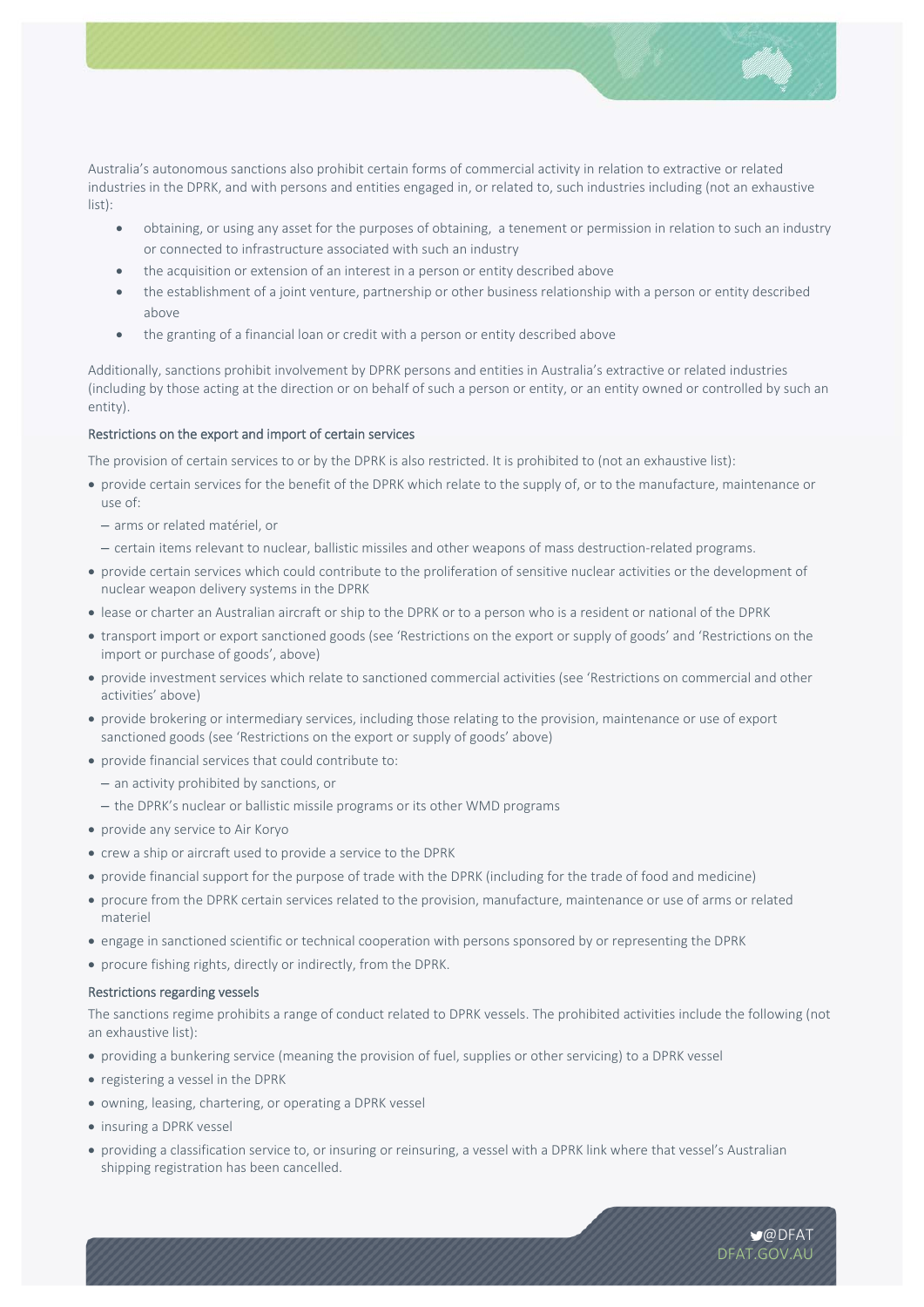

#### Restrictions on providing assets to designated persons and entities

The UNSC and Australia's Minister for Foreign Affairs have designated persons and entities for targeted financial sanctions. It is prohibited to directly or indirectly make an asset available to (or for the benefit of) a designated person or entity.

#### Restrictions on dealing with the assets of designated persons or entities (requirement to freeze assets)

It is prohibited to use or deal with an asset, or allow or facilitate another person to use or deal an asset, if the asset is owned or controlled by a designated person or entity (the assets are 'frozen' and cannot be used or dealt with).

An 'asset' includes an asset or property of any kind, whether tangible or intangible, movable or immovable. The Consolidated List available on DFAT's website includes the names of all designated persons and entities.

#### Travel bans

Most people designated for the DPRK sanctions regime are prohibited from travelling to or entering Australia.

#### Power with respect to vessels

The law requires the Minister for Foreign Affairs to direct a vessel not to enter any port or place in Australia if the Minister has reasonable grounds to believe:

- the vessel is owned or controlled by a designated individual or entity, or
- the vessel contains cargo the supply, sale, transfer or export of which is prohibited by a UNSC resolution.

Under the autonomous sanctions, the Minister may also designate a vessel as a sanctioned vessel for the DPRK even if the vessel is not owned, registered or flagged by the DPRK. Such a designation means that the Minister for Foreign Affairs can direct a designated vessel to leave Australia or not enter a particular port or place, or any port or place, in Australia.

## What measures are imposed under Australia's autonomous sanctions?

The majority of the sanction measures outlined above give effect to UNSC resolutions. Those which are imposed under Australia's autonomous sanctions regime cover the:

- provision of services to Air Koryo
- provision of services and commercial activity provided in relation to an extractive or related industry
- imposition of targeted financial sanctions and travel bans on designated persons and entities
- designation of vessels and the issuing of directions to such vessels.

### Who must comply with sanctions?

Australian sanction laws apply to activities in Australia and to activities undertaken overseas by Australian citizens and Australian‐registered bodies corporate.

In some circumstances, it may be possible to obtain a permit from the Minister for Foreign Affairs to engage in an activity that would otherwise be prohibited by a sanctions measure. Information on planning an activity and submitting an application for a sanctions permit is available on the DFAT website.

It is a serious criminal offence to contravene a sanctions measure (or a condition of a sanctions permit). The penalties include up to ten years in prison and substantial fines.

## Relevant legislation

The relevant legislation for the DPRK sanctions regime includes the following:

- *Charter of the United Nations Act 1945*
- *Charter of the United Nations (Dealing with Assets) Regulations 2008*
- *Charter of the United Nations (Sanctions Democratic People's Republic of Korea) Regulations 2008*
- *Charter of the United Nations (Sanctions Democratic People's Republic of Korea) (Luxury Goods) Instrument 2017*
- *Charter of the United Nations (Sanctions Democratic People's Republic of Korea) (Documents) Instrument 2017*
- *Autonomous Sanctions Act 2011*
- *Autonomous Sanctions Regulations 2011*
- *Autonomous Sanctions (Sanctioned Vessels Democratic People's Republic of Korea) Designation 2015*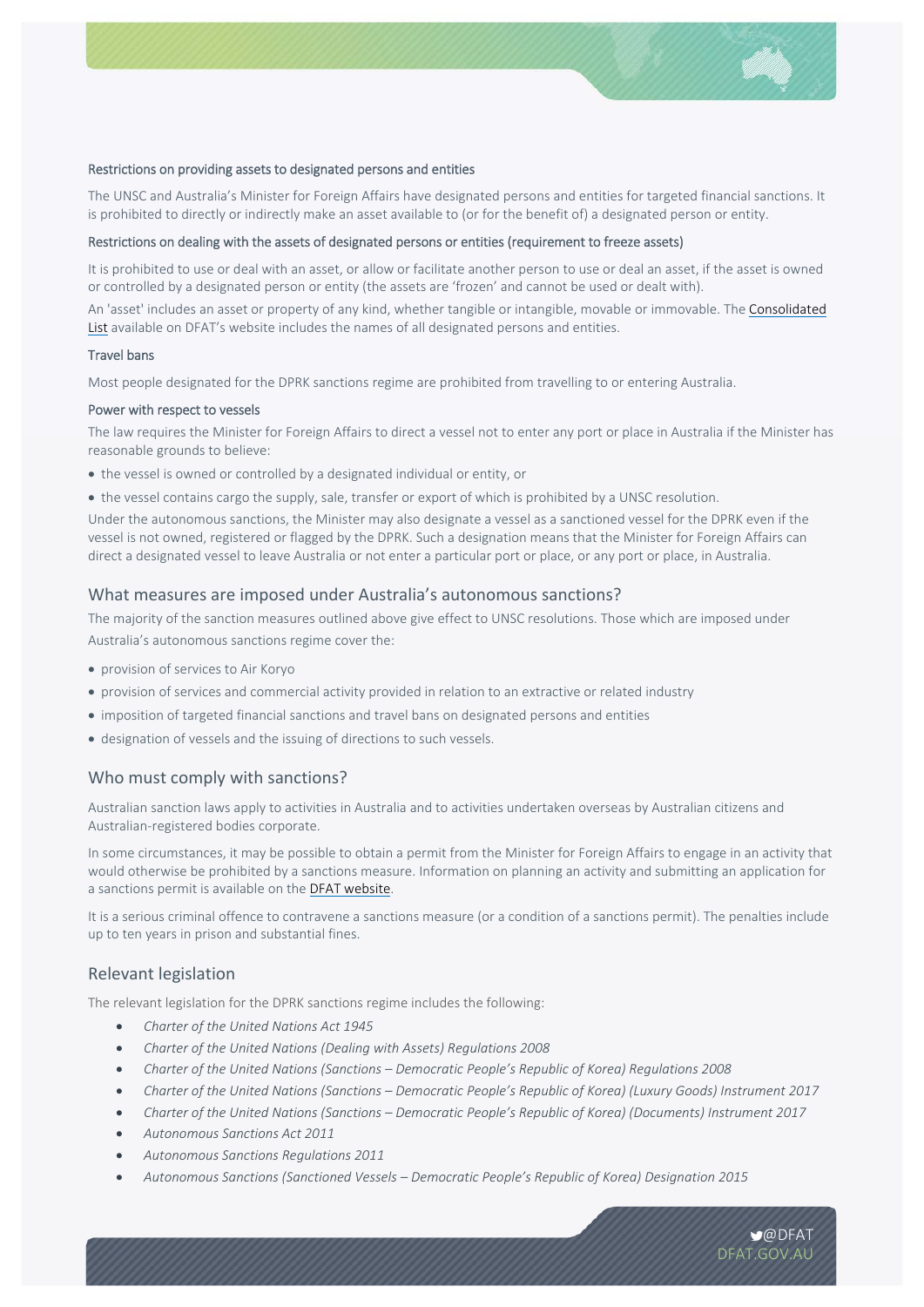

- *Autonomous Sanctions (Classes of Sanctioned Vessels Democratic People's Republic of Korea) Designation 2017*
- *Autonomous Sanctions (Designated Persons and Entities Democratic People's Republic of Korea) List 2012*
- *Customs (Prohibited Exports) Regulations 1958*
- *Customs (Prohibited Imports) Regulations 1956*
- *Migration (United Nations Security Council Resolutions) Regulations 2007*
- *Migration Regulations 1994*

# Where can I get more information?

More information on Australia's sanctions can be found on DFAT's website: https://dfat.gov.au/internationalrelations/security/sanctions/Pages/sanctions.aspx.

Enquiries can be made to DFAT by emailing sanctions@dfat.gov.au.

DFAT maintains a mailing list for people interested in receiving updates on Australian sanctions laws. You can subscribe to this list via the **DFAT website**.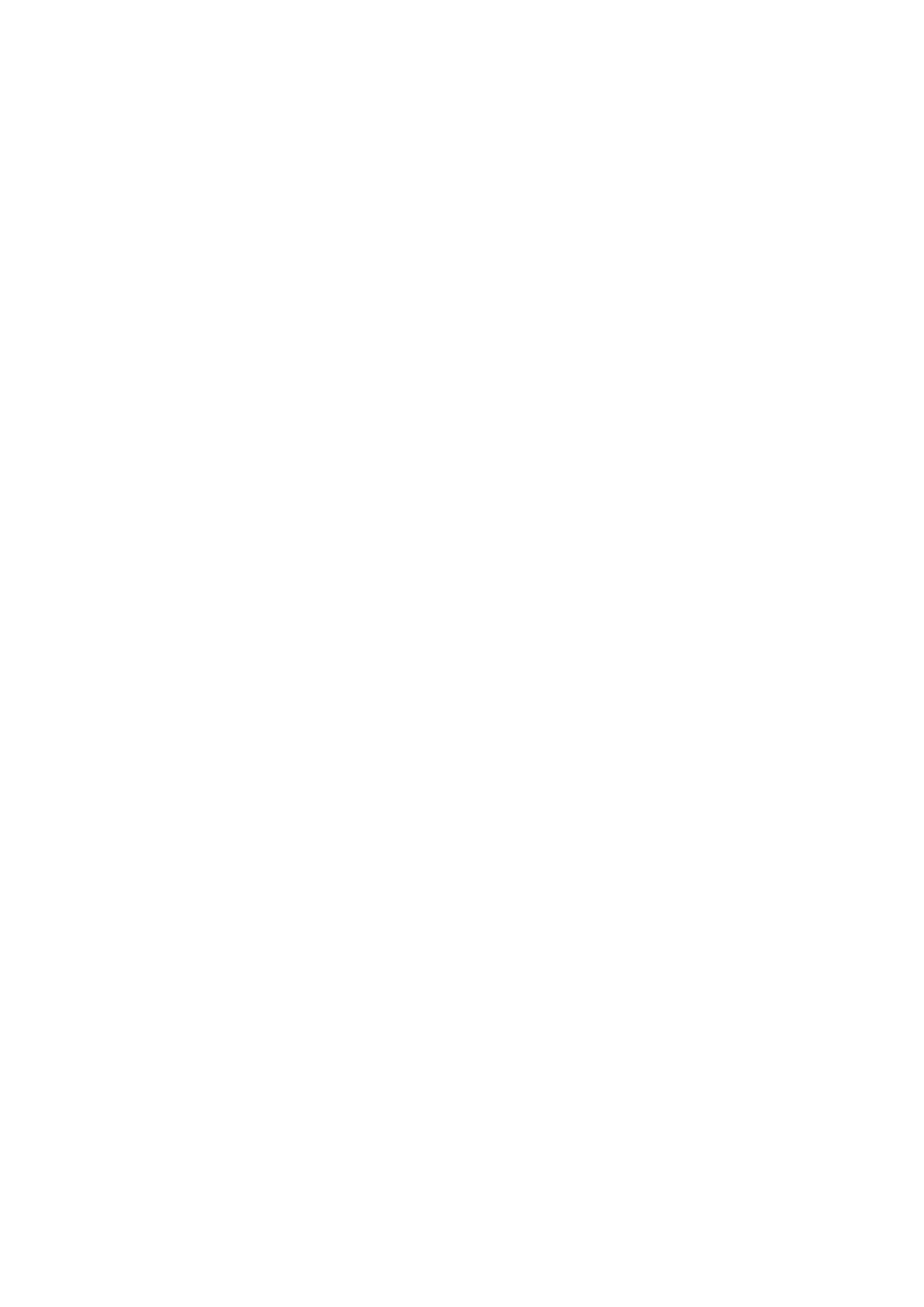



**Department of Foreign Affairs and Trade** 

# **SNAPSHOT FORMER FEDERAL REPUBLIC OF YUGOSLAVIA SANCTIONS REGIME**

# Why are sanctions imposed?

Australia imposes autonomous sanctions in relation to the Former Federal Republic of Yugoslavia (FFRY) which target persons associated with the former Milosevic regime, and persons indicted for or suspected of committing war crimes during the Balkan wars in the early 1990s. Sanctions have been in place since 1992.

# What is prohibited by the FFRY sanctions regime?

The FFRY sanctions regime imposes the following sanctions measures:

| <b>Measure</b>                                                | <b>UNSC</b> | Autonomous |
|---------------------------------------------------------------|-------------|------------|
| restrictions on providing assets to designated persons        |             |            |
| restrictions on dealing with the assets of designated persons |             |            |
| travel bans on designated persons                             |             |            |

#### Restrictions on providing assets to designated persons

It is prohibited to directly or indirectly make an asset available to (or for the benefit of) a designated person.

## Restrictions on dealing with the assets of designated persons (requirement to freeze assets)

It is prohibited to use or deal with an asset, or allow or facilitate another person to use or deal with an asset, if the asset is owned or controlled by a designated person (the assets are 'frozen' and cannot be used or dealt with).

An 'asset' includes an asset or property of any kind, whether tangible or intangible, movable or immovable. The Consolidated List available on DFAT's website includes the names of all designated persons and entities.

## Travel bans

All designated persons under the FFRY sanctions regime are prohibited from travelling to or entering Australia.

# Who must comply with sanctions?

Australian sanction laws apply to activities in Australia and to activities undertaken overseas by Australian citizens and Australian‐registered bodies corporate.

In some circumstances, it may be possible to obtain a permit from the Minister for Foreign Affairs to engage in an activity that would otherwise be prohibited by a sanctions measure. Information on planning an activity and submitting an application for a sanctions permit is available on the DFAT website.

It is a serious criminal offence to contravene a sanctions measure (or a condition of a sanctions permit). The penalties include up to ten years in prison and substantial fines.

## Relevant legislation

The relevant legislation for the FFRY regime includes the following:

- *Autonomous Sanctions Act 2011*
- *Autonomous Sanctions Regulations 2011*
- *Autonomous Sanctions (Designated and Declared Persons Former Federal Republic of Yugoslavia) List 2012*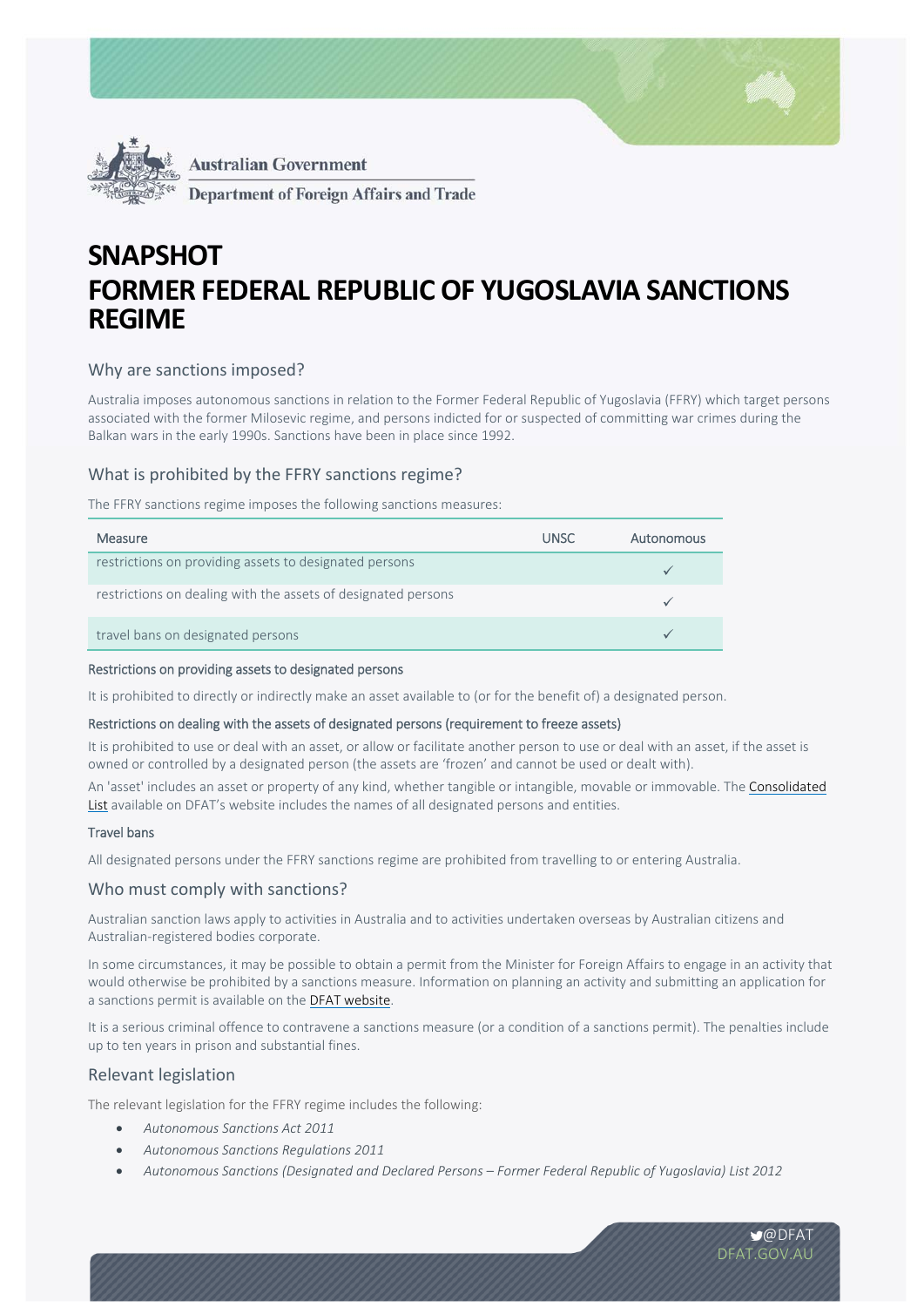- *Customs (Prohibited Exports) Regulations 1958*
- *Migration Regulations 1994*

## Where can I get more information?

More information on Australia's sanctions can be found on DFAT's website: https://dfat.gov.au/internationalrelations/security/sanctions/Pages/sanctions.aspx.

Enquiries can be made to DFAT by emailing sanctions@dfat.gov.au.

DFAT maintains a mailing list for people interested in receiving updates on Australian sanctions laws. You can subscribe to this list via the **DFAT website**.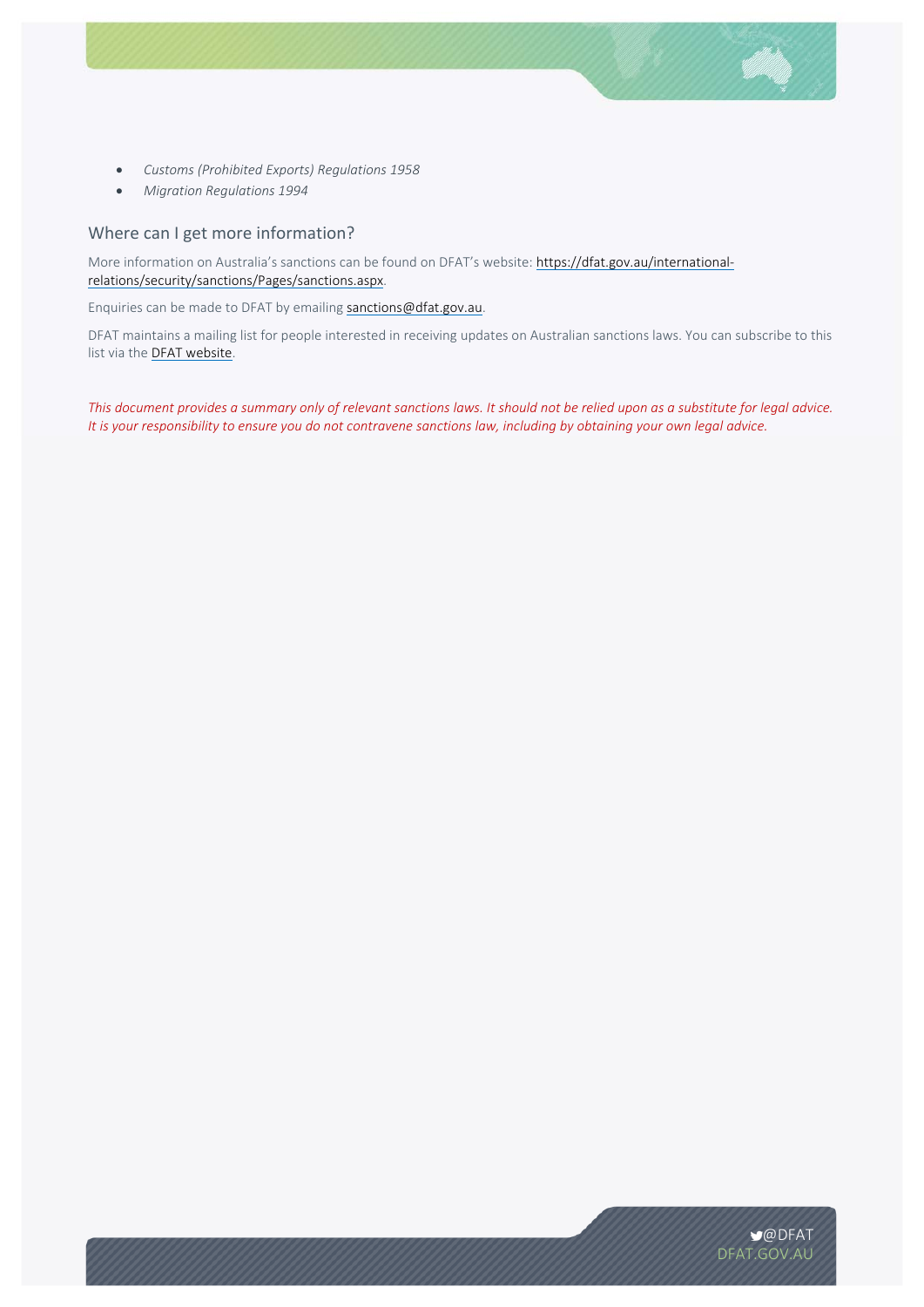



**Department of Foreign Affairs and Trade** 

# **SNAPSHOT GUINEA-BISSAU SANCTIONS REGIME**

# Why are sanctions imposed?

In 2012, the United Nations Security Council (UNSC) imposed sanctions in relation to Guinea‐Bissau in response to the military seizing power. Australia implements the UNSC sanctions concerning Guinea‐Bissau by incorporating them into Australian law.

# What is prohibited by the Guinea‐Bissau sanctions regime?

The Guinea‐Bissau sanctions regime imposes the following measure:

| Measure     | <b>UNSC</b> | Autonomous |
|-------------|-------------|------------|
| travel bans |             |            |

The Guinea‐Bissau sanctions regime imposes a travel ban on 11 senior members of the Guinea‐Bissau military (listed in the Annex to UNSC Resolution 2048 (2012)) with the effect that those people are prohibited from transiting through or entering Australia. Under Australian law, they cannot be issued with a visa to visit Australia (except in exceptional circumstances).

# Who must comply with sanctions?

Australian sanction laws apply to activities in Australia and to activities undertaken overseas by Australian citizens and Australian‐registered bodies corporate.

In some circumstances, it may be possible to obtain a permit from the Minister for Foreign Affairs to engage in an activity that would otherwise be prohibited by a sanctions measure. Information on planning an activity and submitting an application for a sanction permit is available on the DFAT website.

It is a serious criminal offence to contravene a sanctions measure (or a condition of a sanctions permit). The penalties include up to ten years in prison and substantial fines.

# Relevant legislation

The relevant legislation for the Guinea‐Bissau sanctions regime includes the following:

*Migration (United Nations Security Council Resolutions) Regulations 2007*

# Where can I get more information?

More information on Australia's sanctions can be found on DFAT's website: https://dfat.gov.au/internationalrelations/security/sanctions/Pages/sanctions.aspx.

Enquiries can be made to DFAT by emailing sanctions@dfat.gov.au.

DFAT maintains a mailing list for people interested in receiving updates on Australian sanctions laws. You can subscribe to this list via the **DFAT website**.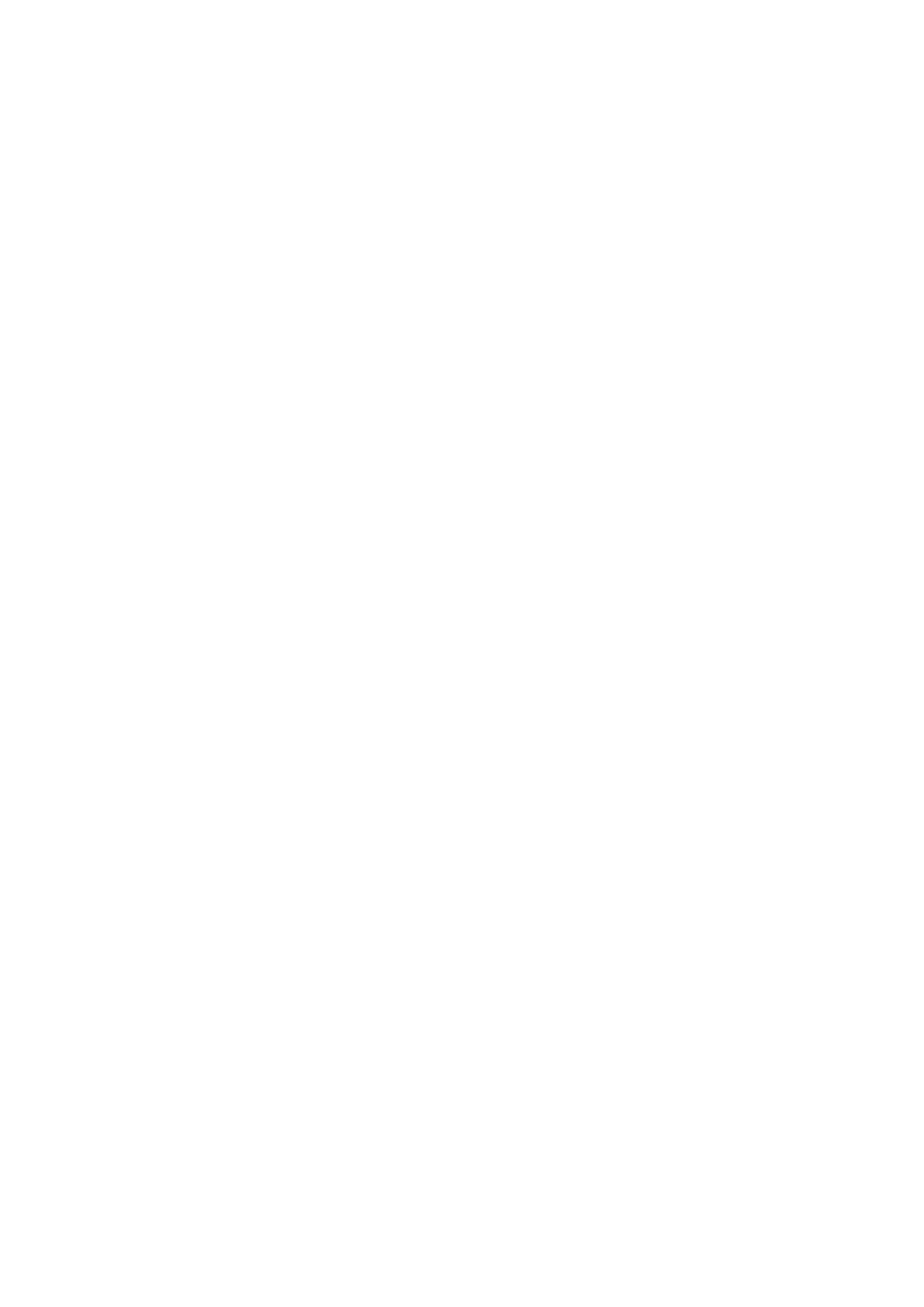



**Department of Foreign Affairs and Trade** 

# **SNAPSHOT IRAN SANCTIONS REGIME**

# Why are sanctions imposed?

Between 2006 and 2010, the UNSC passed five resolutions imposing sanctions in relation to Iran in response to Iran's refusal to suspend its uranium enrichment program. On 20 July 2015, the UNSC adopted Resolution 2231, which endorsed the Joint Comprehensive Plan of Action (JCPOA). The Resolution took effect on 16 January 2016. Under the Resolution, previous sanctions were terminated but measures that restrict certain activities were imposed. Australia implements United Nations Security Council (UNSC) sanctions by incorporating them into Australian law.

In addition, Australia imposes autonomous sanctions in relation to Iran, which complement the UNSC sanctions.

# What is prohibited by the Iran sanctions regime?

The Iran sanctions regime imposes the following sanctions measures:

| <b>Measure</b>                                                               | <b>UNSC</b>  | Autonomous |
|------------------------------------------------------------------------------|--------------|------------|
| restrictions on the export or supply of certain goods                        | $\checkmark$ |            |
| restrictions on the import, purchase or transport of certain goods           |              |            |
| restrictions on certain commercial activities                                | $\checkmark$ |            |
| restrictions on the provision of certain services                            |              |            |
| restrictions on providing assets to designated persons or entities           |              |            |
| restrictions on dealing with the assets of designated persons or<br>entities |              |            |
| travel bans on designated persons                                            |              |            |

#### Restrictions on the export or supply of certain goods

It is prohibited to supply, sell or transfer to Iran (directly or indirectly) any of the following goods:

- arms or related matériel
- certain items which the UNSC or Australia's Minister for Foreign Affairs have determined could contribute to activities inconsistent with the JCPOA, including items on the control lists issued by the Nuclear Suppliers Group, the Missile Technology Control Regime and the Australia Group Common Control Lists.
- certain kinds of graphite, raw metals, semi‐finished metals, and software for integrating industrial processes.

Arms or related matériel includes, but is not limited to, weapons, ammunition, military vehicles and equipment, and spare parts and accessories for any of those things. It also includes paramilitary equipment. While each case will be considered individually, goods on the Defence and Strategic Goods List are likely to be considered arms or related matériel. Depending on the context, end‐user and end‐use, other goods may also be considered arms or related matériel.

### Restrictions on the import, purchase or transport of certain goods

It is prohibited to import or purchase from Iran, or from a person or entity in Iran, arms or related matériel (whether or not they originate in Iran) or to transport these goods.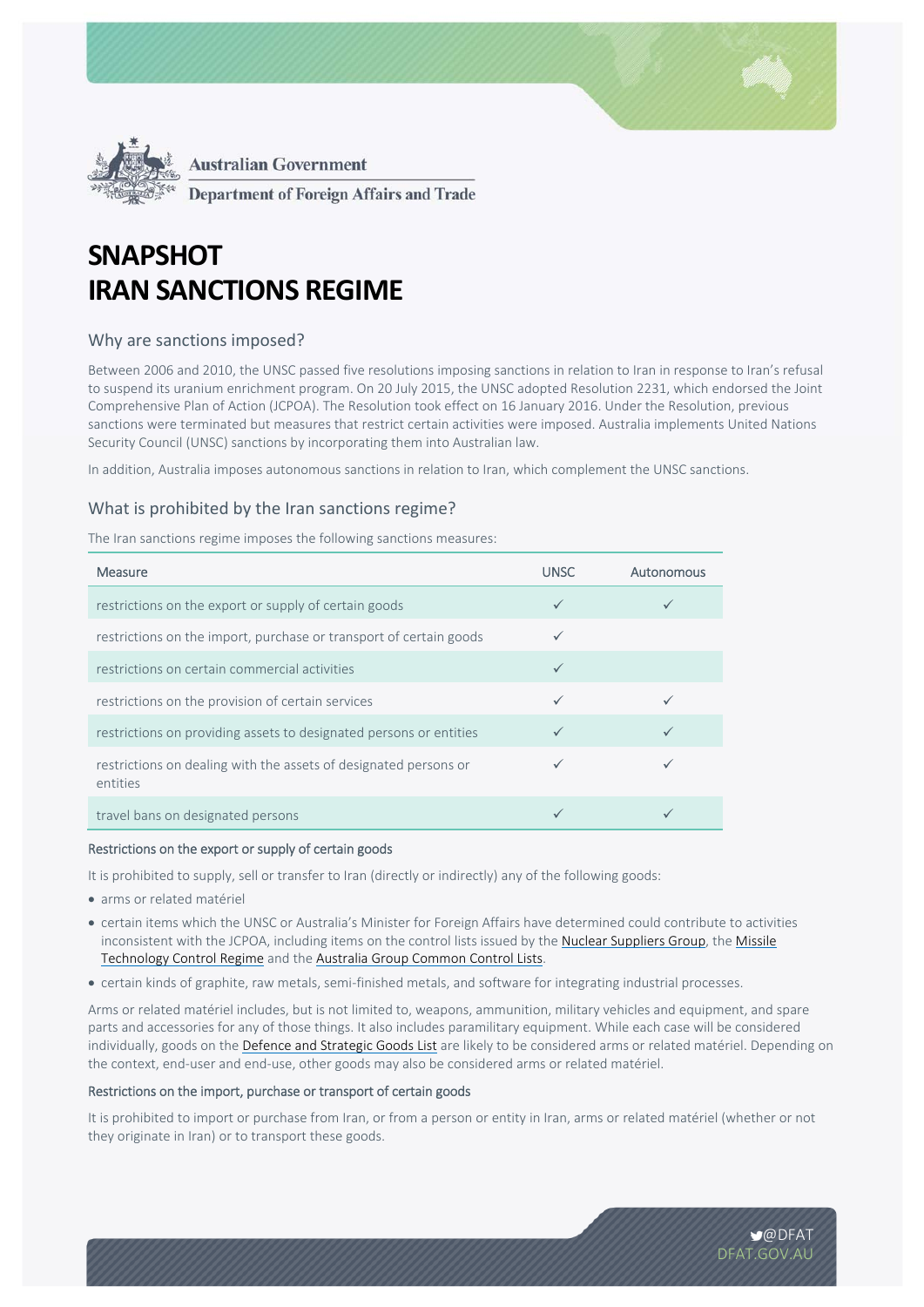

#### Restrictions on certain commercial activities

It is prohibited to sell or otherwise make available an interest in a 'sensitive commercial activity' to Iran, an Iranian national, an entity incorporated in Iran, an entity controlled by Iran or Iranians, or any person or entity acting on his/her/their behalf. A 'sensitive commercial activity' is a commercial activity which involves any of the following:

- uranium mining or production
- the use of certain nuclear materials or technology
- the supply, sale, transfer, manufacture or use of goods sanctioned on the basis of their connection with missile technology or nuclear weapon delivery systems development
- an activity undertaken by Iran related to ballistic missiles capable of delivering nuclear weapons.

#### Restrictions on the provision of certain services

To complement the restrictions on the export/import of goods and on some commercial activities, the provision of services which relate to those sanctioned goods or activities is also restricted. It is prohibited to provide:

 services (including but not limited to technical, brokering, financial and investment services, and the transfer of financial resources on certain technology) which assist with or relate to the supply, sale, transfer, manufacture, maintenance or use of export sanctioned goods by or for Iran (see 'Restrictions on the export or supply of goods' above)

#### Restrictions on providing assets to designated persons or entities

The UNSC and Australia's Minister for Foreign Affairs have designated persons and entities which are or have been associated with Iran's nuclear or missile programs. It is prohibited to directly or indirectly make an asset available to (or for the benefit of) a designated person or entity, their agents, or an entity they own or control.

#### Restrictions on dealing with the assets of designated persons or entities (requirement to freeze assets)

It is prohibited to use or deal with an asset, or allow or facilitate another person to use or deal an asset, if the asset is owned or controlled by a designated person or entity (the assets are 'frozen' and cannot be used or dealt with).

An 'asset' includes an asset or property of any kind, whether tangible or intangible, movable or immovable. The Consolidated List available on DFAT's website includes the names of all designated persons and entities.

#### Travel bans

All persons designated for the Iran sanctions regime are prohibited from transiting through or entering Australia.

## Who must comply with sanctions?

Australian sanction laws apply to activities in Australia and to activities undertaken overseas by Australian citizens and Australian‐registered bodies corporate.

In some circumstances, it may be possible to obtain a permit from the Minister for Foreign Affairs to engage in an activity that would otherwise be prohibited by a sanctions measure. Information on planning an activity and submitting an application for a sanctions permit is available on the DFAT website. Information on planning an activity and submitting an application for a sanctions permit is available on the DFAT website.

It is a serious criminal offence to contravene a sanctions measure (or a condition of a sanctions permit). The penalties include up to ten years in prison and substantial fines.

## Relevant legislation

The relevant legislation for the Iran sanctions regime includes the following:

- *Charter of the United Nations Act 1945*
- *Charter of the United Nations (Dealing with Assets) Regulations 2008*
- *Charter of the United Nations (Sanctions Iran) Regulation 2016*
- *Charter of the United Nations (Sanctions Iran) (Export Sanctioned Goods) List Determination 2016*
- *Customs (Prohibited Exports) Regulations 1958*
- *Customs (Prohibited Imports) Regulations 1956*
- *Autonomous Sanctions Act 2011*
- *Autonomous Sanctions Regulations 2011*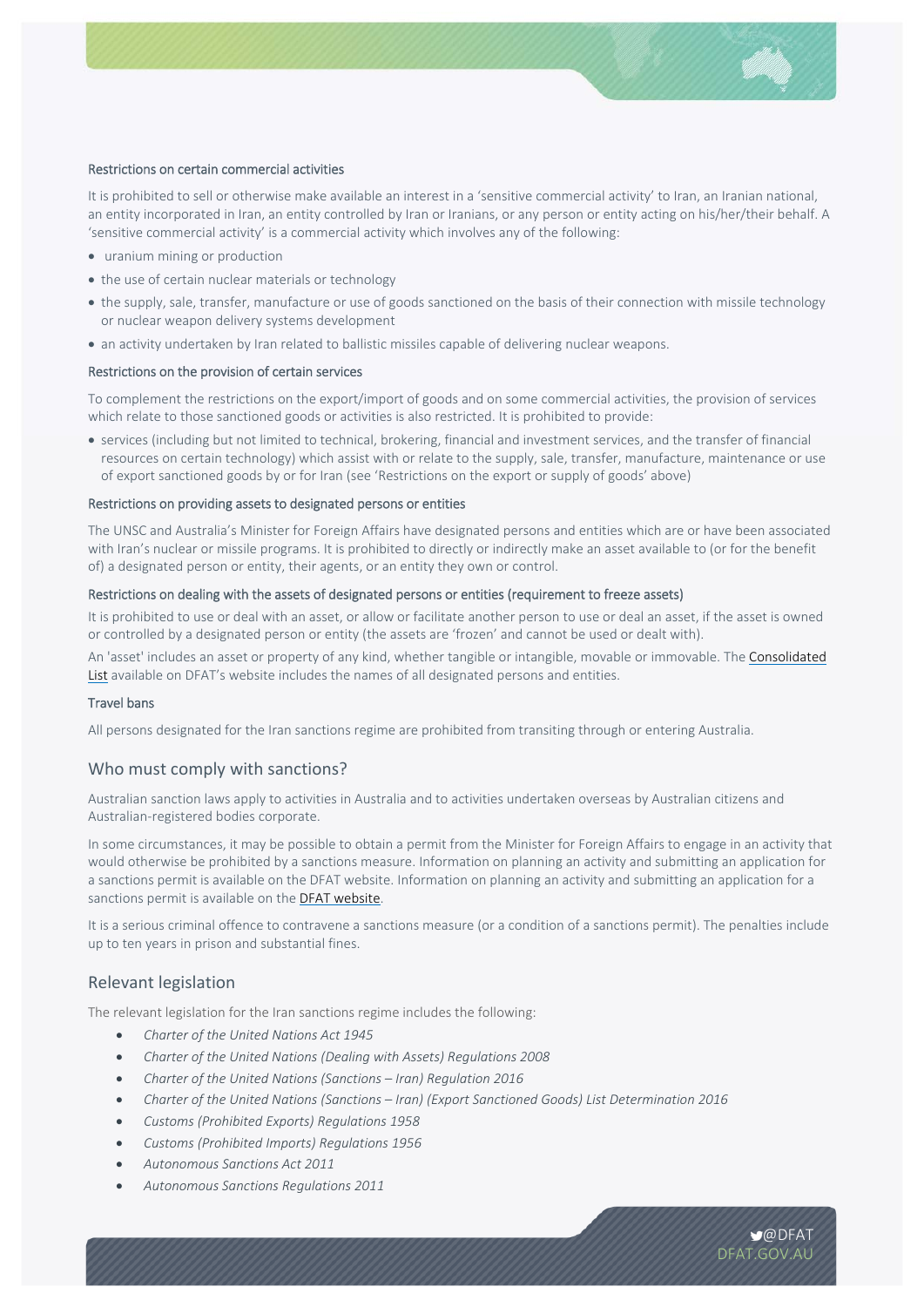

- *Autonomous Sanctions (Export and Import Sanctioned Goods Iran) Amendment Specification 2016*
- *Autonomous Sanctions (Designated Persons and Entities and Declared Persons Iran) List 2012*
- *Migration (United Nations Security Council Resolutions) Regulations 2007*

# Where can I get more information?

More information on Australia's sanctions can be found on DFAT's website: https://dfat.gov.au/internationalrelations/security/sanctions/Pages/sanctions.aspx.

Enquiries can be made to DFAT by emailing sanctions@dfat.gov.au.

DFAT maintains a mailing list for people interested in receiving updates on Australian sanctions laws. You can subscribe to this list via the DFAT website.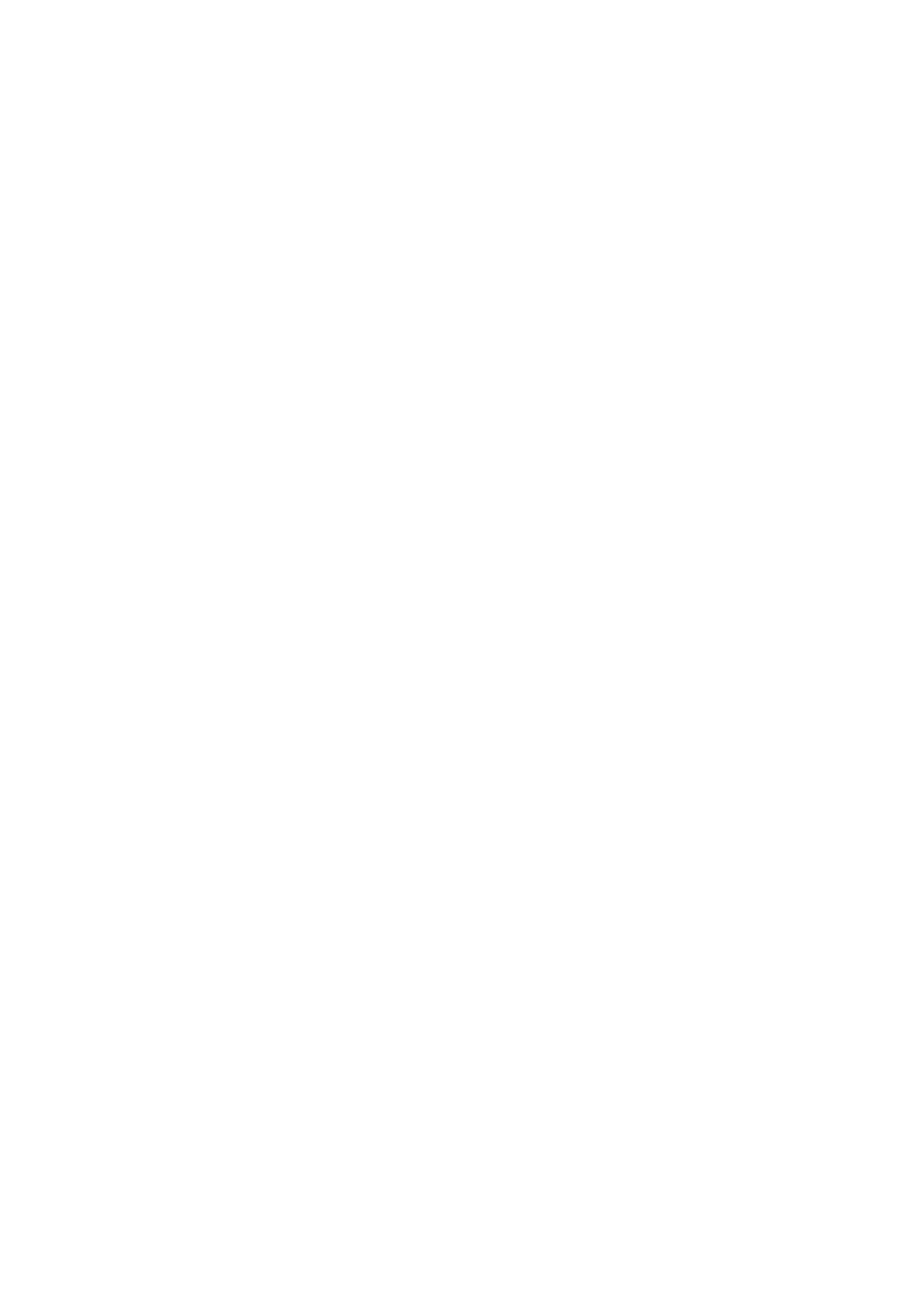



**Department of Foreign Affairs and Trade** 

# **SNAPSHOT IRAQ SANCTIONS REGIME**

# Why are sanctions imposed?

The United Nations Security Council (UNSC) has imposed sanctions in relation to Iraq. The sanctions were initially imposed in 1990 in response to Iraq's invasion of Kuwait. Although the UNSC has removed several sanctions measures that were imposed during the Saddam Hussein era, there are still some sanctions in place in relation to Iraq.

Australia implements the UNSC sanctions concerning Iraq by incorporating them into Australian law.

## What is prohibited by the Iraq sanctions regime?

The Iraq sanctions regime imposes three sanctions measures:

| <b>Measure</b>                                                                              | <b>UNSC</b> | Autonomous |
|---------------------------------------------------------------------------------------------|-------------|------------|
| restrictions on supplying arms or related matériel                                          |             |            |
| restrictions on using or dealing with certain assets                                        |             |            |
| restrictions on dealing with cultural property that has been illegally<br>removed from Iraq |             |            |

#### Restrictions on supplying arms or related matériel

The Iraq sanctions regime imposes an arms embargo. It is prohibited to directly or indirectly supply, sell or transfer arms or related matériel to Iraq without a sanctions permit.

Arms or related matériel includes, but is not limited to, weapons, ammunition, military vehicles and equipment, and spare parts and accessories for any of those things. It also includes paramilitary equipment. While each case will be considered individually, goods on the Defence and Strategic Goods List are likely to be considered arms or related matériel. Depending on the context, end‐user and end‐use, other goods may also be considered arms or related matériel.

The Minister for Foreign Affairs may grant a permit authorising the supply of arms or related matériel if the goods are required by the Government of Iraq or the multinational force for the purposes of UNSC Resolution 1546.

#### Restrictions on using or dealing with certain assets

Restrictions are imposed on using or dealing with assets that were owned by Saddam Hussein's regime, or by persons or entities that were part of or associated with that regime and have been designated by the UNSC. It is prohibited to use or deal with any of the following assets:

- an asset of the government led by Saddam Hussein (including a state body, corporation or other body or agency) that was located in Australia on 22 May 2003
- an asset that has been removed from Iraq, or acquired, by a designated person or entity.

An 'asset' includes an asset or property of any kind, whether tangible or intangible, movable or immovable. The Consolidated List available on DFAT's website includes the names of all designated persons and entities.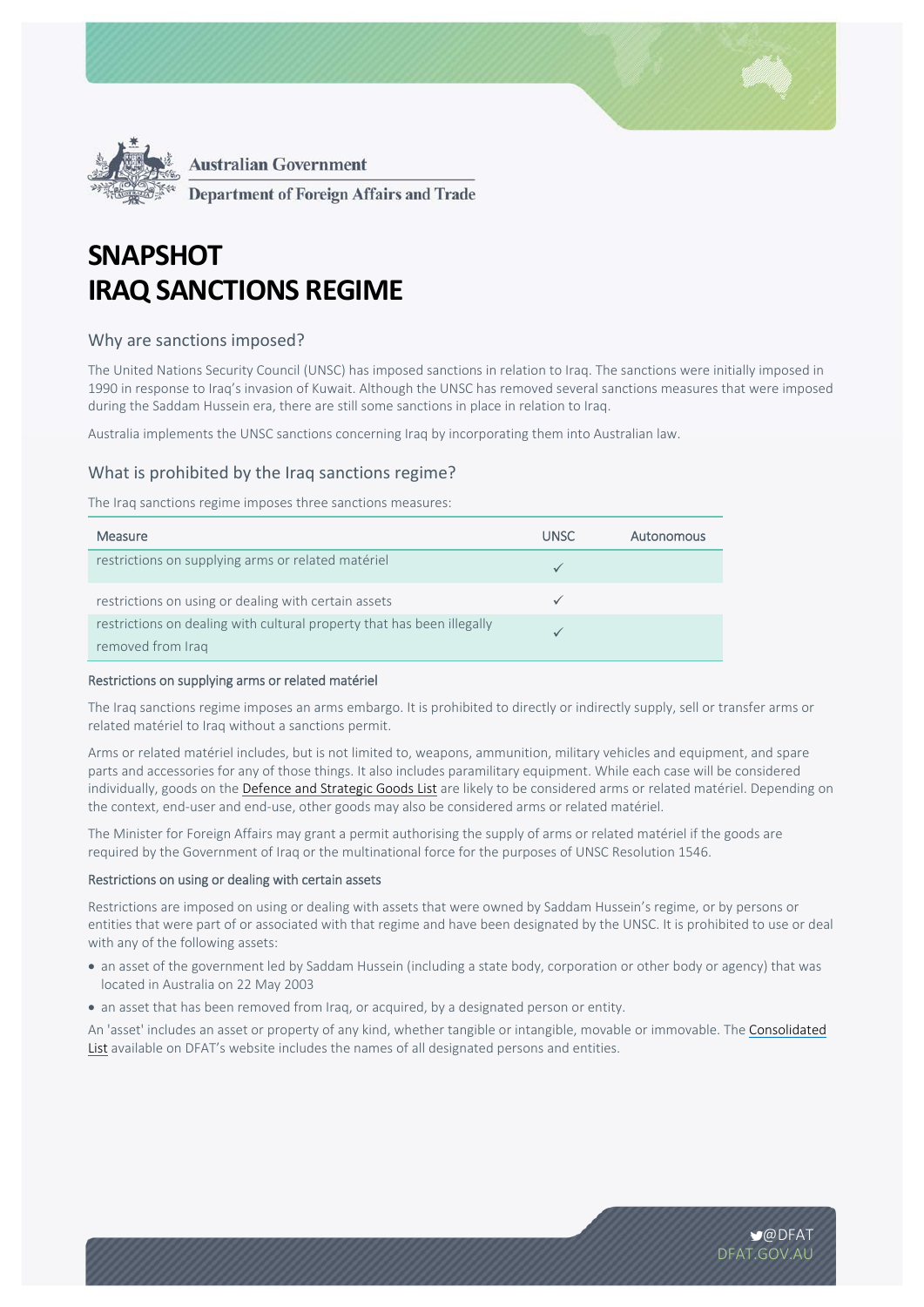## Restrictions on dealing with cultural property that has been illegally removed from Iraq

The Iraq sanctions regime seeks to protect cultural property that has been illegally removed from Iraq. An item will be protected if it was illegally removed from Iraq on or after 6 August 1990 and it is either Iraqi cultural property or it is of archaeological, historical, cultural, rare scientific or religious importance.

It is prohibited to give illegally removed cultural property to another person, to trade it or to transfer the ownership of it to another person. A person who suspects that an item is illegally removed cultural property must notify DFAT, the Arts Department or Federal, State or Territory Police.

## Who must comply with sanctions?

Australian sanction laws apply to activities in Australia and to activities undertaken overseas by Australian citizens and Australian‐registered bodies corporate.

In some circumstances, it may be possible to obtain a permit from the Minister for Foreign Affairs to engage in an activity that would otherwise be prohibited by a sanctions measure. As noted above, the Minister may only grant a permit authorising the supply of arms or related matériel if the goods are required by the Government of Iraq or the multinational force for the purposes of UNSC Resolution 1546. Information on planning an activity and submitting an application for a sanctions permit is available on the DFAT website.

It is a serious criminal offence to contravene a sanctions measure (or a condition of a sanctions permit). The penalties include up to ten years in prison and substantial fines.

## Relevant legislation

The relevant legislation for the Iraq sanctions regime includes the following:

- *Charter of the United Nations Act 1945*
- *Charter of the United Nations (Sanctions Iraq) Regulations 2008*

## Where can I get more information?

More information on Australia's sanctions can be found on DFAT's website: https://dfat.gov.au/internationalrelations/security/sanctions/Pages/sanctions.aspx.

Enquiries can be made to DFAT by emailing sanctions@dfat.gov.au.

DFAT maintains a mailing list for people interested in receiving updates on Australian sanctions laws. You can subscribe to this list via the DFAT website.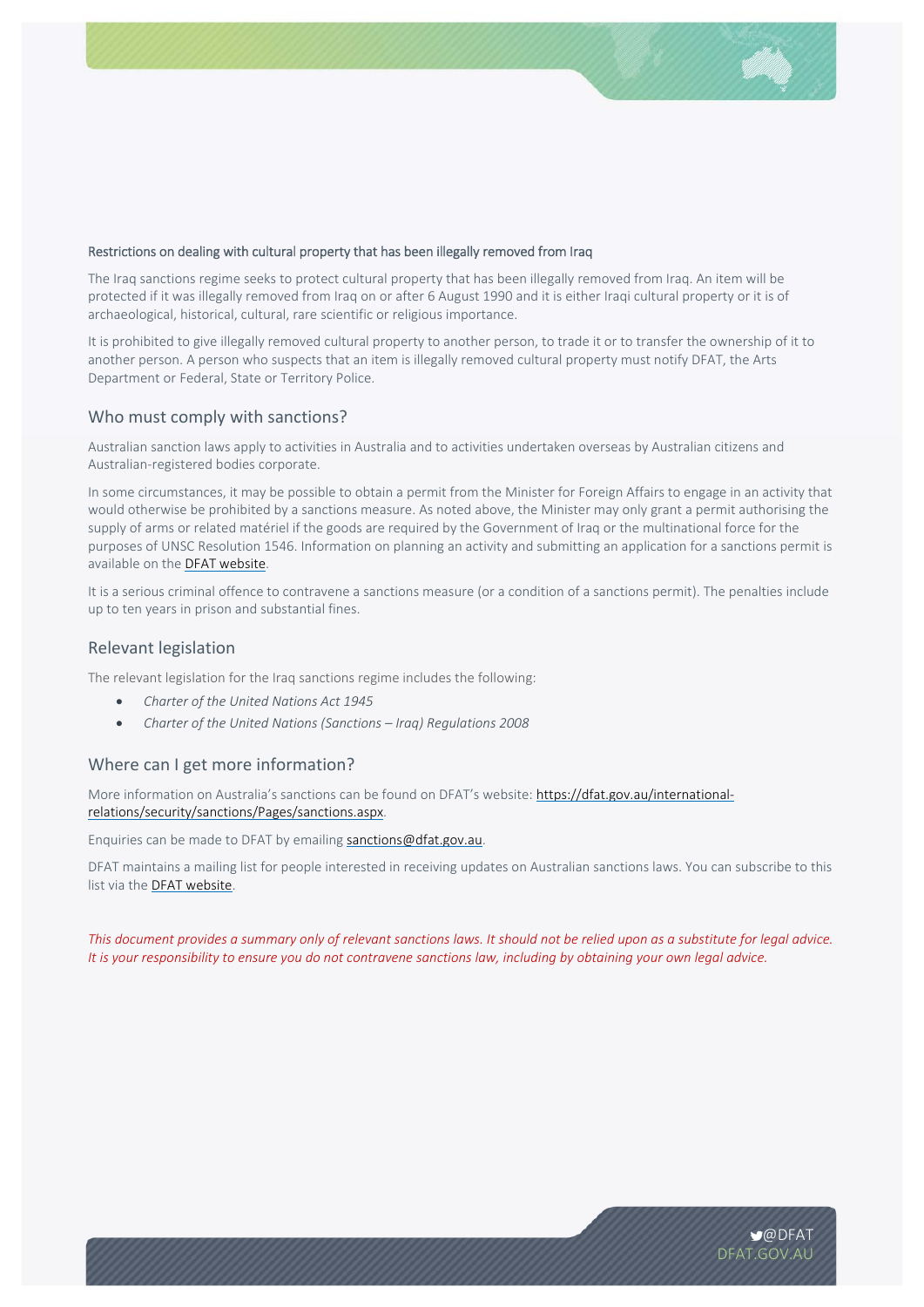



**Department of Foreign Affairs and Trade** 

# **SNAPSHOT ISIL (DA'ESH) AND AL-QAIDA SANCTIONS REGIME**

# Why are sanctions imposed?

Australia has implemented the United Nations Security Council (UNSC) ISIL (Da'esh) and Al‐Qaida sanctions regime into Australian law as part of the global effort to fight terrorism and promote international peace and security. Under this regime, the UNSC ISIL (Da'esh) and Al‐Qaida Sanctions Committee can designate persons and entities subject to sanctions.

# What is prohibited by the ISIL and Al‐Qaida sanctions regime?

The ISIL and Al‐Qaida sanctions regime imposes the following sanctions measures:

| Measure                                                                      | <b>UNSC</b>  | Autonomous |
|------------------------------------------------------------------------------|--------------|------------|
| restrictions on supplying arms or related matériel                           | $\checkmark$ |            |
| restrictions on providing services related to military activities            | $\checkmark$ |            |
| restrictions on providing assets to designated persons or entities           |              |            |
| restrictions on dealing with the assets of designated persons or<br>entities |              |            |
| travel bans on designated persons                                            |              |            |

## Restrictions on supplying arms or related matériel

It is prohibited to supply, sell or transfer (directly or indirectly) arms or related matériel to ISIL or Al-Qaida or a person or entity designated for the purpose of the ISIL (Da'esh) and Al‐Qaida regime.

Arms or related matériel includes, but is not limited to, weapons, ammunition, military vehicles and equipment, and spare parts and accessories for any of those things. It also includes paramilitary equipment. While each case will be considered individually, goods on the Defence and Strategic Goods List are likely to be considered arms or related matériel. Depending on the context, end‐user and end‐use, other goods may also be considered arms or related matériel.

## Restrictions on providing services related to military activities

It is prohibited to supply technical advice, assistance or training related to military activities to ISIL or Al‐Qaida or a person or entity designated for the purposes of the ISIL (Da'esh) and Al‐Qaida sanctions regime.

#### Restrictions on providing assets to designated persons or entities

It is prohibited to directly or indirectly make an asset available to (or for the benefit of) a person or entity designated for the purposes of the ISIL (Da'esh) and Al‐Qaida sanctions regime.

## Restrictions on dealing with the assets of designated persons or entities (requirement to freeze assets)

It is prohibited to use or deal with an asset, or allow or facilitate another person to use or deal with an asset, which is owned or controlled by a designated person or entity. The prohibition on 'dealing' with assets includes using, selling or moving assets. If you become aware that you are holding an asset of a designated person or entity, you are required to freeze (hold) that asset and notify the AFP.

'An 'asset' includes an asset or property of any kind, whether tangible or intangible, movable or immovable. The Consolidated List available on DFAT's website includes the names of all designated persons and entities.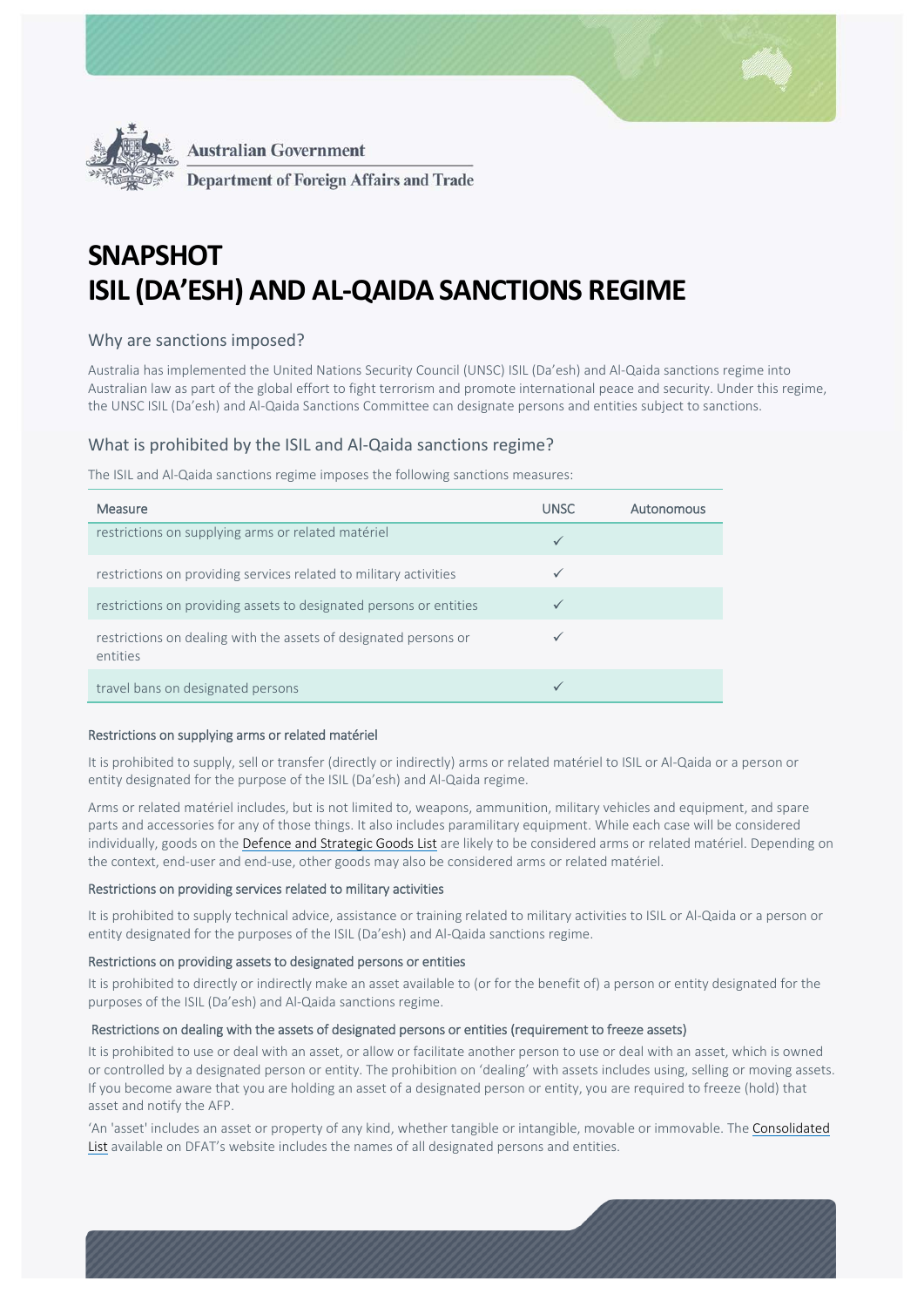### Travel bans

All persons designated for the sanctions regimes are prohibited from transiting through or entering Australia.

## Who must comply with sanctions?

Australian sanction laws apply to activities in Australia and to activities undertaken overseas by Australian citizens and Australian‐registered bodies corporate.

In some circumstances, it may be possible to obtain a permit from the Minister for Foreign Affairs to engage in an activity that would otherwise be prohibited by a sanctions measure. Information on planning an activity and submitting an application for a sanctions permit is available on the DFAT website.

It is a serious criminal offence to contravene a sanctions measure (or a condition of a sanctions permit). The penalties include up to ten years in prison and substantial fines.

## Relevant legislation

The relevant legislation for the ISIL & Al-Qaida sanctions regime includes the following:

- *Charter of the United Nations Act 1945*
- *Charter of the United Nations (Dealing with Assets) Regulations 2008*
- *Charter of the United Nations (Sanctions Al‐Qaida) Regulations 2008*
- *Customs (Prohibited Exports) Regulations 1958*
- *Migration (United Nations Security Council Resolutions) Regulations 2007*

## Where can I get more information?

More information on Australia's sanctions can be found on DFAT's website: https://dfat.gov.au/internationalrelations/security/sanctions/Pages/sanctions.aspx.

Enquiries can be made to DFAT by emailing sanctions@dfat.gov.au.

DFAT maintains a mailing list for people interested in receiving updates on Australian sanctions laws. You can subscribe to this list via the DFAT website.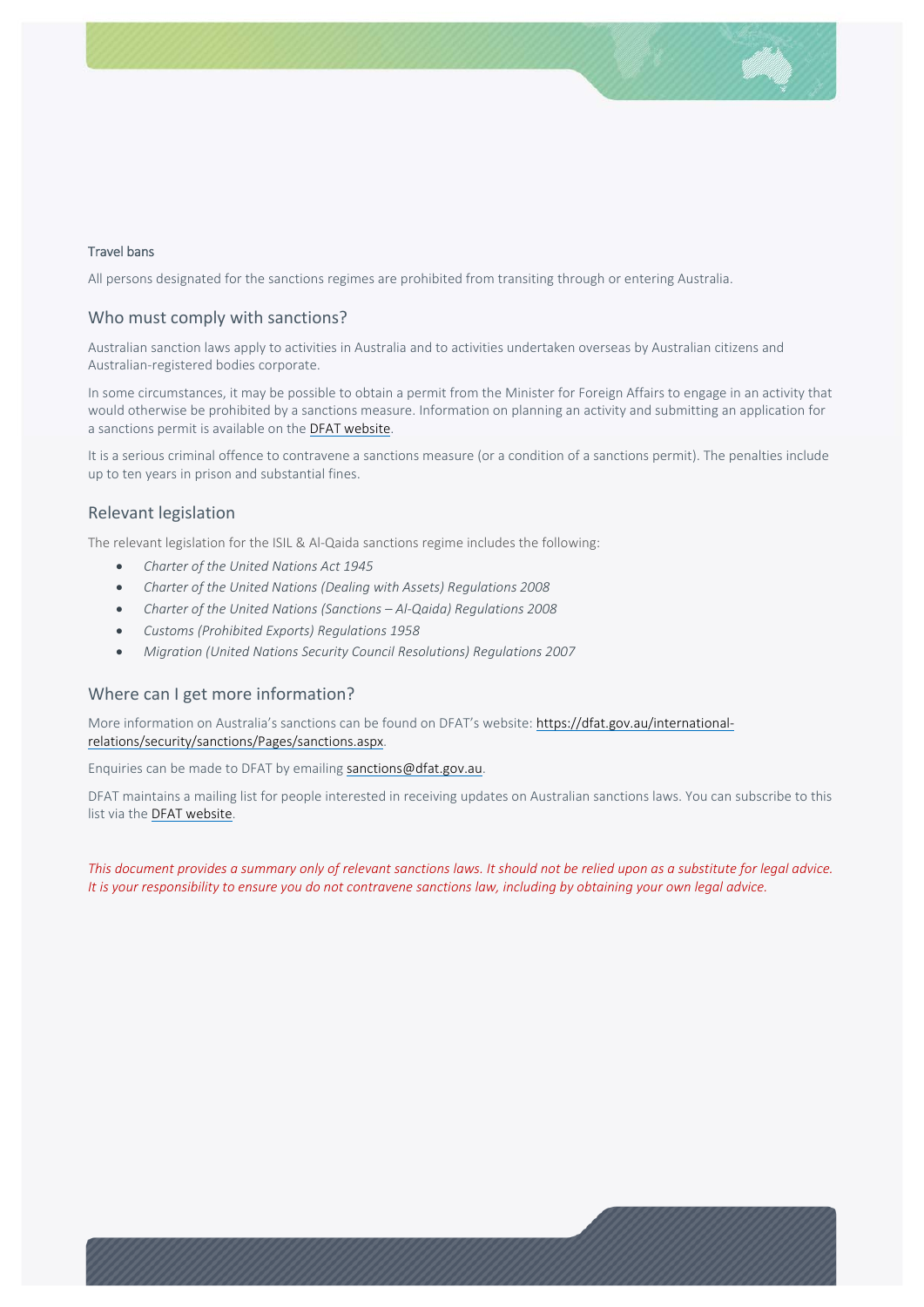

**Australian Government**  $\ddot{\phantom{0}}$ **Department of Foreign Affairs and Trade** 

# **SNAPSHOT LEBANON SANCTIONS REGIME**

# Why are sanctions imposed?

The United Nations Security Council (UNSC) initially imposed sanctions in relation to Lebanon in 2005 in response to the terrorist bombing in Beirut in February 2005 that killed former Lebanese Prime Minister Rafiq Hariri and 22 others. The UNSC imposed additional sanctions measures in 2006 in response to the conflict between Israel and Hezbollah in July 2006.

Australia implements the UNSC sanctions concerning Lebanon by incorporating them into Australian law.

## What is prohibited by the Lebanon sanctions regime?

The Lebanon sanctions regime imposes the following sanctions measures:

| <b>Measure</b>                                                              | <b>UNSC</b> | Autonomous |
|-----------------------------------------------------------------------------|-------------|------------|
| restrictions on supplying arms or related materiel, and related<br>services |             |            |
| restrictions on providing assets to designated persons                      |             |            |
| restrictions on dealing with the assets of designated persons               |             |            |
| travel bans on designated persons                                           |             |            |

#### Restrictions on supplying arms and related matériel, and related services

The Lebanon sanctions regime imposes an arms embargo. It is prohibited to supply, sell or transfer (directly or indirectly) arms or related matériel to Lebanon, or to provide any technical training or assistance related to the provision, manufacture or use of such sanctioned goods.

Arms or related matériel includes, but is not limited to, weapons, ammunition, military vehicles and equipment, and spare parts or accessories for any of those things. It also includes paramilitary equipment. While each case will be considered individually, goods on the Defence and Strategic Goods List are likely to be considered arms or related matériel. Depending on the context, end‐user and end‐use, other goods may also be considered arms or related matériel.

Note: Hezbollah is also listed under the UNSCR 1373 (Counter-Terrorism) sanctions regime. Refer to the UNSCR 1373 (Counter‐Terrorism) Snapshot for further information.

#### Restrictions on providing assets to designated persons

It is prohibited to directly or indirectly make an asset available to a designated person or an entity owned or controlled by a designated person.

## Restrictions on dealing with the assets of designated persons (requirement to freeze assets)

It is prohibited to use or deal with an asset, or to allow or facilitate another person to use or deal with an asset, which is owned or controlled by a designated person. The prohibition on 'dealing' with assets includes using, selling or moving assets. If you become aware that you are holding an asset of a designated person, you are required to freeze (hold) that asset and notify the AFP.

An 'asset' includes an asset or property of any kind, whether tangible or intangible, movable or immovable. The Consolidated List available on DFAT's website includes the names of all designated persons and entities.

## Travel bans

Persons designated for the Lebanon sanctions regime are prohibited from transiting through or entering Australia.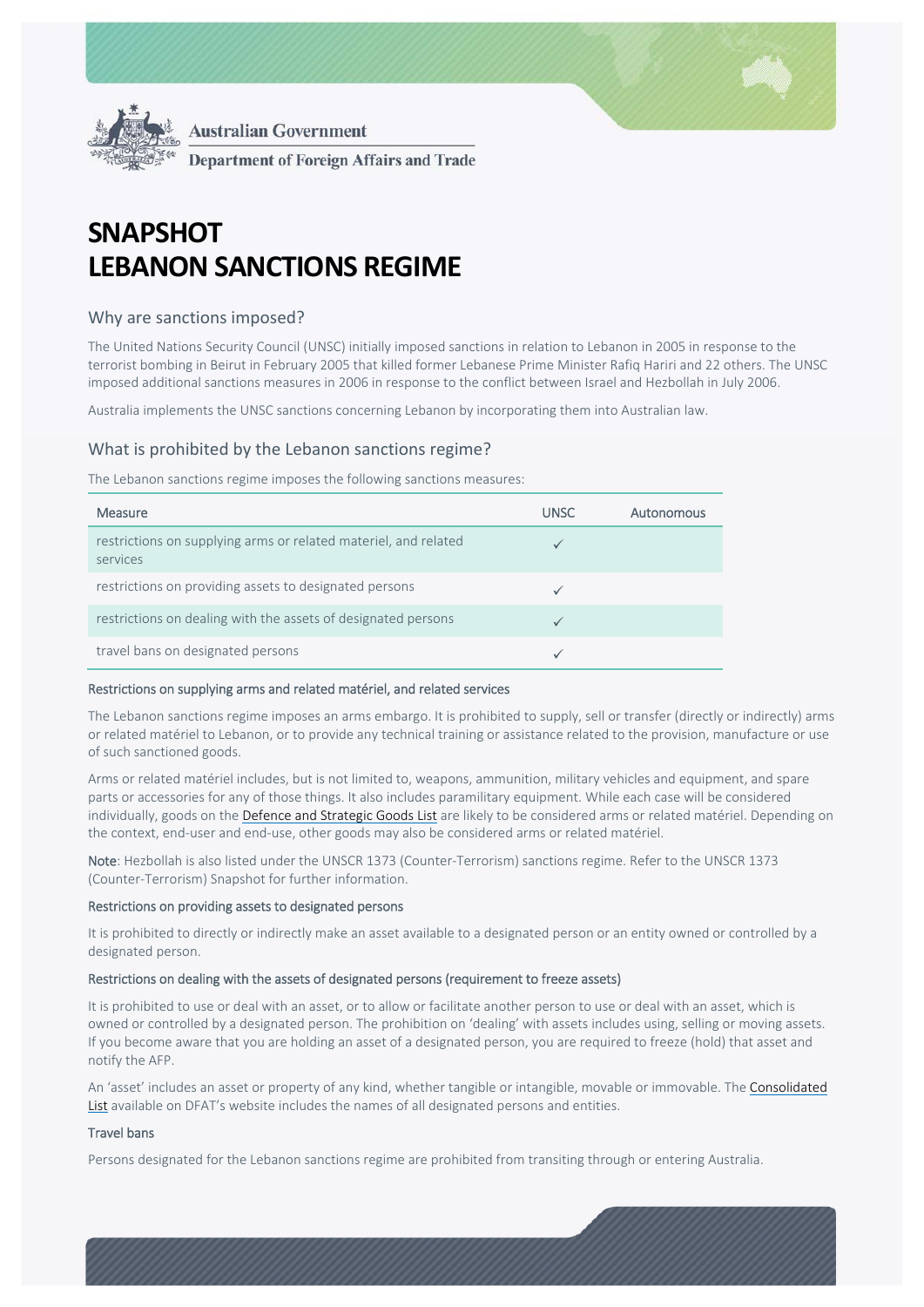# Who must comply with sanctions?

Australian sanctions laws apply to activities in Australia and to activities undertaken overseas by Australian citizens and Australian‐registered bodies corporate.

It may be possible to obtain a permit from the Minister for Foreign Affairs to engage in an otherwise sanctioned activity if the activity is authorised by the Government of Lebanon or the United Nations Interim Force in Lebanon (UNIFIL). Information on planning an activity and submitting an application for a sanctions permit is available on the DFAT website.

It is a serious criminal offence to contravene a sanctions measure (or a condition of a sanctions permit). The penalties include up to ten years in prison and substantial fines.

## Relevant legislation

The relevant legislation for the Lebanon sanctions regime includes the following:

- *Charter of the United Nations Act 1945*
- *Charter of the United Nations (Sanctions Lebanon) Regulations 2008*
- *Charter of the United Nations (Dealing with Assets) Regulations 2008*
- *Customs (Prohibited Exports) Regulations 1958*
- *Migration (United Nations Security Council Resolutions) Regulations 2007*

## Where can I get more information?

More information on Australia's sanctions can be found on DFAT's website: https://dfat.gov.au/internationalrelations/security/sanctions/Pages/sanctions.aspx.

Enquiries can be made to DFAT by emailing sanctions@dfat.gov.au.

DFAT maintains a mailing list for people interested in receiving updates on Australian sanctions laws. You can subscribe to this list via the DFAT website.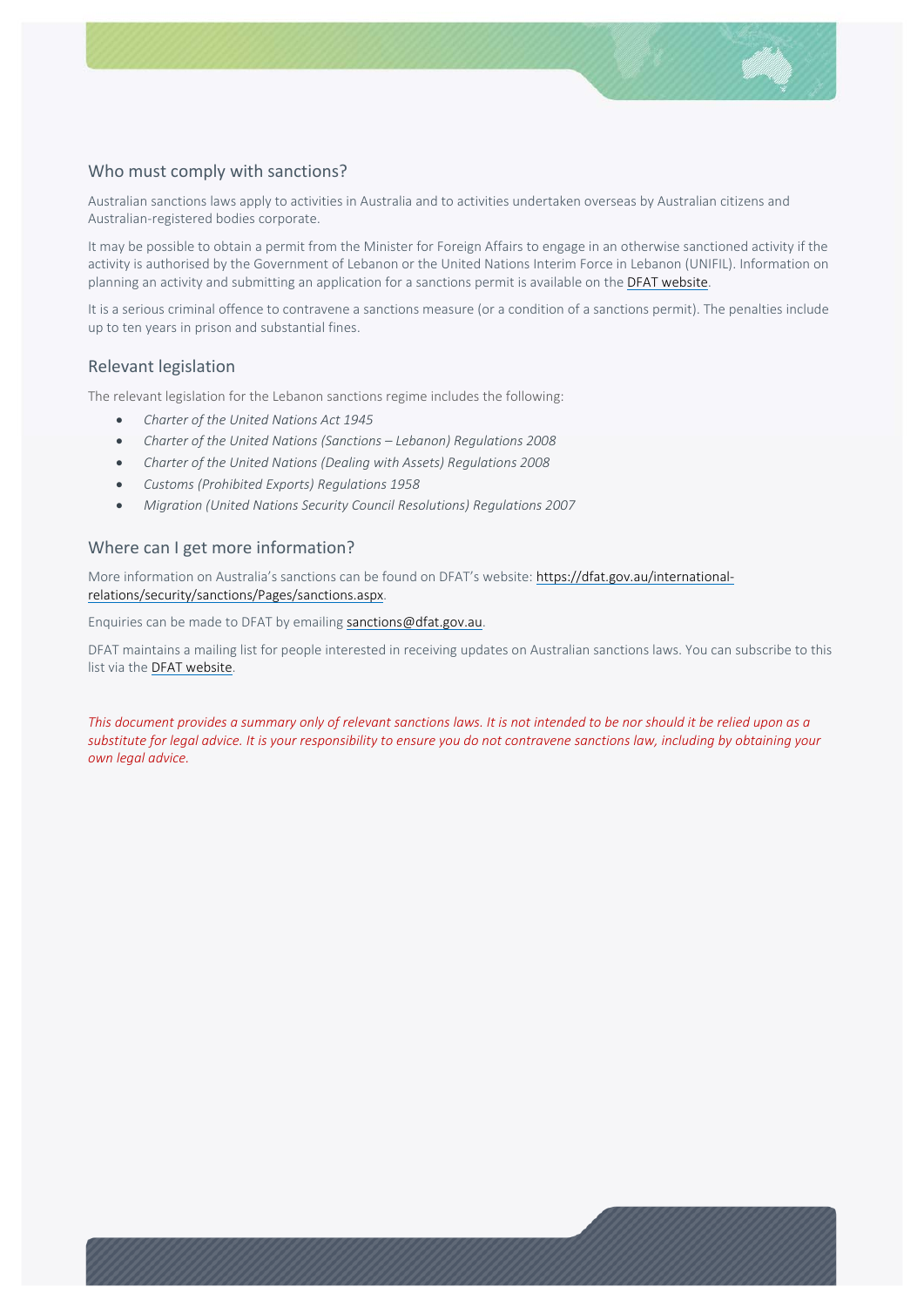



**Department of Foreign Affairs and Trade** 

# **SNAPSHOT LIBYA SANCTIONS REGIME**

# Why are sanctions imposed?

In 2011, the United Nations Security Council (UNSC) imposed sanctions in relation to Libya in response to the violence and use of armed force against civilians in Libya and the systemic violations of human rights by the former Qadhafi regime. Several subsequent UNSC resolutions have amended and renewed the sanctions. Australia implements the UNSC sanctions concerning Libya by incorporating them into Australian law.

Australia also imposes autonomous sanctions in relation to Libya, which complement the UNSC sanctions regime.

# What is prohibited by the Libya sanctions regime?

The Libya sanctions regime imposes the following sanctions measures:

| Measure                                                               | <b>UNSC</b> | Autonomous |
|-----------------------------------------------------------------------|-------------|------------|
| restrictions on supplying arms and related services (an arms embargo) |             |            |
| restrictions on the import or purchase of arms                        |             |            |
| restrictions on providing services in relation to designated vessels  |             |            |
| restrictions on dealing with designated persons or entities           |             |            |
| travel bans on designated persons                                     |             |            |

#### Restrictions on supplying arms and related services

The UNSC sanctions regime imposes an arms embargo. It is prohibited to:

- directly or indirectly supply, sell or transfer arms or related matériel to Libya
- provide technical, financial or other assistance, or training, to Libya (directly or indirectly) if those services relate to:
	- military activities
	- the supply, maintenance or use of arms or related matériel, or
	- the provision of armed mercenary personnel (whether or not originating in Australia).

Arms or related matériel includes, but is not limited to, weapons, ammunition, military vehicles and equipment, and spare parts and accessories for any of those things. It also includes paramilitary equipment. While each case will be considered individually, goods on the Defence and Strategic Goods List are likely to be considered arms or related matériel. Depending on the context, end‐user and end‐use, other goods may also be considered arms or related matériel.

#### Restrictions on the import or purchase of arms

It is prohibited to purchase arms or related matériel from Libya or a person or entity in Libya.

## Restrictions on providing services in relation to designated vessels

The UNSC's Libya Sanctions Committee has the power to designate vessels for the purposes of the Libya sanctions regime to prohibit transactions with crude oil illicitly exported from Libya aboard a designated vessel and bunking services (the provision of fuel, supplies or other servicing) for a designated vessel. There are currently no designated vessels.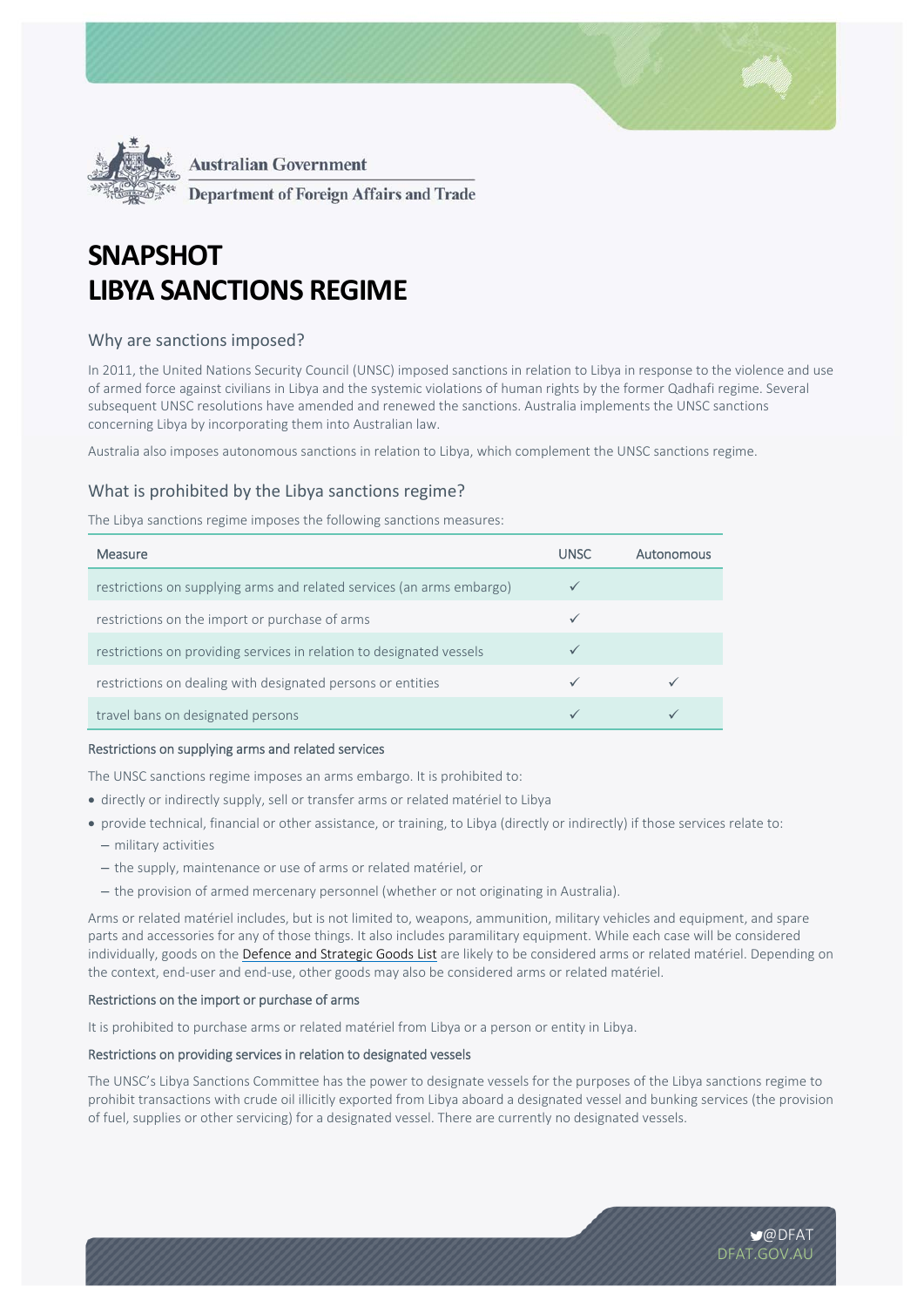

#### Restrictions on dealing with designated persons or entities

The UNSC (through its resolutions and its Libya Sanctions Committee) has designated persons and entities associated with the former Qadhafi regime. The UNSC designations are supplemented by Australian autonomous sanctions under which the Minister for Foreign Affairs has designated additional persons and entities also associated with the former Qadhafi regime. Subject to certain exceptions relating to the Libyan Investment Authority and the Libyan Africa Investment Portfolio, it is prohibited to:

- directly or indirectly make an asset available to (or for the benefit of) a designated person or entity
- use or deal with an asset, or allow or facilitate another person to use or deal with an asset, if the asset is owned or controlled by a designated person or entity (the assets are 'frozen' and cannot be used or dealt with).

An 'asset' includes an asset or property of any kind, whether tangible or intangible, movable or immovable. The Consolidated List available on DFAT's website includes the names of all designated persons and entities.

### Travel bans

All persons designated for the Libya sanctions regime are prohibited from travelling to or entering Australia.

## Who must comply with sanctions?

Australian sanction laws apply to activities in Australia and to activities undertaken overseas by Australian citizens and Australian‐registered bodies corporate.

In some circumstances, it may be possible to obtain a permit from the Minister for Foreign Affairs to engage in an activity that would otherwise be prohibited by a sanctions measure. Information on planning an activity and submitting an application for a sanctions permit is available on the DFAT website.

It is a serious criminal offence to contravene a sanctions measure (or a condition of a sanctions permit). The penalties include up to ten years in prison and substantial fines.

## Relevant legislation

The relevant legislation for the Libya sanctions regime includes the following:

- *Charter of the United Nations Act 1945*
- *Charter of the United Nations (Dealing with Assets) Regulations 2008*
- *Charter of the United Nations (Sanctions Libya) Regulations 2011*
- *Customs (Prohibited Exports) Regulations 1958*
- *Customs (Prohibited Imports) Regulations 1956*
- *Autonomous Sanctions Act 2011*
- *Autonomous Sanctions Regulations 2011*
- *Autonomous Sanctions (Designated Persons and Entities and Declared Persons Libya) List 2012*
- *Migration (United Nations Security Council Resolutions) Regulations 2007*
- *Migration Regulations 1994*

#### Where can I get more information?

More information on Australia's sanctions can be found on DFAT's website: https://dfat.gov.au/internationalrelations/security/sanctions/Pages/sanctions.aspx.

Enquiries can be made to DFAT by emailing sanctions@dfat.gov.au.

DFAT maintains a mailing list for people interested in receiving updates on Australian sanctions laws. You can subscribe to this list via the DFAT website.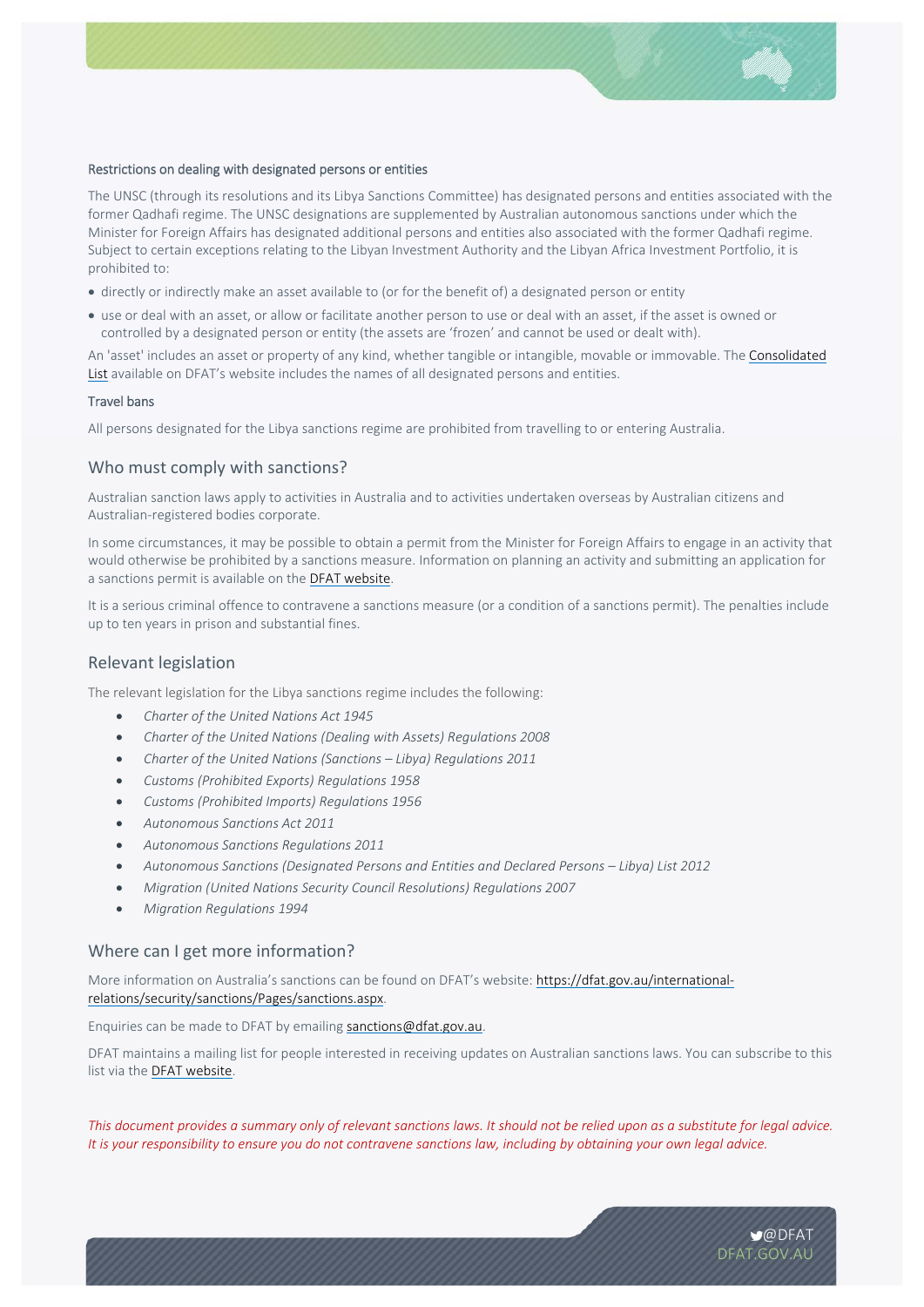



**Department of Foreign Affairs and Trade** 

# **SNAPSHOT MALI SANCTIONS REGIME**

# Why are sanctions imposed?

In 2017, the United Nations Security Council (UNSC) imposed sanctions in relation to Mali in response to the fragile security situation and continued hostilities in Mali in breach of the Agreement on Peace and Reconciliation in Mali.

Australia implements the UNSC sanctions concerning Mali by incorporating them into Australian law.

# What is prohibited by the Mali sanctions regime?

The Mali sanctions regime imposes these sanctions measures:

| <b>Measure</b>                                              | UNSC. | Autonomous |
|-------------------------------------------------------------|-------|------------|
| restrictions on dealing with designated persons or entities |       |            |
| travel bans on designated persons                           |       |            |

#### Restrictions on dealing with designated persons or entities

The UNSC has designated three individuals for the Mali sanctions regime. All three individuals were involved in obstructing the implementation of the Agreement on Peace and Reconciliation in Mali.

It is prohibited to:

- directly or indirectly make an asset available to (or for the benefit of) a designated person or entity
- use or deal with an asset, or allow or facilitate another person to use or deal with an asset, if the asset is directly or indirectly owned or controlled by a designated person or entity (these assets are 'frozen' and cannot be used or dealt with).

An 'asset' includes an asset or property of any kind, whether tangible or intangible, movable or immovable. The Consolidated List available on DFAT's website includes the names of all designated persons and entities.

#### Travel bans

All persons designated for the Mali sanctions regime are prohibited from transiting through or entering Australia.

## Who must comply with sanctions?

Australian sanction laws apply to activities in Australia and to activities undertaken overseas by Australian citizens and Australian‐registered bodies corporate.

In some circumstances, it may be possible to obtain a permit from the Minister for Foreign Affairs to engage in an activity that would otherwise be prohibited by a sanctions measure. Information on planning an activity and submitting an application for a sanctions permit is available on the DFAT website.

It is a serious criminal offence to contravene a sanctions measure (or a condition of a sanctions permit). The penalties include up to ten years in prison and substantial fines.

# Relevant legislation

The relevant legislation for the Mali sanctions regime includes the following:

- *Charter of the United Nations Act 1945*
- *Charter of the United Nations (Dealing with Assets) Regulations 2008*
- *Charter of the United Nations (Sanctions Mali) Regulations 2018*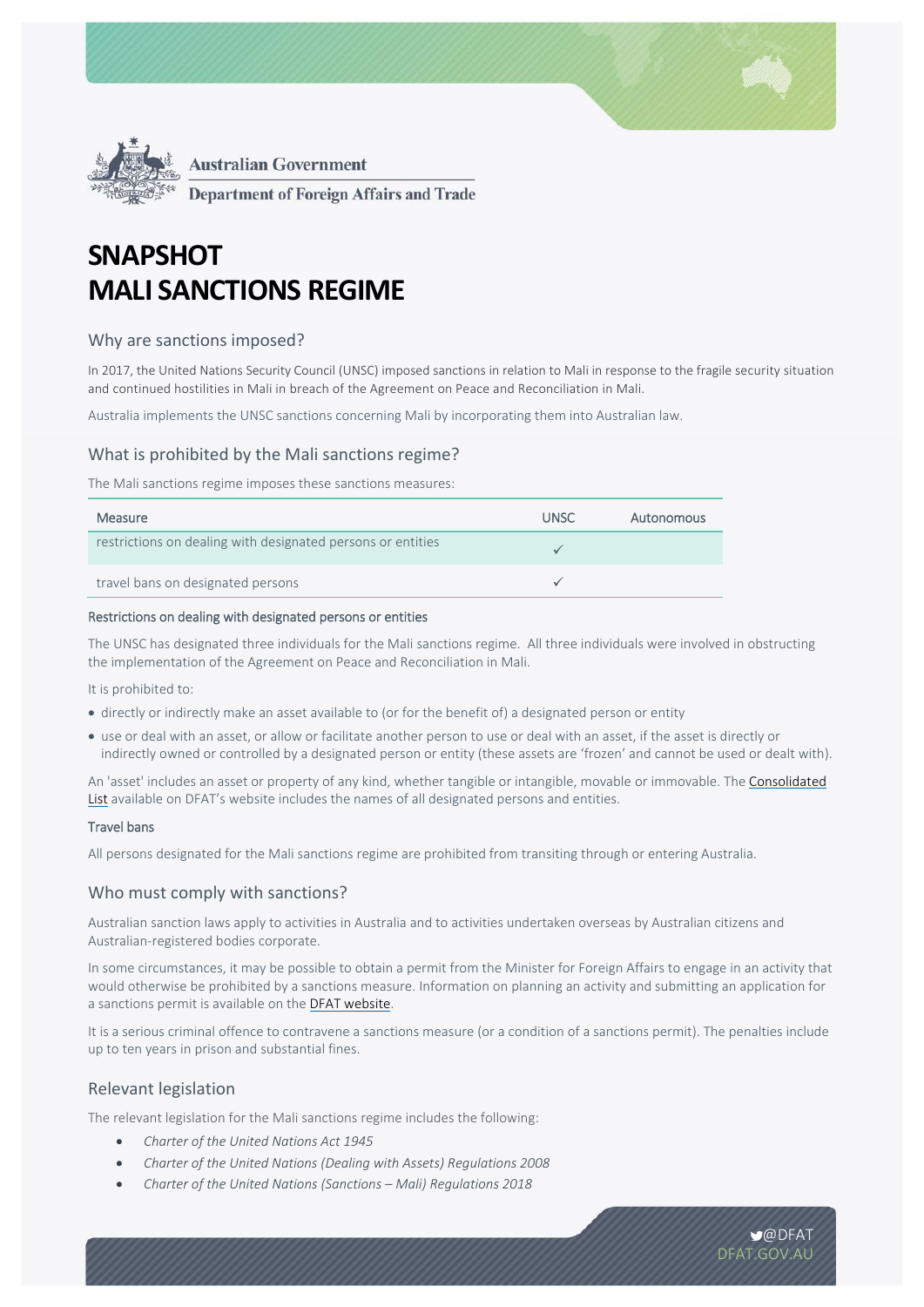

*Migration (United Nations Security Council Resolutions) Regulations 2007*

## Where can I get more information?

More information on Australia's sanctions can be found on DFAT's website: https://dfat.gov.au/internationalrelations/security/sanctions/Pages/sanctions.aspx.

Enquiries can be made to DFAT by emailing sanctions@dfat.gov.au.

DFAT maintains a mailing list for people interested in receiving updates on Australian sanctions laws. You can subscribe to this list via the DFAT website.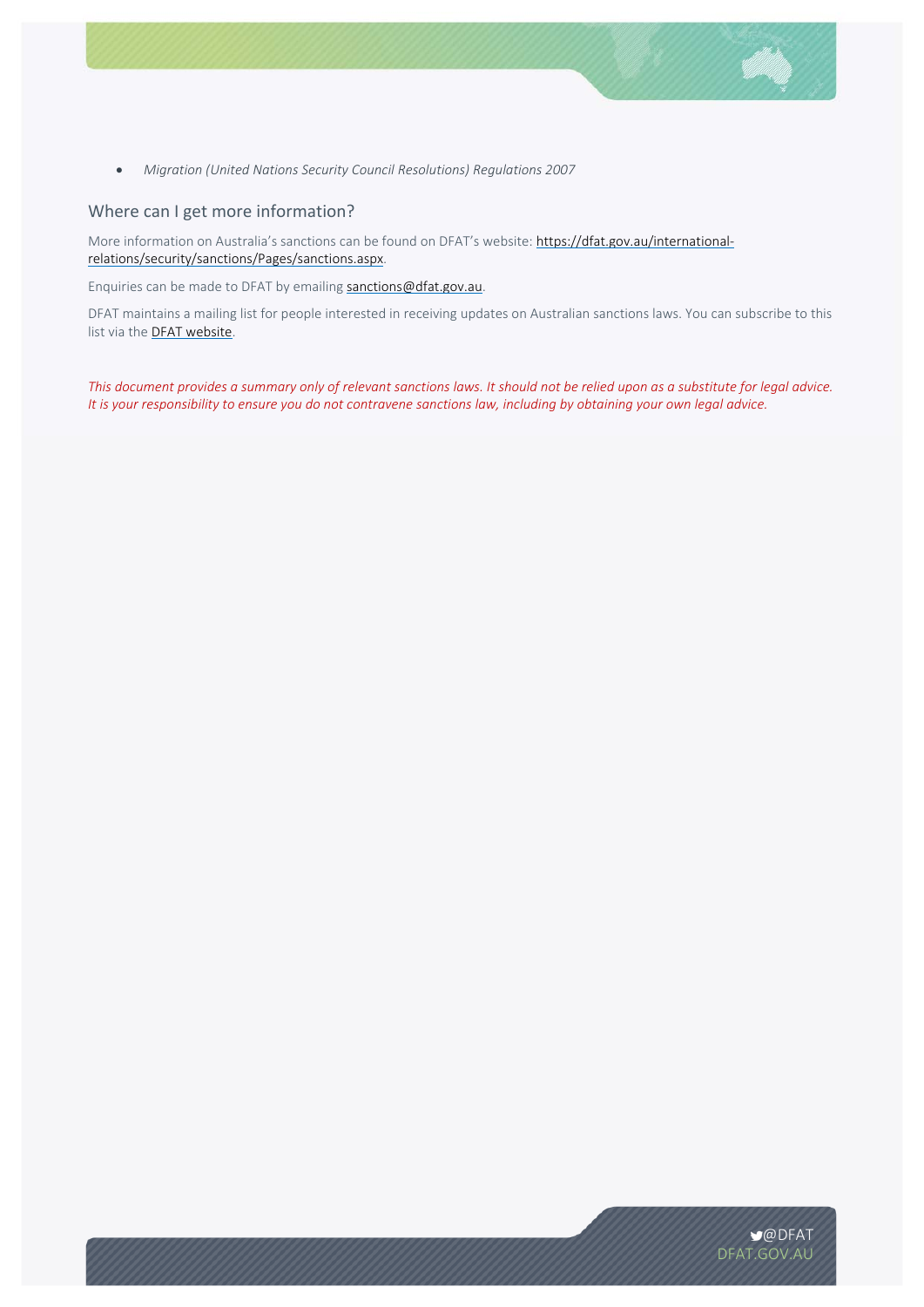

**Department of Foreign Affairs and Trade** 

# **SNAPSHOT MYANMAR SANCTIONS REGIME**

# Why are sanctions imposed?

Australia imposed autonomous sanctions in relation to Myanmar in response to the Myanmar Government's failure to recognise the victory of the National League for Democracy in the 1990 Myanmar elections. After democratic reforms were initiated by the government of President Thein Sein, Australia lifted some sanctions measures in 2012 but retained an arms embargo due to concerns about ongoing armed conflict, weapons proliferation and human rights. In October 2018, the Minister for Foreign Affairs imposed new targeted financial sanctions and travel bans on members of the Myanmar military (Tatmadaw), in response to the release of the full report of the UN Fact‐Finding Mission on Myanmar, which documented human rights abuses committed primarily by Myanmar's military against ethnic minorities.

# What is prohibited by the Myanmar sanctions regime?

The Myanmar sanctions regime imposes the following sanctions measures:

| Measure                                                                      | <b>UNSC</b> | Autonomous |
|------------------------------------------------------------------------------|-------------|------------|
| restrictions on supplying arms or related matériel                           |             |            |
| restrictions on the provision of certain services                            |             | ✓          |
| restrictions on providing assets to designated persons or entities           |             |            |
| restrictions on dealing with the assets of designated persons or<br>entities |             |            |
| travel bans on designated persons                                            |             |            |

#### Restrictions on supplying arms or related matériel and related services

The Myanmar sanctions regime imposes an arms embargo. It is prohibited to:

- directly or indirectly supply, sell or transfer arms or related matériel to Myanmar
- provide a service if it relates to the supply of arms or related matériel to Myanmar
- provide a service to Myanmar, or for use in Myanmar, if it relates to the manufacture, maintenance or use of arms or related matériel.

Arms or related matériel is defined broadly and includes, but is not limited to, weapons, ammunition, military vehicles and equipment, and spare parts or accessories for any of those things. It also includes paramilitary equipment. While each case will be considered individually, goods on the Defence and Strategic Goods List are likely to be considered arms or related matériel. Depending on the context, end-user and end-use, other goods may also be considered arms or related matériel.

#### Restrictions on providing assets to designated persons or entities

The Myanmar sanctions regime also prohibits making an asset available directly or indirectly to, or for the benefit of, a 'designated person or entity' for Myanmar.

#### Restrictions on dealing with the assets of designated persons or entities (requirement to freeze assets)

It is also prohibited to use of or dealing with an asset that is owned or controlled by a 'designated person or entity' for Myanmar.

An 'asset' includes an asset or property of any kind, whether tangible or intangible, movable or immovable. The Consolidated List available on DFAT's website includes the names of all designated persons and entities.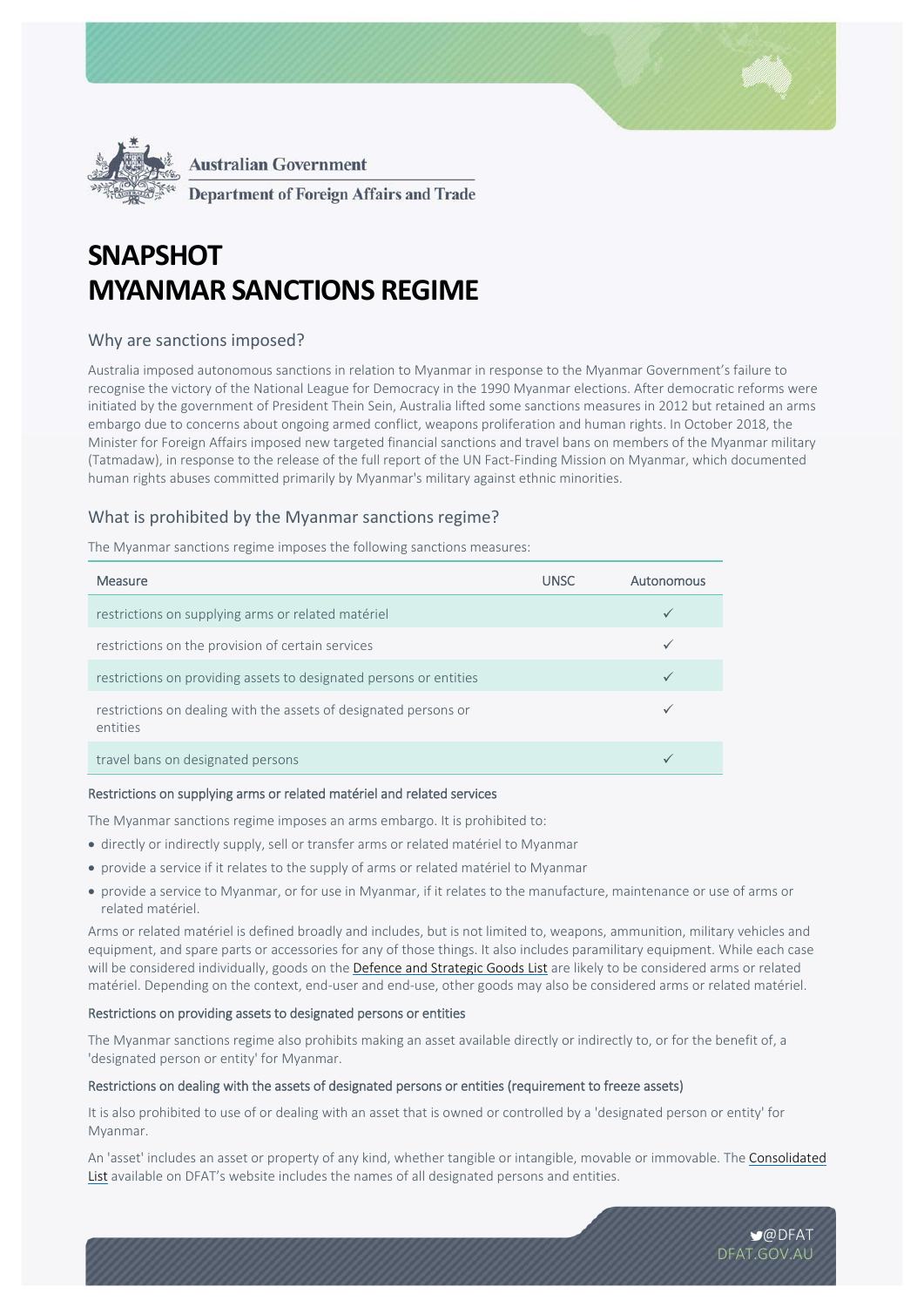# Relevant legislation

The relevant legislation for the Myanmar sanctions regime includes the following:

- *Autonomous Sanctions Act 2011*
- *Autonomous Sanctions Regulations 2011*
- *Autonomous Sanctions (Designated and Declared Persons Myanmar) List 2018*
- *Customs (Prohibited Exports) Regulations 1958*
- *Migration Regulations 1994*

## Who must comply with sanctions?

Australian sanction laws apply to activities in Australia and to activities undertaken overseas by Australian citizens and Australian‐registered bodies corporate.

In some circumstances, it may be possible to obtain a permit from the Minister for Foreign Affairs to engage in an activity that would otherwise be prohibited by a sanctions measure. Information on planning an activity and submitting an application for a sanctions permit is available on the DFAT website. Information on planning an activity and submitting an application for a sanctions permit is available on the **DFAT website**.

It is a serious criminal offence to contravene a sanctions measure (or a condition of a sanctions permit). The penalties include up to ten years in prison and substantial fines.

## Where can I get more information?

More information on Australia's sanctions can be found on DFAT's website: https://dfat.gov.au/internationalrelations/security/sanctions/Pages/sanctions.aspx.

Enquiries can be made to DFAT by emailing sanctions@dfat.gov.au.

DFAT maintains a mailing list for people interested in receiving updates on Australian sanctions laws. You can subscribe to this list via the DFAT website.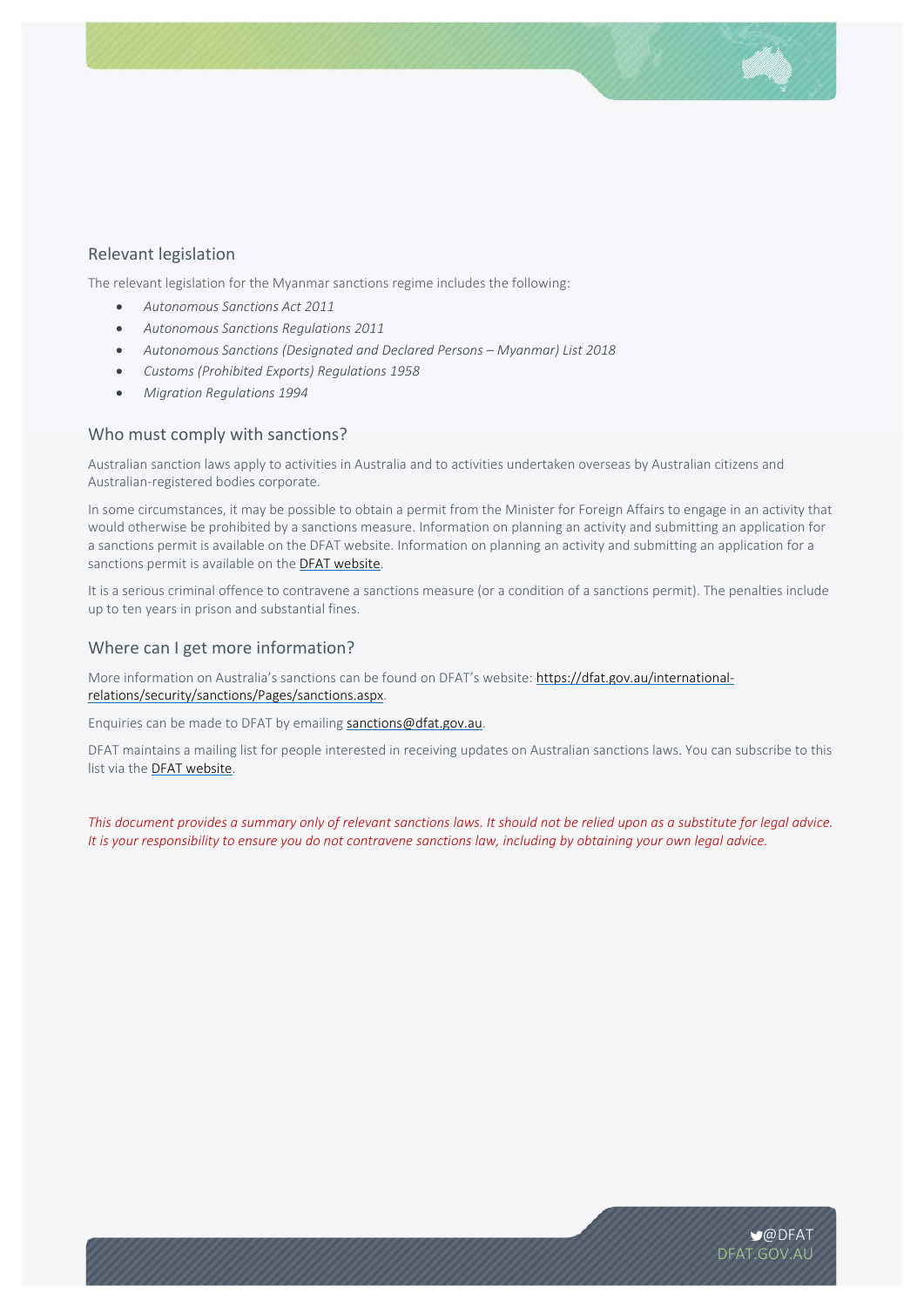



**Department of Foreign Affairs and Trade** 

# **SNAPSHOT RUSSIA/UKRAINE SANCTIONS REGIME**

# Why are sanctions imposed?

Australia imposes autonomous sanctions in relation to Russia in response to the Russian threat to the sovereignty and territorial integrity of Ukraine. They were first imposed in 2014 and extended in 2015.

# What is prohibited by the Russia/Ukraine sanctions regime?

The Russia/Ukraine sanctions regime imposes six sanctions measures:

| <b>Measure</b>                                                               | <b>UNSC</b> | Autonomous   |
|------------------------------------------------------------------------------|-------------|--------------|
| restrictions on the export or supply of certain goods                        |             |              |
| restrictions on the import, purchase or transport of certain goods           |             | $\checkmark$ |
| restrictions on certain commercial activities                                |             |              |
| restrictions on the provision of certain services                            |             |              |
| restrictions on providing assets to designated persons or entities           |             | $\checkmark$ |
| Restrictions on dealing with the assets of designated persons or<br>entities |             |              |
| travel bans on designated persons                                            |             |              |

## Restrictions on the export or supply of certain goods

It is prohibited to directly or indirectly supply, sell or transfer to Russia any of the following goods:

- arms or related matériel
- items suited for use in the following categories of oil exploration or oil production projects in Russia (as specified in the *Autonomous Sanctions (Russia, Crimea and Sevastopol) Specification 2015*):
	- i. oil exploration and production in waters deeper than 150 metres;
	- ii. oil exploration and production in the offshore area north of the Arctic Circle;
- iii. projects that have the potential to produce oil from resources located in shale formations by way of hydraulic fracturing (other than exploration and production through shale formations to locate or extract oil from non-shale reservoirs).

Arms or related matériel includes, but is not limited to, weapons, ammunition, military vehicles and equipment, and spare parts and accessories for any of those things. It also includes paramilitary equipment. While each case will be considered individually, goods on the Defence and Strategic Goods List are likely to be considered arms or related matériel. Depending on the context, end‐user and end‐use, other goods may also be considered arms or related matériel.

For Crimea and Sevastopol (in Ukraine), it is prohibited to directly or indirectly supply, sell or transfer certain items relating to the creation, acquisition or development of infrastructure for:

- the transport, telecommunications or energy sectors
- the exploitation of oil, gas or mineral reserves in Crimea/Sevastopol.

## Restrictions on the import, purchase or transport of certain goods

It is prohibited to import, purchase or transport: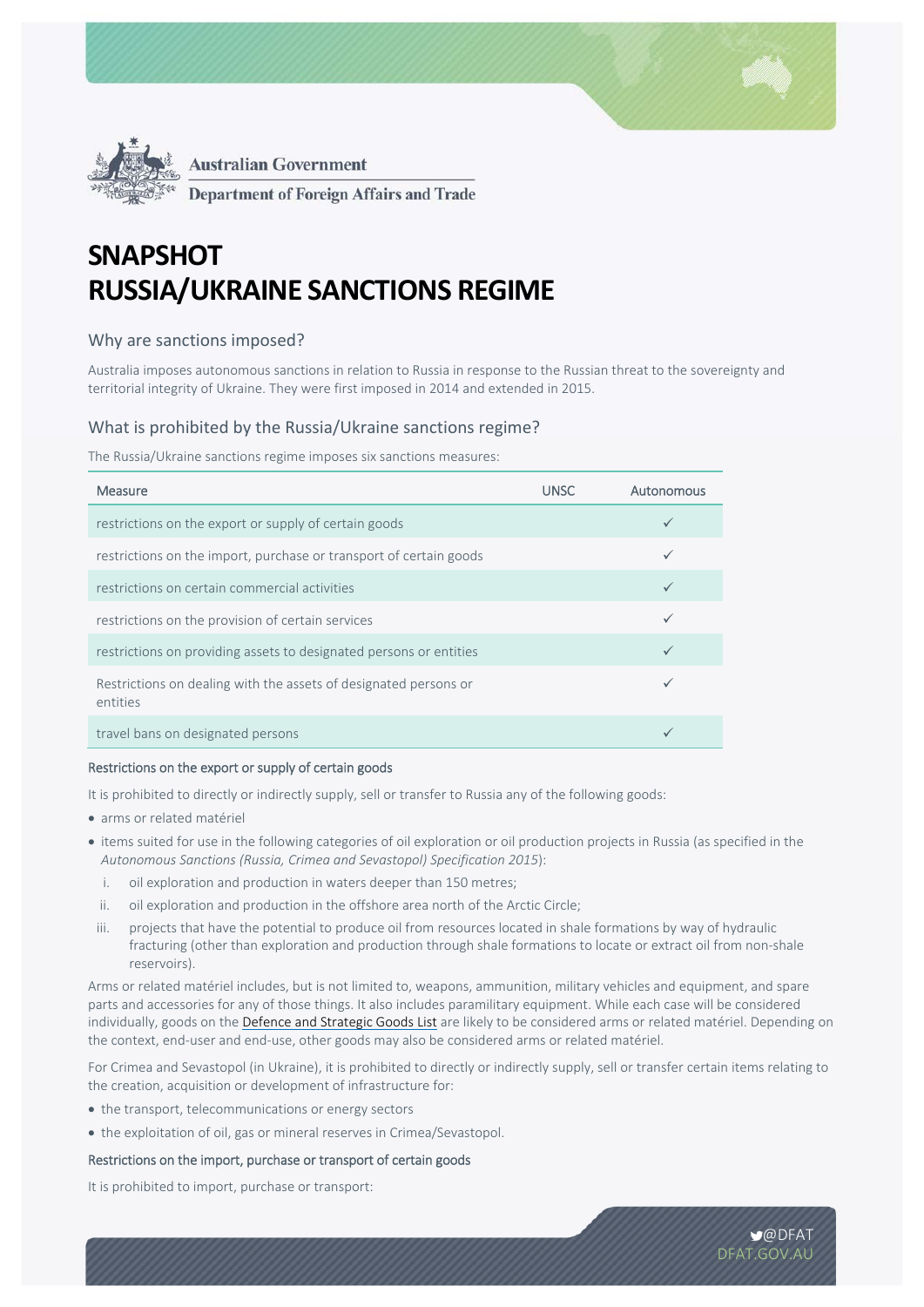- arms or related matériel if they originate in or have been exported from Russia
- any goods which originate in or have been exported from Crimea or Sevastopol.

### Restrictions on certain commercial activities

The Russia/Ukraine sanctions regime prohibits dealing with financial instruments issued by, or providing loans or credit to:

- specified publicly-owned or controlled Russian banks
- specified Russian companies predominantly engaged in activities relating to military equipment or services
- specified publicly-owned or controlled Russian companies involved in the sale or transport of crude oil or petroleum products
- majority-owned subsidiaries or entities acting as agents for any of the above.

For Crimea and Sevastopol, restrictions are imposed on granting loans/credit and establishing a joint venture relating to:

- the creation, acquisition or development of infrastructure in the transport, telecommunications or energy sectors
- the exploitation of oil or gas, or of specified mineral resources, in Crimea or Sevastopol.

#### Restrictions on the provision of certain services

To complement the restrictions on the export/import of goods and on some commercial activities, the provision of services which relate to some of those sanctioned goods or activities is also restricted. It is prohibited to provide:

- services which relate to the supply of arms or related matériel to Russia
- services which relate to the supply of export sanctioned goods to Crimea/Sevastopol, or to the manufacture, maintenance or use of such goods for Crimea/Sevastopol (see 'Restrictions on the export or supply of goods' above)
- financial assistance or financial services which relate to goods originating in or exported from Crimea/Sevastopol
- investment services which relate to sanctioned commercial activities (see 'Restrictions on commercial activities' above)
- services to Russia, or for use in Russia, which relate to:
	- a military activity, or
	- the manufacture, maintenance or use of arms or related matériel
- services to Crimea/Sevastopol, or for use in Crimea/Sevastopol, which relate to engagement in a sanctioned commercial activity for Crimea/Sevastopol (see 'Restrictions on commercial activities' above)
- certain services to Russia (or to a person or entity for use in Russia) that are necessary for specified types of oil exploration or production projects in Russia. For example, drilling or well‐testing services.

### Restrictions on providing assets to designated persons or entities

The Minister for Foreign Affairs has designated certain persons and entities responsible for, or complicit in, the threat to the sovereignty and territorial integrity of Ukraine. It is prohibited to directly or indirectly make an asset available to (or for the benefit of) a designated person or entity.

#### Restrictions on dealing with the assets of designated persons or entities (requirement to freeze assets)

It is prohibited to use or deal with an asset, or allow or facilitate another person to use or deal with an asset, if the asset is owned or controlled by a designated person or entity. These assets are 'frozen' and cannot be used or dealt with.

An 'asset' includes an asset or property of any kind, whether tangible or intangible, movable or immovable. The Consolidated List available on DFAT's website includes the names of all designated persons and entities.

#### Travel bans

All persons designated for the Russia/Ukraine sanctions regime are prohibited from transiting through or entering Australia.

#### Who must comply with sanctions?

Australian sanction laws apply to activities in Australia and to activities undertaken overseas by Australian citizens and Australian‐registered bodies corporate.

In some circumstances, it may be possible to obtain a permit from the Minister for Foreign Affairs to engage in an activity that would otherwise be prohibited by a sanctions measure. Information on planning an activity and submitting an application for a sanctions permit is available on the DFAT website.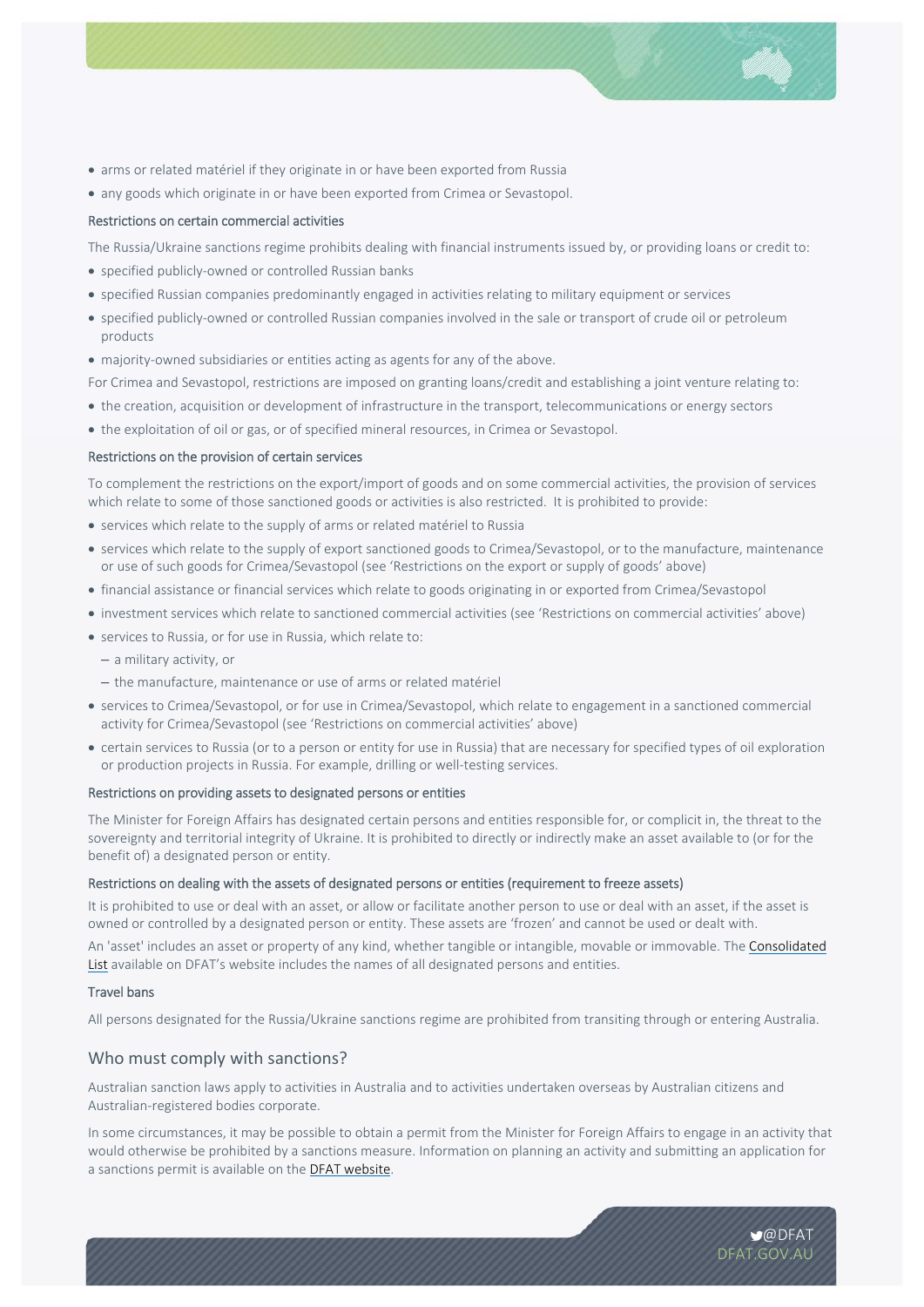

It is a serious criminal offence to contravene a sanctions measure (or a condition of a sanctions permit). The penalties include up to ten years in prison and substantial fines.

# Relevant legislation

The relevant legislation for the Russia/Ukraine sanctions regime includes the following:

- *Autonomous Sanctions Act 2011*
- *Autonomous Sanctions Regulations 2011*
- *Autonomous Sanctions (Russia, Crimea and Sevastopol) Specification 2015*
- *Autonomous Sanctions (Designated Persons and Entities and Declared Persons Ukraine) List 2014*
- *Customs (Prohibited Exports) Regulations 1958*
- *Customs (Prohibited Imports) Regulations 1956*
- *Migration Regulations 1994*

## Where can I get more information?

More information on Australia's sanctions can be found on DFAT's website: https://dfat.gov.au/internationalrelations/security/sanctions/Pages/sanctions.aspx.

Enquiries can be made to DFAT by emailing sanctions@dfat.gov.au.

DFAT maintains a mailing list for people interested in receiving updates on Australian sanctions laws. You can subscribe to this list via the DFAT website.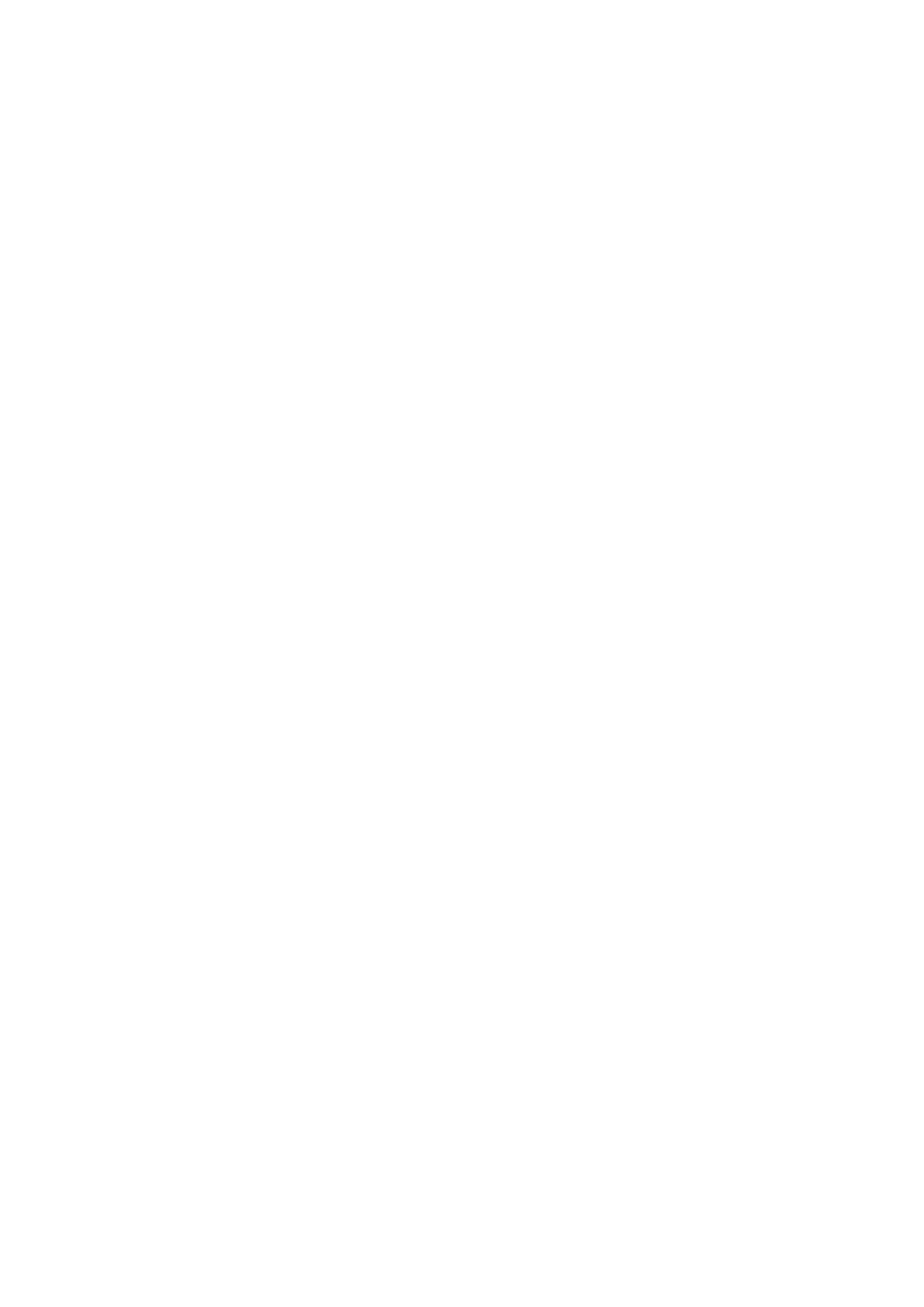



**Department of Foreign Affairs and Trade** 

# **SNAPSHOT SOMALIA SANCTIONS REGIME**

# Why are sanctions imposed?

In 1992, the United Nations Security Council (UNSC) imposed sanctions in relation to Somalia in response to the conflict in Somalia, the heavy loss of life and the resulting widespread damage. The sanctions regime has been amended and renewed by several subsequent UNSC resolutions.

Australia implements the UNSC sanctions concerning Somalia by incorporating them into Australian law.

# What is prohibited by the Somalia sanctions regime?

The Somalia sanctions regime imposes four sanctions measures:

| Measure                                                     | <b>UNSC</b> | Autonomous |
|-------------------------------------------------------------|-------------|------------|
| restrictions on supplying weapons or military equipment     |             |            |
| restrictions on the import of charcoal                      |             |            |
| restrictions on dealing with designated persons or entities |             |            |
| travel bans on designated persons                           |             |            |

#### Restrictions on supplying weapons or military equipment

The Somalia sanctions regime imposes an arms embargo. It is prohibited to do the following without a permit:

- directly or indirectly supply, sell or transfer weapons or military equipment to Somalia
- directly or indirectly provide technical advice, financial or other assistance or training in relation to military activities to Somalia
- provide financing to Somalia for the purchase or delivery of weapons or military equipment.

Weapons or military equipment includes, but is not limited to, weapons, ammunition, military vehicles and equipment, paramilitary equipment and spare parts for any of those things. It also includes paramilitary equipment. While each case will be considered individually, goods on the Defence and Strategic Goods List are likely to be considered weapons or military equipment. Depending on the context, end-user and end-use, other goods may also be considered weapons or military equipment.

The Minister may grant a permit with respect to the supply of goods or services:

- intended for the development of the Security Forces of the Federal Government of Somalia; or the support of or use by United Nations personnel, AMISOM or its strategic partners, EUTM in Somalia or Member States or certain international organisations to suppress piracy or armed robbery off Somalia's coast; or
- by a Member State or certain international organisations intended solely for humanitarian or protective use or for helping to develop the Somalia security sector.

A permit may also be granted to UN personnel, media or humanitarian and development workers to bring protective clothing to Somalia for their personal use. In some cases, it is a requirement to give notice to the UNSC Committee in relation to the supply of the goods or services.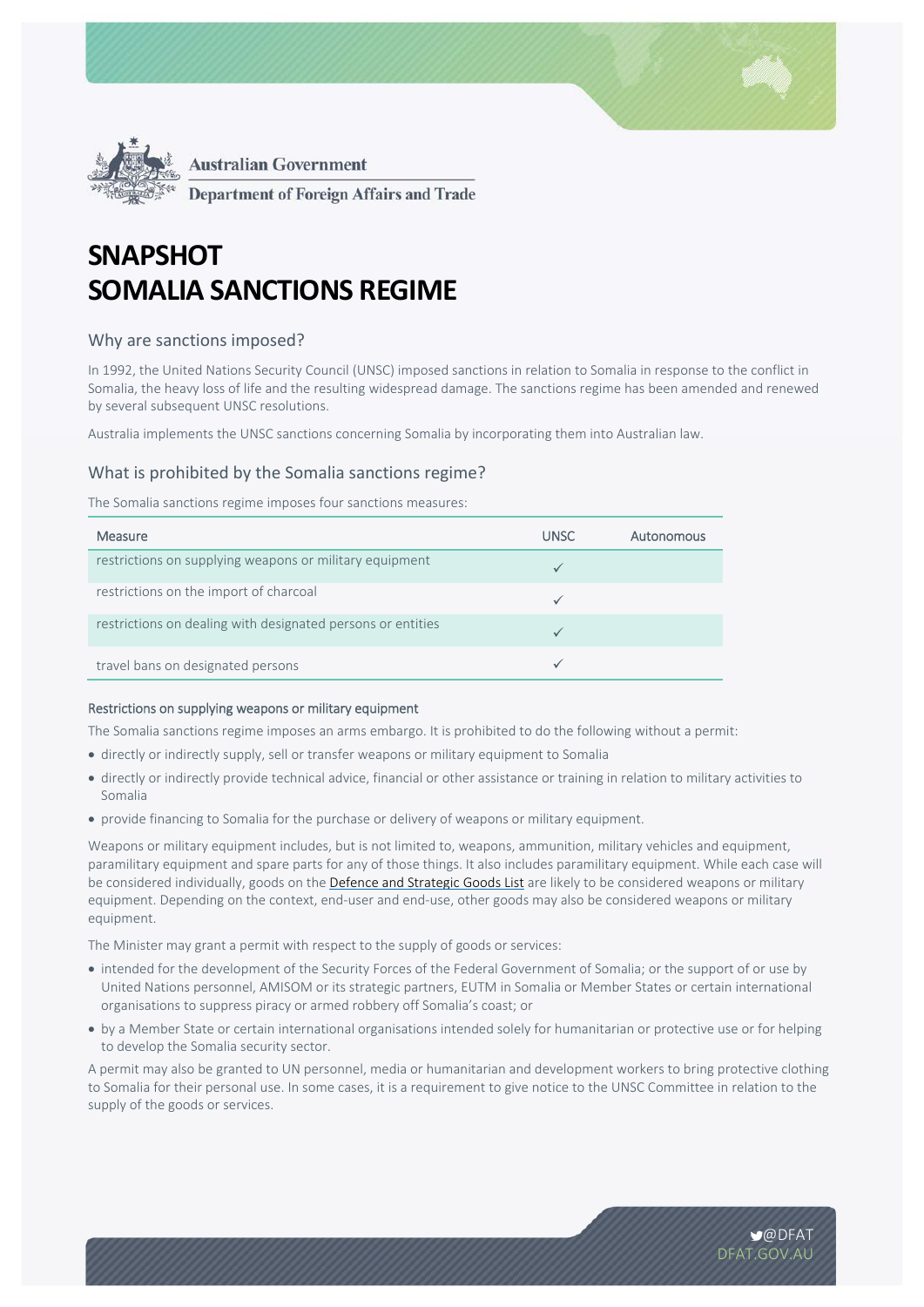

### Restrictions on the import of charcoal

It is prohibited to import charcoal from Somalia or from a person or entity in Somalia. No permit is available to authorise this import.

#### Restrictions on dealing with designated persons or entities

For the purposes of the Somalia sanctions regime, the UNSC's Somalia Sanctions Committee has designated the entity Al-Shabaab, senior Al‐Shabaab members and supporters of Al‐Shabaab, as well as other individuals whose conduct has contributed to the conflict in Somalia.

It is prohibited to:

- directly or indirectly make an asset available to (or for the benefit of) a designated person or entity (unless authorised by a permit or an exception applies)
- use or deal with an asset, or allow or facilitate another person to use or deal with an asset, if the asset is directly or indirectly owned or controlled by a designated person or entity or a person or entity acting on behalf of or at the direction of a designated person or entity (unless authorised by a permit or an exception applies). These assets are effectively 'frozen' and cannot be used or dealt with.
- directly or indirectly supply, sell or transfer weapons and military equipment to a designated person or entity. No permit is available to authorise this transaction.
- directly or indirectly provide to a designated person or entity, certain types of assistance, training or services that relate to: – military activities, or
	- the supply, sale, transfer, manufacture, maintenance or use of weapons or military equipment. No permit is available to authorise such transactions.

An 'asset' includes an asset or property of any kind, whether tangible or intangible, movable or immovable. The Consolidated List available on DFAT's website includes the names of all designated persons and entities.

#### Travel bans

All persons designated for the Somalia sanctions regime are prohibited from transiting through or entering Australia, without authorisation by the UNSC.

## Who must comply with sanctions?

Australian sanction laws apply to activities in Australia and to activities undertaken overseas by Australian citizens and Australian‐registered bodies corporate.

In some circumstances, it may be possible to obtain a permit from the Minister for Foreign Affairs to engage in an activity that would otherwise be prohibited by a sanctions measure, as indicated above. Information on planning an activity and submitting an application for a sanctions permit is available on the DFAT website.

It is a serious criminal offence to contravene a sanctions measure (or a condition of a sanctions permit). The penalties include up to ten years in prison and substantial fines.

## Relevant legislation

The relevant legislation for the Somalia sanctions regime includes the following:

- *Charter of the United Nations Act 1945*
- *Charter of the United Nations (Dealing with Assets) Regulations 2008*
- *Charter of the United Nations (Sanctions Somalia) Regulations 2008*
- *Migration (United Nations Security Council Resolutions) Regulations 2007*

## Where can I get more information?

More information on Australia's sanctions can be found on DFAT's website: https://dfat.gov.au/internationalrelations/security/sanctions/Pages/sanctions.aspx.

Enquiries can be made to DFAT by emailing sanctions@dfat.gov.au.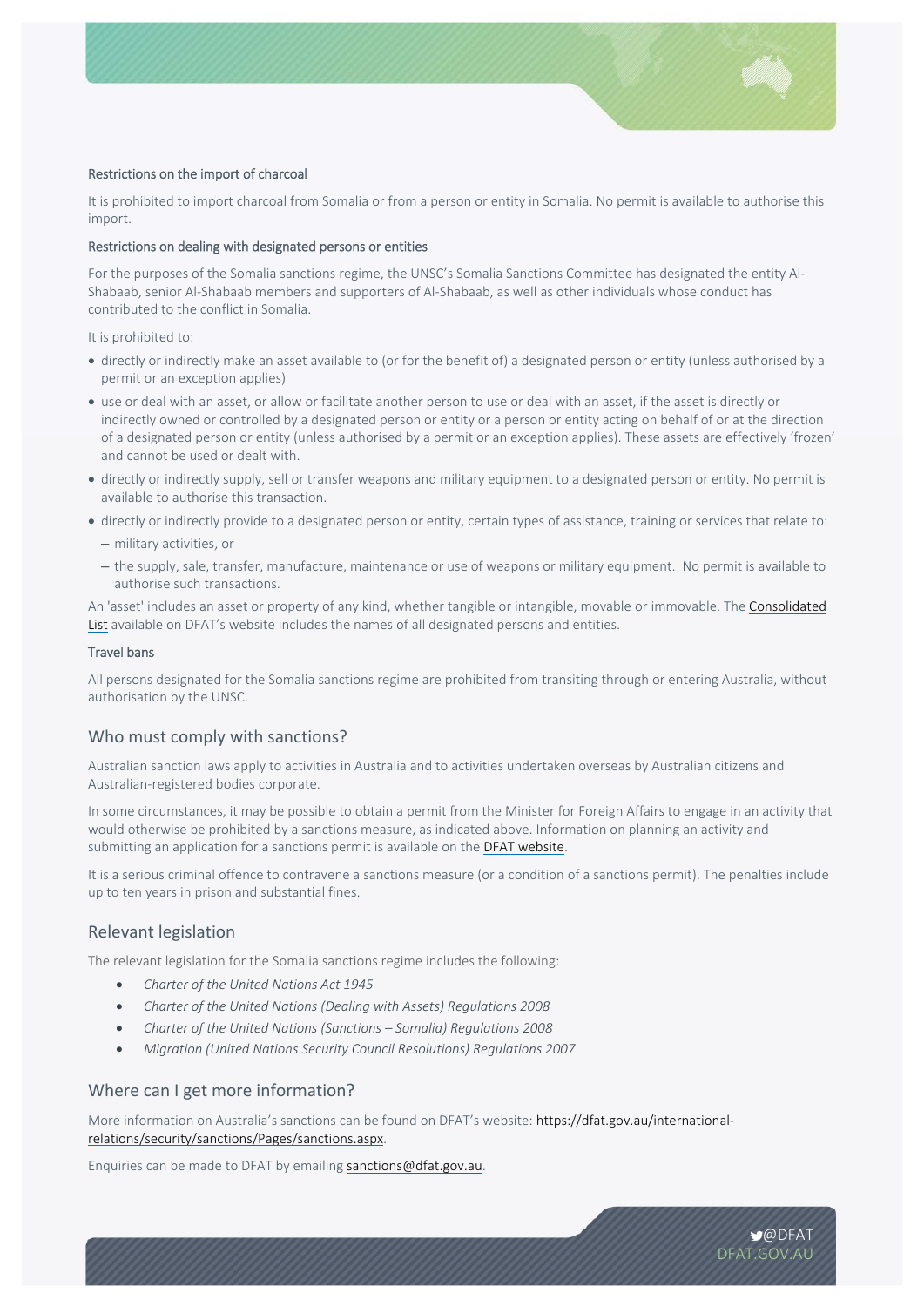

DFAT maintains a mailing list for people interested in receiving updates on Australian sanctions laws. You can subscribe to this list via the **DFAT website**.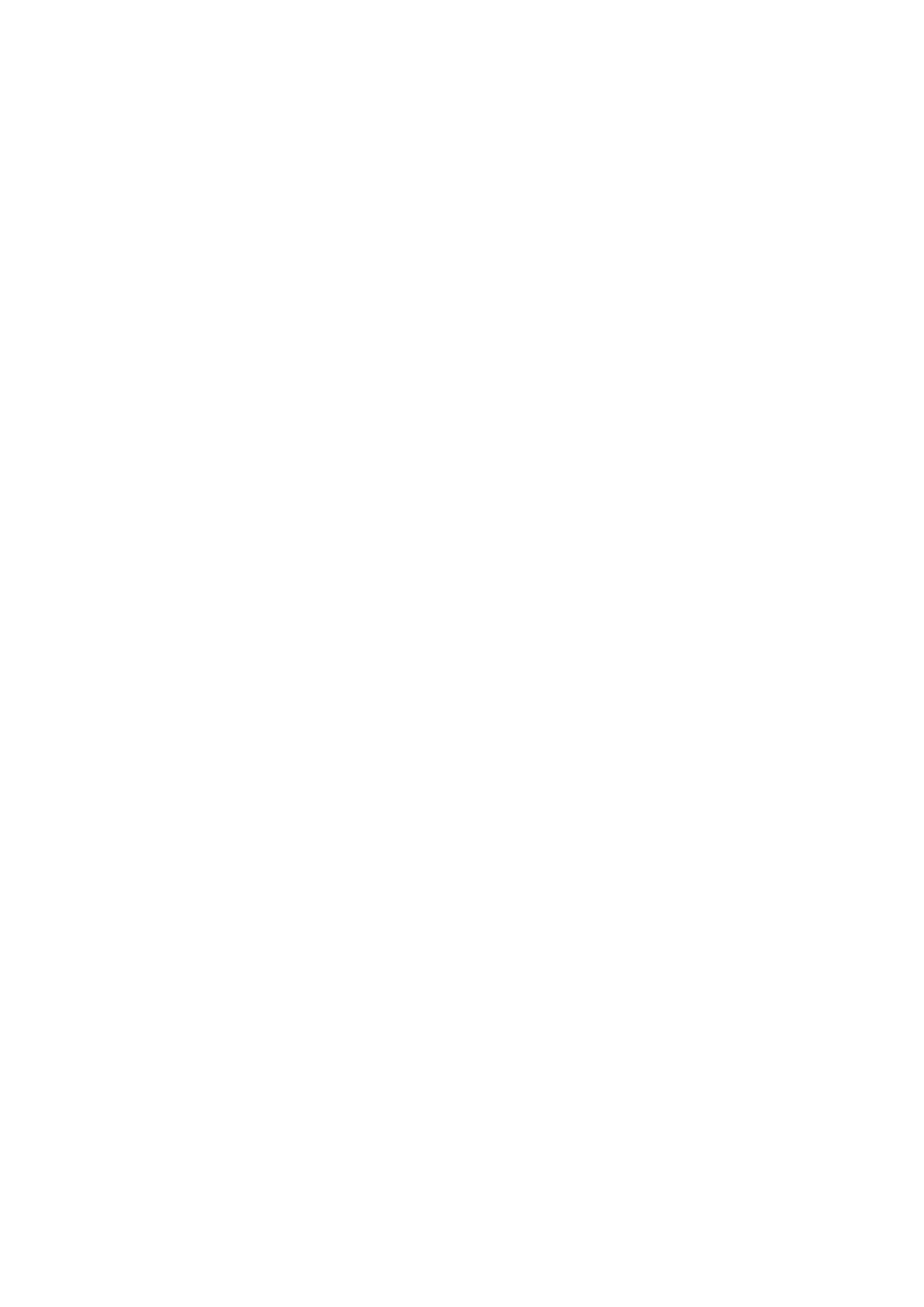



**Department of Foreign Affairs and Trade** 

# **SNAPSHOT SUDAN AND SOUTH SUDAN SANCTIONS REGIMES**

# Why are sanctions imposed?

In 2004, the United Nations Security Council (UNSC) imposed sanctions in relation to Sudan in response to the ongoing humanitarian crisis and widespread human rights violations in Sudan. The sanctions regime has been amended and renewed by several subsequent UNSC resolutions. Following the independence of the Republic of South Sudan in 2011, the UNSC's Sudan Sanctions Committee confirmed that the sanctions regime in relation to Sudan does not apply to South Sudan. However, in 2015 the UNSC decided to impose sanctions in relation to South Sudan in view of the deterioration of the security and humanitarian situation, including ongoing human rights violations and abuses. In July 2018, the UNSC imposed an arms embargo on South Sudan in response to ongoing hostilities and peace agreement violations.

Australia implements the UNSC sanctions concerning Sudan and South Sudan by incorporating them into Australian law.

# What is prohibited by the Sudan and South Sudan sanctions regimes?

The South Sudan and Sudan sanctions regimes impose the following sanctions measures:

| Measure                                                                   | Sudan | South Sudan |
|---------------------------------------------------------------------------|-------|-------------|
| restrictions on supplying arms or related matériel, and related services  |       |             |
| restrictions on providing assets to designated persons or entities        |       |             |
| restrictions on dealing with the assets of designated persons or entities |       |             |
| travel bans on designated persons                                         |       |             |

## Restrictions on supplying arms or related matériel, and related services

Both the Sudan and South Sudan sanctions regimes impose an arms embargo. It is prohibited to:

- directly or indirectly supply, sell or transfer arms or related matériel
- provide technical training or assistance which relates to the provision, manufacture, maintenance or use of arms or related matériel.

Arms or related matériel includes, but is not limited to, weapons, ammunition, military vehicles and equipment, and spare parts and accessories for any of those things. It also includes paramilitary equipment. While each case will be considered individually, goods on the Defence and Strategic Goods List are likely to be considered arms or related matériel. Depending on the context, end‐user and end‐use, other goods may also be considered arms or related matériel.

#### Restrictions on providing assets to designated persons or entities

The UNSC has designated six individuals for the purposes of the Sudan sanctions regime and four individuals for the South Sudan sanctions regime. The designated individuals are all senior military personnel.

It is prohibited to directly or indirectly make an asset available to (or for the benefit of) a designated person or entity.

#### Restrictions on dealing with the assets of designated persons or entities

It is prohibited to use or deal with an asset, or allow or facilitate another person to use or deal with an asset, if the asset is directly or indirectly owned or controlled by a designated person or entity (the assets are 'frozen' and cannot be used or dealt with).

An 'asset' includes an asset or property of any kind, whether tangible or intangible, movable or immovable. The Consolidated List available on DFAT's website includes the names of all designated persons and entities.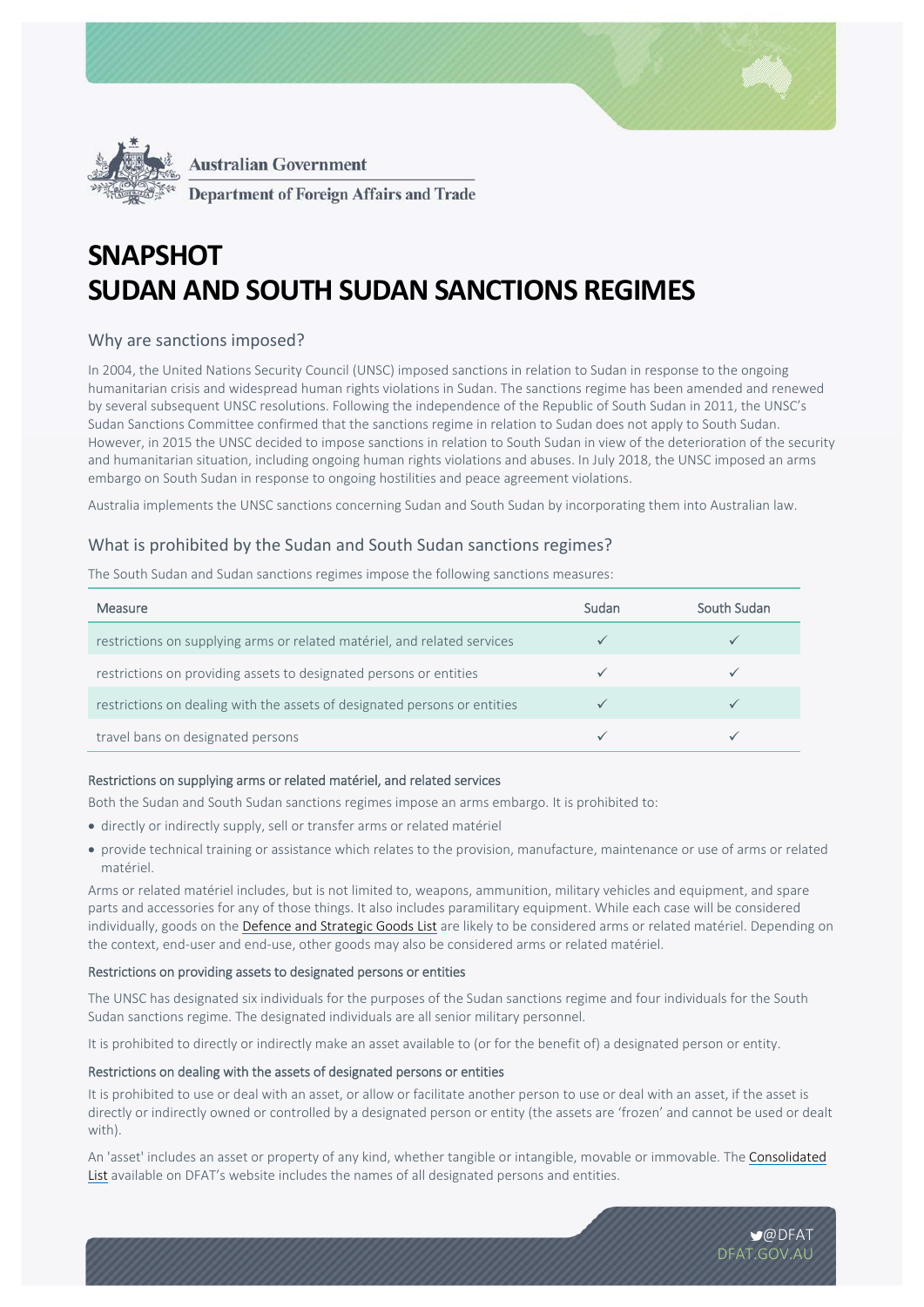### Travel bans

All persons designated for the Sudan and South Sudan sanctions regimes are prohibited from transiting through or entering Australia.

# Who must comply with sanctions?

Australian sanction laws apply to activities in Australia and to activities undertaken overseas by Australian citizens and Australian‐registered bodies corporate.

In some circumstances, it may be possible to obtain a permit from the Minister for Foreign Affairs to engage in an activity that would otherwise be prohibited by a sanctions measure. Information on planning an activity and submitting an application for a sanctions permit is available on the DFAT website.

It is a serious criminal offence to contravene a sanctions measure (or a condition of a sanctions permit). The penalties include up to ten years in prison and substantial fines.

## Relevant legislation

The relevant legislation for the Sudan and South Sudan sanctions regimes includes the following:

- *Charter of the United Nations Act 1945*
- *Charter of the United Nations (Dealing with Assets) Regulations 2008*
- *Charter of the United Nations (Sanctions Sudan) Regulations 2008*
- *Charter of the United Nations (Sanctions South Sudan) Regulations 2015*
- *Customs (Prohibited Exports) Regulations 1958*
- *Migration (United Nations Security Council Resolutions) Regulations 2007*

## Where can I get more information?

More information on Australia's sanctions can be found on DFAT's website: https://dfat.gov.au/internationalrelations/security/sanctions/Pages/sanctions.aspx.

Enquiries can be made to DFAT by emailing sanctions@dfat.gov.au.

DFAT maintains a mailing list for people interested in receiving updates on Australian sanctions laws. You can subscribe to this list via the DFAT website.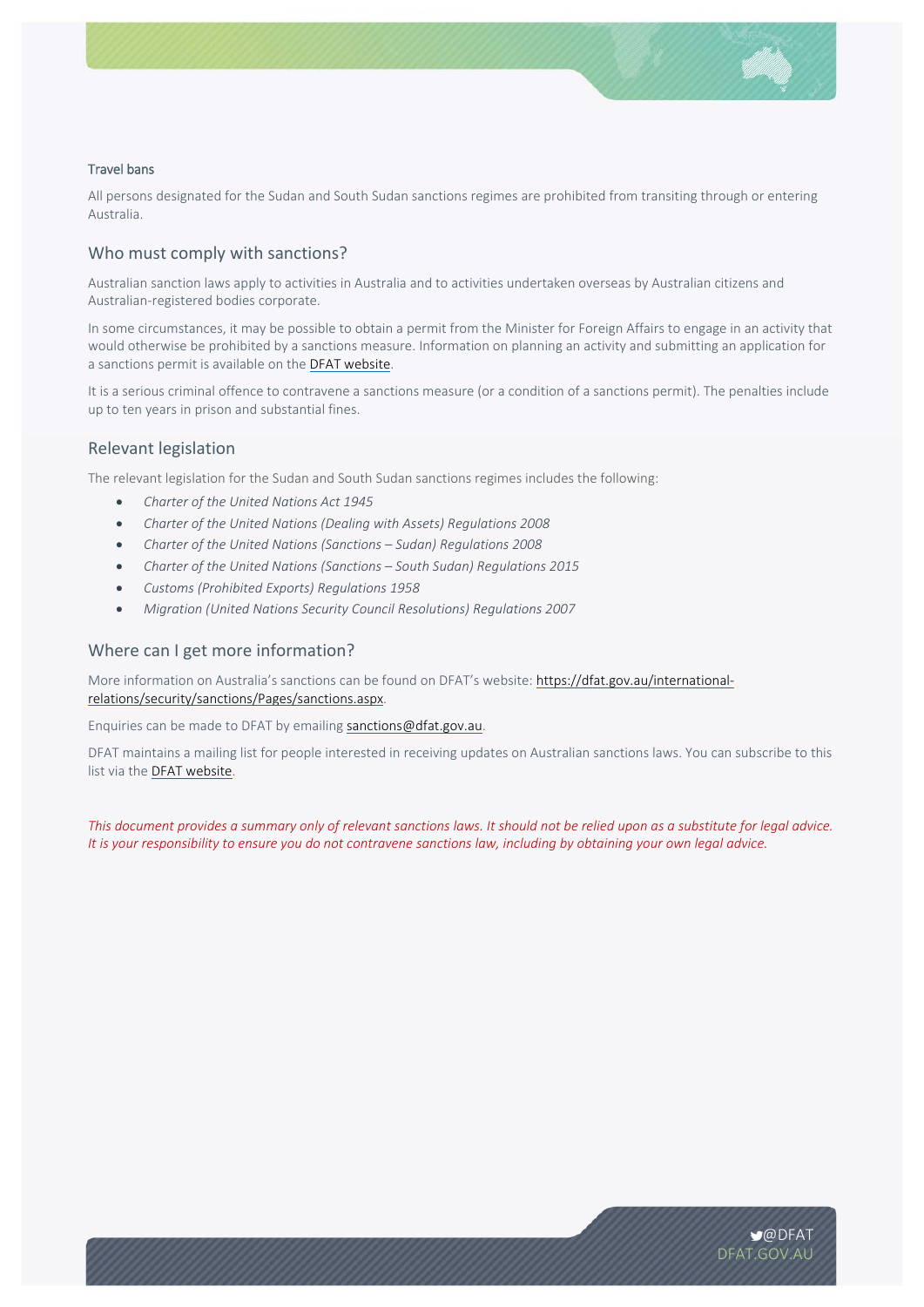

**Department of Foreign Affairs and Trade** 

# **SNAPSHOT SYRIA SANCTIONS REGIME**

## Why are sanctions imposed?

Since 2011, Australia has imposed autonomous sanctions in relation to Syria to reflect Australia's grave concern at the Syrian regime's deeply disturbing and unacceptable use of violence against its people. Australia also gives effect to United Nations Security Council (UNSC) Resolution 2199, which prohibits the trade in cultural property that has been illegally removed from Syria.

# What is prohibited by the Syria sanctions regime?

The Syria sanctions regime imposes the following sanctions measures:

| Measure                                                                        | <b>UNSC</b> | Autonomous   |
|--------------------------------------------------------------------------------|-------------|--------------|
| restrictions on the export or supply of certain goods                          |             | $\checkmark$ |
| restrictions on the import, purchase or transport of certain goods             |             | $\checkmark$ |
| restrictions on certain commercial activities                                  |             | $\checkmark$ |
| restrictions on the export or provision of certain services                    |             | $\checkmark$ |
| restrictions on providing assets to designated persons or entities             |             | $\checkmark$ |
| restrictions on dealing with the assets of designated persons or<br>entities   |             | $\checkmark$ |
| travel bans on designated persons                                              |             | ✓            |
| restrictions on dealing with cultural property illegally removed<br>from Syria |             |              |

#### Restrictions on the export or supply of certain goods

It is prohibited to directly or indirectly supply, sell or transfer to Syria any of the following goods:

- arms or related matériel
- certain equipment and technology related to new electricity power plants or for the oil and gas or petrochemical industries
- certain equipment, technology or software to monitor or intercept internet or telephone communications
- newly printed or unissued Syrian bank notes or coinage
- certain luxury goods
- certain materials, chemicals, micro-organisms and toxins, and equipment for processing those items
- (only if the recipient is the Government of Syria or an entity or body controlled by it or acting on its behalf) gold, precious metals and diamonds.

Arms or related matériel includes, but is not limited to, weapons, ammunition, military vehicles and equipment, and spare parts and accessories for any of those things. It also includes paramilitary equipment. While each case will be considered individually, goods on the Defence and Strategic Goods List are likely to be considered arms or related matériel. Depending on the context, end‐user and end‐use, other goods may also be considered arms or related matériel.

## Restrictions on the import, purchase or transport of certain goods

It is prohibited to import, purchase or transport certain crude oil, petroleum and petrochemical products if they originate in or have been exported from Syria. It is also prohibited to import or purchase gold, precious metals or diamonds from the Government of Syria or an entity or body controlled by it or acting on its behalf.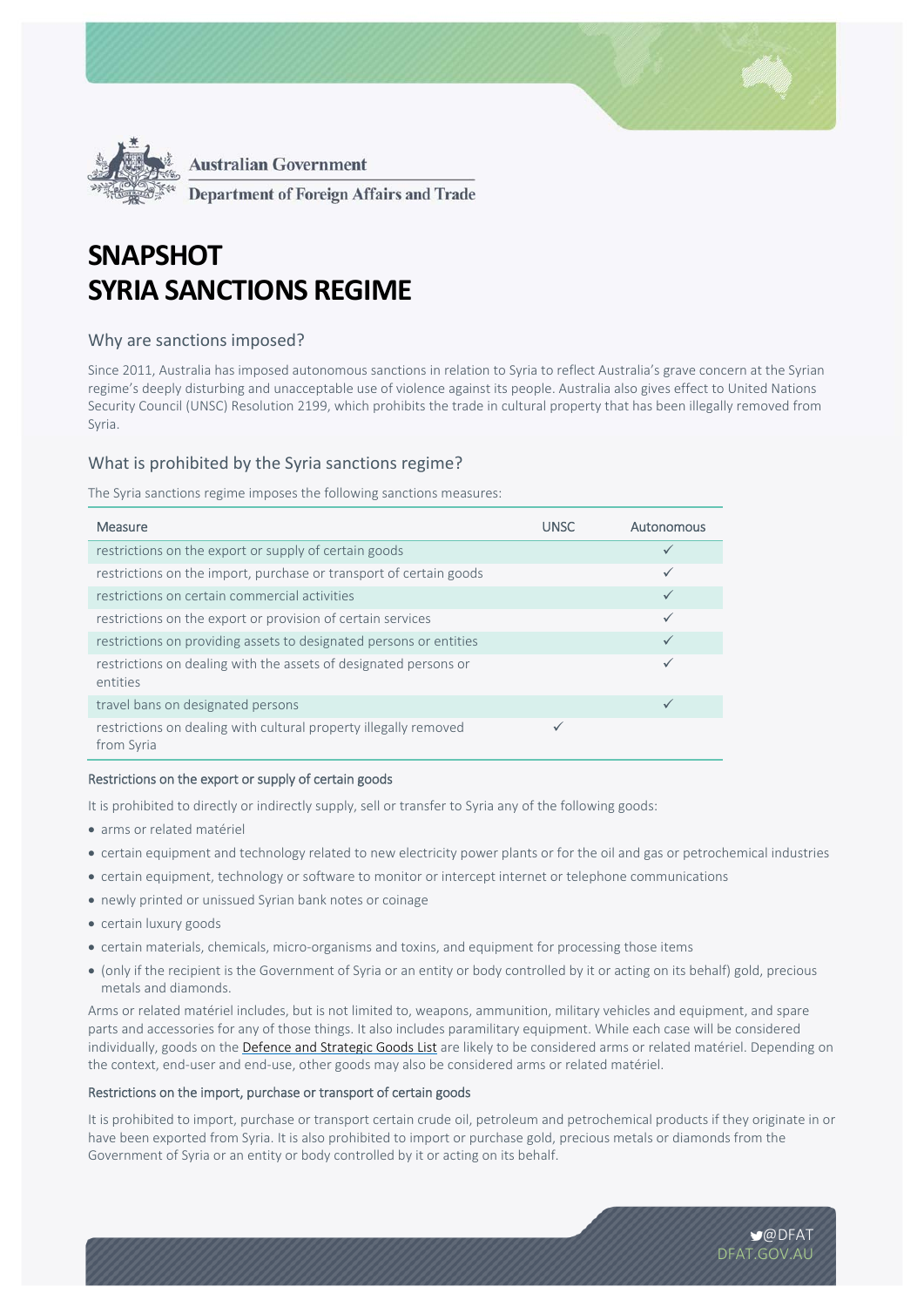

#### Restrictions on certain commercial activities

The Syria sanctions regime prohibits a range of commercial activities which predominantly relate to the petrochemical and oil and gas industries and to the financial sector. For example, the following conduct is prohibited (not an exhaustive list):

- acquiring shares in, establishing a joint venture with or providing credit to a Syrian entity engaged in the petrochemical industry, certain sectors of the oil and gas industry or the construction or installation of new power plants for electricity production
- selling to a Syrian entity an interest in a commercial activity in Australia in certain sectors of the oil and gas industry
- Syrian financial institutions opening offices in Australia or purchasing shares in Australian banks
- Australian financial institutions establishing correspondent banking relationships with Syrian financial institutions or opening branches in Syria.

#### Restrictions on provision of certain services

To complement the restrictions on the export/import of goods and on some commercial activities, the provision of services which relate to those sanctioned goods or activities is also restricted. It is prohibited to provide:

- services related to the supply of export sanctioned goods to Syria (see 'Restrictions on the export or supply of goods' above)
- financial assistance or financial services which relate to the import of import sanctioned goods (See 'Restrictions on the import, purchase or transport of goods' above)
- investment services which relate to sanctioned commercial activities (see 'Restrictions on commercial activities' above)
- services which relate to:
	- a military activity, or
	- the manufacture, maintenance or use of export sanctioned goods
- (if provided to the Government of Syria or an entity or body controlled by it or acting on its behalf) services which relates to the supply, sale, transfer, import, purchase or transport of gold, precious metals or diamonds.

#### Restrictions on providing assets to designated persons or entities

The Minister for Foreign Affairs has designated persons and entities which have provided support to the Syrian regime or are responsible for human rights abuses in Syria. It is prohibited to directly or indirectly make an asset available to (or for the benefit of) a designated person or entity.

#### Restrictions on dealing with the assets of designated persons or entities (requirement to freeze assets)

It is prohibited to use or deal with an asset, or allow or facilitate another person to use or deal with an asset, if the asset is owned or controlled by a designated person or entity (the assets are 'frozen' and cannot be used or dealt with).

An 'asset' includes an asset or property of any kind, whether tangible or intangible, movable or immovable. The Consolidated List available on DFAT's website includes the names of all designated persons and entities.

#### Travel bans

All designated persons under the Syria sanctions regime are prohibited from transiting through or entering Australia.

#### Restrictions on dealing with cultural property illegally removed from Syria

The Syria sanctions regime implements UNSC Resolution 2199 which seeks to protect cultural property that has been illegally removed from Syria. An item will be protected if it was illegally removed from Syria on or after 15 March 2011 and it is either Syrian cultural property or it is otherwise of archaeological, historical, cultural, rare scientific or religious importance.

It is prohibited to give illegally removed cultural property to another person, to trade it or to transfer the ownership of it to another person. A person who suspects that an item in his or her possession or control is illegally removed cultural property must notify DFAT, the Arts Department or Federal, State or Territory Police.

### Who must comply with sanctions?

Australian sanction laws apply to activities in Australia and to activities undertaken overseas by Australian citizens and Australian‐registered bodies corporate.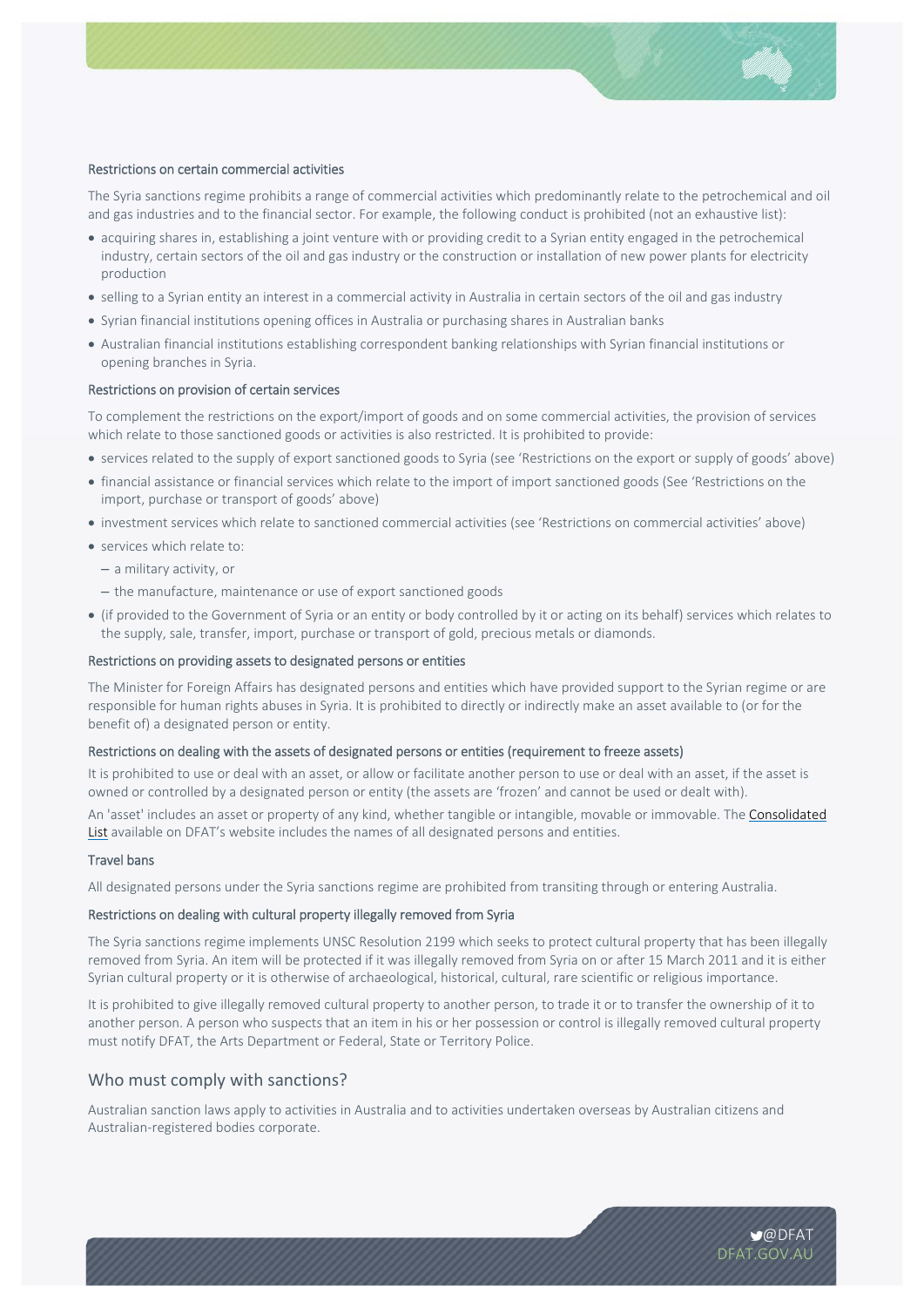

In some circumstances, it may be possible to obtain a permit from the Minister for Foreign Affairs to engage in an activity that would otherwise be prohibited by a sanctions measure. Information on planning an activity and submitting an application for a sanctions permit is available on the DFAT website.

It is a serious criminal offence to contravene a sanctions measure (or a condition of a sanctions permit). The penalties include up to ten years in prison and substantial fines.

# Relevant legislation

The relevant legislation for the Syria sanctions regime includes the following:

- *Autonomous Sanctions Act 2011*
- *Autonomous Sanctions Regulations 2011*
- *Autonomous Sanctions (Export Sanctioned Goods Syria) Specification 2012*
- *Autonomous Sanctions (Import Sanctioned Goods Syria) Specification 2012*
- *Autonomous Sanctions (Designated and Declared Persons Syria) List 2012*
- *Autonomous Sanctions (Designated Persons and Entities and Declared Persons Syria) List 2017*
- *Customs (Prohibited Exports) Regulations 1958*
- *Migration Regulations 1994*
- *Charter of the United Nations (Sanctions Syria) Regulation 2015*

# Where can I get more information?

More information on Australia's sanctions can be found on DFAT's website: https://dfat.gov.au/internationalrelations/security/sanctions/Pages/sanctions.aspx.

Enquiries can be made to DFAT by emailing sanctions@dfat.gov.au.

DFAT maintains a mailing list for people interested in receiving updates on Australian sanctions laws. You can subscribe to this list via the DFAT website.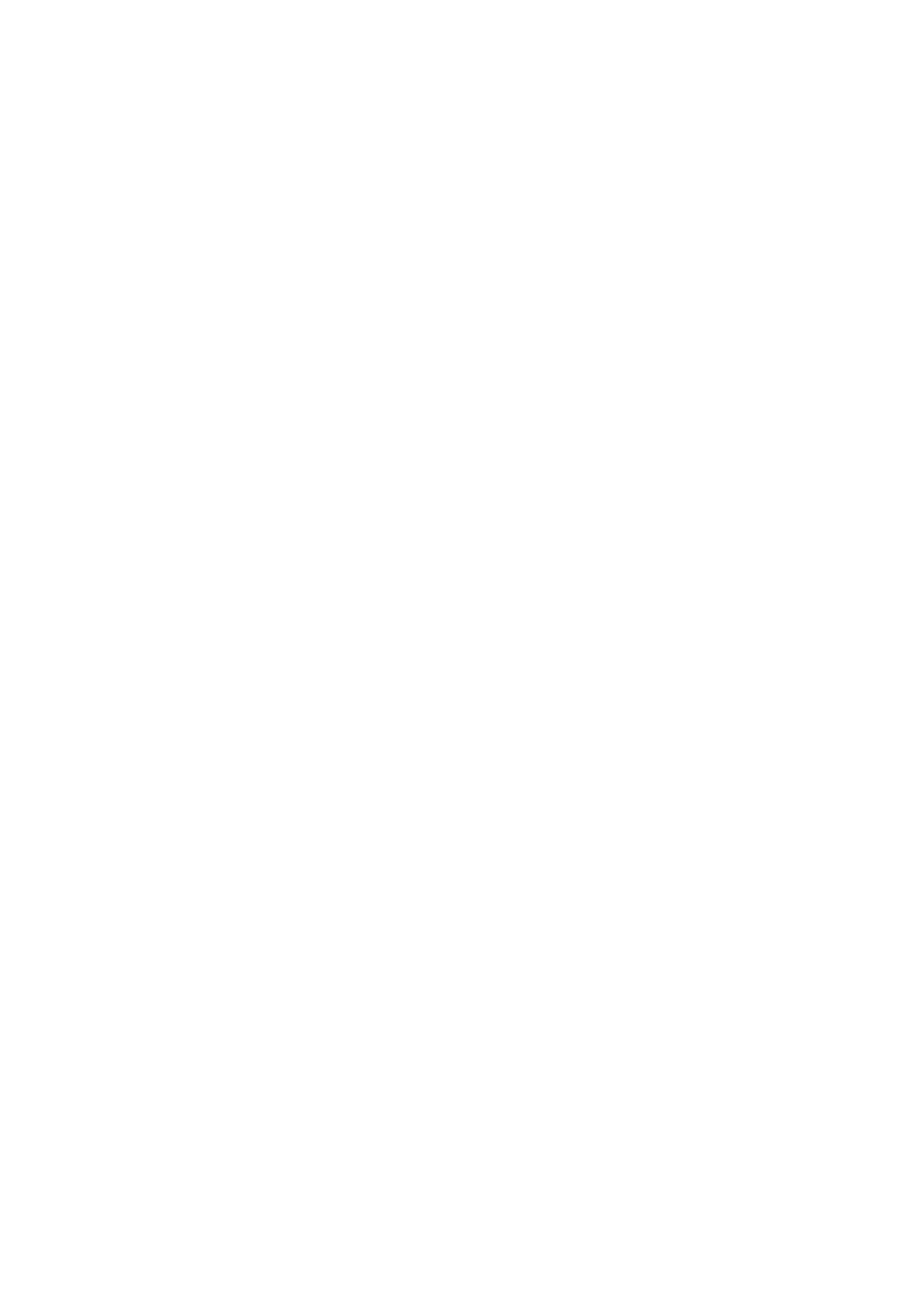

**Department of Foreign Affairs and Trade** 

# **SNAPSHOT THE TALIBAN SANCTIONS REGIME**

# Why are sanctions imposed?

Australia has implemented the United Nations Security Council (UNSC) Taliban sanctions regime into Australian law to promote the peace, stability and security of Afghanistan. The Taliban is no longer considered a terrorist organisation and is involved in political processes in Afghanistan. However, sanctions continue to apply in relation to persons and entities designated for the purposes of the Taliban sanctions regime.

# What is prohibited by the Taliban sanctions regime?

The Taliban sanctions regime imposes the following sanctions measures:

| <b>Measure</b>                                                               | <b>UNSC</b>  | Autonomous |
|------------------------------------------------------------------------------|--------------|------------|
| restrictions on supplying arms or related matériel                           | $\checkmark$ |            |
| restrictions on the provision of services related to military activities     | $\checkmark$ |            |
| restrictions on providing assets to designated persons or entities           |              |            |
| restrictions on dealing with the assets of designated persons or<br>entities |              |            |
| travel bans on designated persons                                            | $\checkmark$ |            |

#### Restrictions on supplying arms or related matériel

It is prohibited to supply, sell or transfer (directly or indirectly) arms or related matériel to the Taliban or a person or entity designated for the purpose of the Taliban regime.

Arms or related matériel includes, but is not limited to, weapons, ammunition, military vehicles and equipment, and spare parts and accessories for any of those things. It also includes paramilitary equipment. While each case will be considered individually, goods on the Defence and Strategic Goods List are likely to be considered arms or related matériel. Depending on the context, end‐user and end‐use, other goods may also be considered arms or related matériel.

#### Restrictions on the provision of services related to military activities

It is prohibited to supply technical advice, assistance or training related to military activities to the Taliban or a person or entity designated for the purposes the Taliban sanctions regime.

#### Restrictions on providing assets to designated persons or entities

It is prohibited to directly or indirectly make an asset available to (or for the benefit of) a designated person or entity.

#### Restrictions on dealing with assets of designated persons or entities (requirement to freeze assets)

It is prohibited to use or deal with an asset, or allow or facilitate another person to use or deal with an asset, which is owned or controlled by a designated person or entity. The prohibition on 'dealing' with assets includes using, selling or moving assets. If you become aware that you are holding an asset of a designated person or entity, you are required to freeze (hold) that asset and notify the AFP.

'An 'asset' includes an asset or property of any kind, whether tangible or intangible, movable or immovable. The Consolidated List available on DFAT's website includes the names of all designated persons and entities.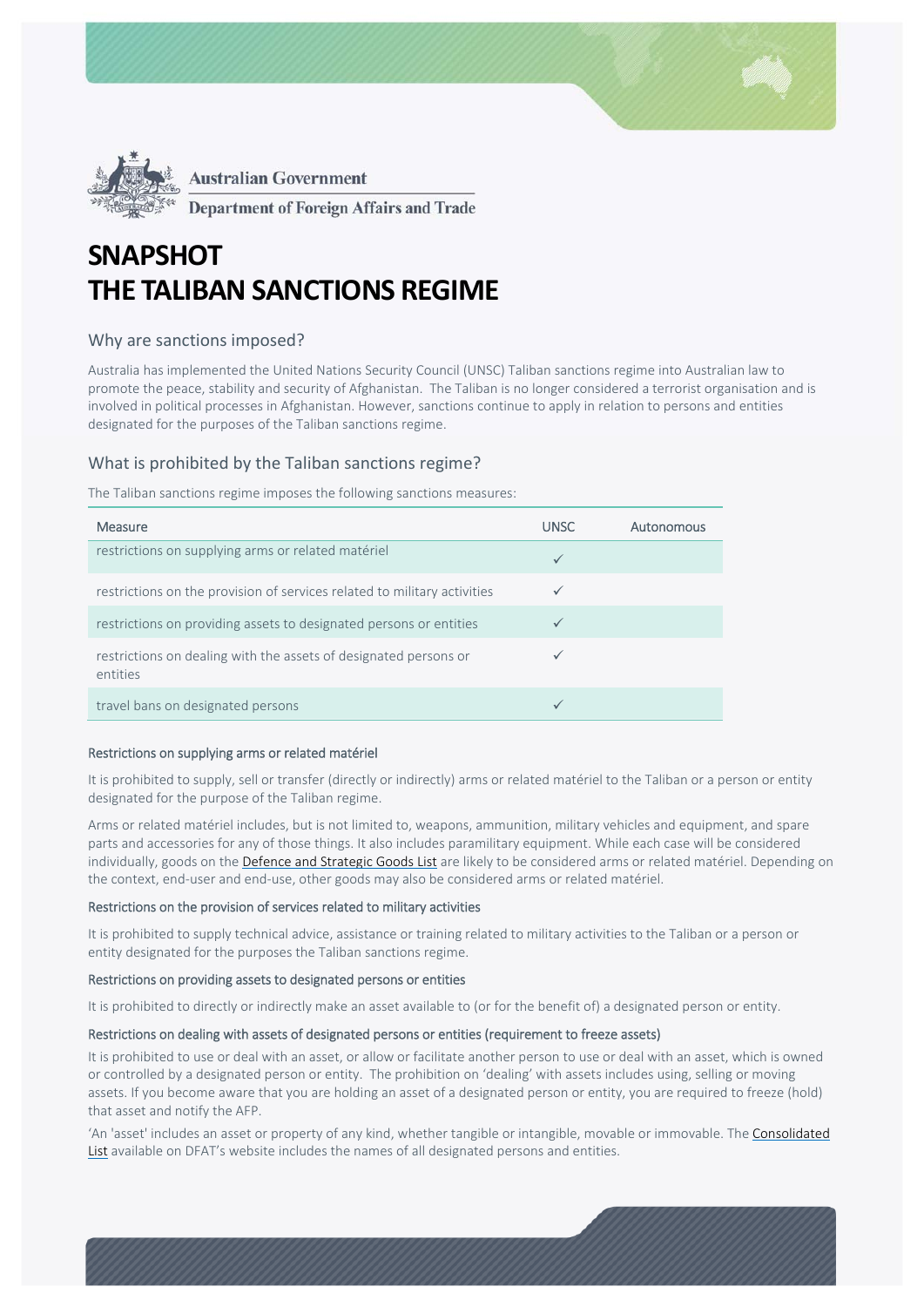### Travel bans

All persons designated for the sanctions regimes are prohibited from transiting through or entering Australia.

## Who must comply with sanctions?

Australian sanction laws apply to activities in Australia and to activities undertaken overseas by Australian citizens and Australian‐registered bodies corporate.

In some circumstances, it may be possible to obtain a permit from the Minister for Foreign Affairs to engage in an activity that would otherwise be prohibited by a sanctions measure. Information on planning an activity and submitting an application for a sanctions permit is available on the DFAT website.

It is a serious criminal offence to contravene a sanctions measure (or a condition of a sanctions permit). The penalties include up to ten years in prison and substantial fines.

## Relevant legislation

The relevant legislation for the Taliban sanctions regime includes the following:

- *Charter of the United Nations Act 1945*
- *Charter of the United Nations (Dealing with Assets) Regulations 2008*
- *Charter of the United Nations (Sanctions the Taliban) Regulation 2013*
- *Migration (United Nations Security Council Resolutions) Regulations 2007*

## Where can I get more information?

More information on Australia's sanctions can be found on DFAT's website: https://dfat.gov.au/internationalrelations/security/sanctions/Pages/sanctions.aspx.

Enquiries can be made to DFAT by emailing sanctions@dfat.gov.au.

DFAT maintains a mailing list for people interested in receiving updates on Australian sanctions laws. You can subscribe to this list via the DFAT website.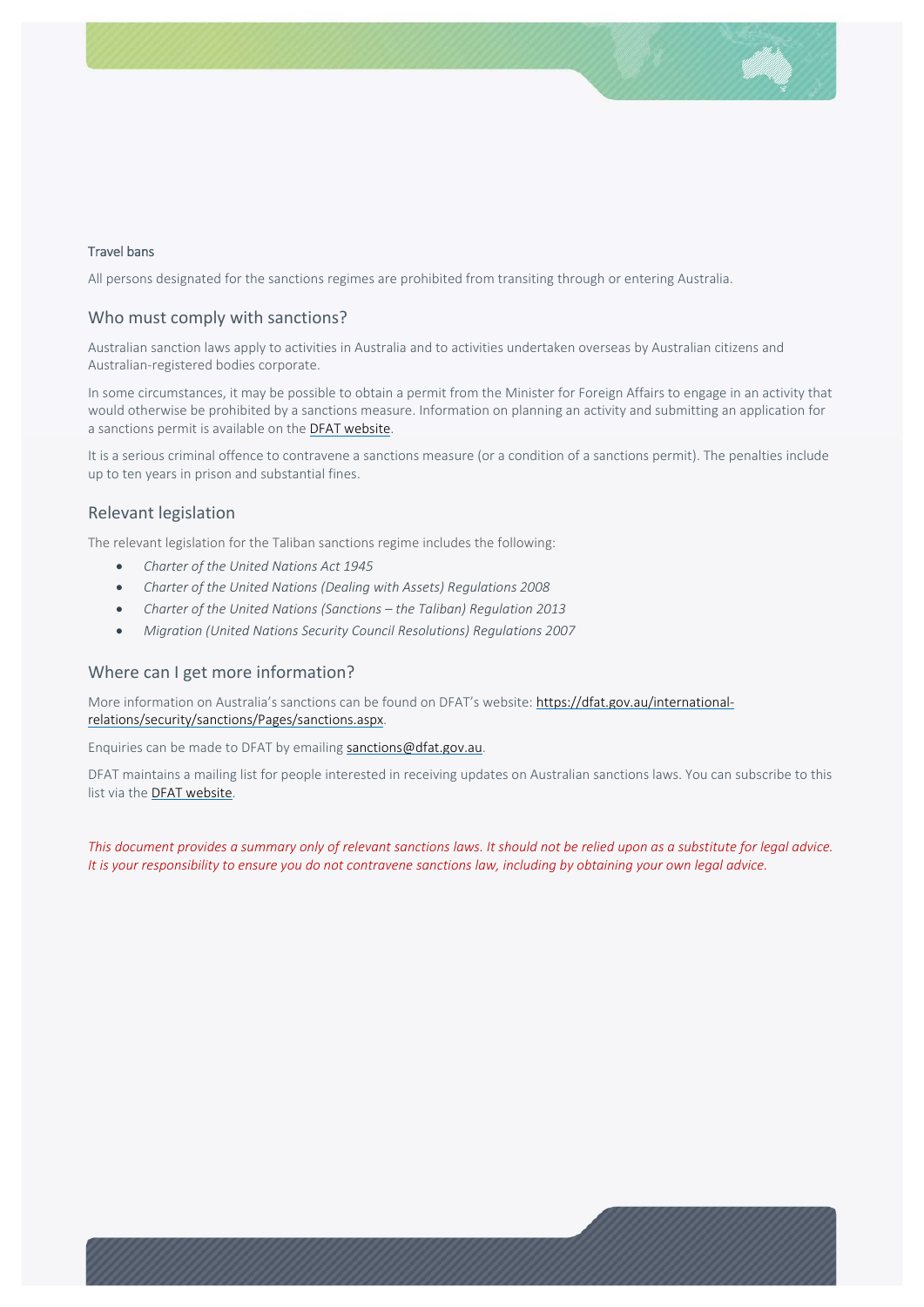

**Department of Foreign Affairs and Trade** 

# **SNAPSHOT YEMEN SANCTIONS REGIME**

## Why are sanctions imposed?

The United Nations Security Council (UNSC) imposes a limited arms embargo and other sanctions measures in relation to Yemen in response to Yemen's ongoing political, security, economic and humanitarian challenges. Australia implements the UNSC sanctions concerning Yemen by incorporating them into Australian law.

## What is prohibited by the Yemen sanctions regime?

The Yemen sanctions regime imposes the following sanctions measures:

| Measure                                                                                                         | UNSC | Autonomous |
|-----------------------------------------------------------------------------------------------------------------|------|------------|
| restrictions on providing assets to designated persons or entities                                              |      |            |
| restrictions on dealing with the assets of designated persons or<br>entities                                    |      |            |
| travel bans on designated persons                                                                               |      |            |
| restrictions on supplying arms or related materiel, and related<br>services, to designated persons and entities |      |            |

#### Restrictions on providing assets to designated persons or entities

The UNSC and its Yemen Sanctions Committee have designated five persons (no entities) for the purposes of the Yemen sanctions regime. It is prohibited to directly or indirectly make an asset available to (or for the benefit of) a designated person or entity.

#### Restrictions on dealing with the assets of designated persons or entities (requirement to freeze assets)

It is prohibited to use or deal with an asset, or allow or facilitate another person to use or deal with an asset, which is owned or controlled by a designated person or entity (the assets are 'frozen' and cannot be used or dealt with).

An 'asset' includes an asset or property of any kind, whether tangible or intangible, movable or immovable. The Consolidated List available on DFAT's website includes the names of all designated persons and entities.

#### Travel bans

All persons designated for the Yemen sanctions regime are prohibited from transiting through or entering Australia.

#### Restrictions on supplying arms and related materiel, and related services, to designated persons or entities

The Yemen sanctions regime imposes a limited arms embargo. The following actions are prohibited in relation to a designated person or entity (or a person acting on their behalf or at their direction in Yemen):

- to directly or indirectly supply, sell or transfer arms or related matériel
- to provide technical assistance, training, financial or other assistance which relates to:
	- a military activity, or
	- the provision, maintenance or use of arms or related matériel, including providing armed mercenary personnel (whether or not originating in Australia).

Arms or related matériel includes, but is not limited to, weapons, ammunition, military vehicles and equipment, and spare parts and accessories for any of those things. It also includes paramilitary equipment. While each case will be considered individually, goods on the Defence and Strategic Goods List are likely to be considered arms or related matériel. Depending on the context, end‐user and end‐use, other goods may also be considered arms or related matériel.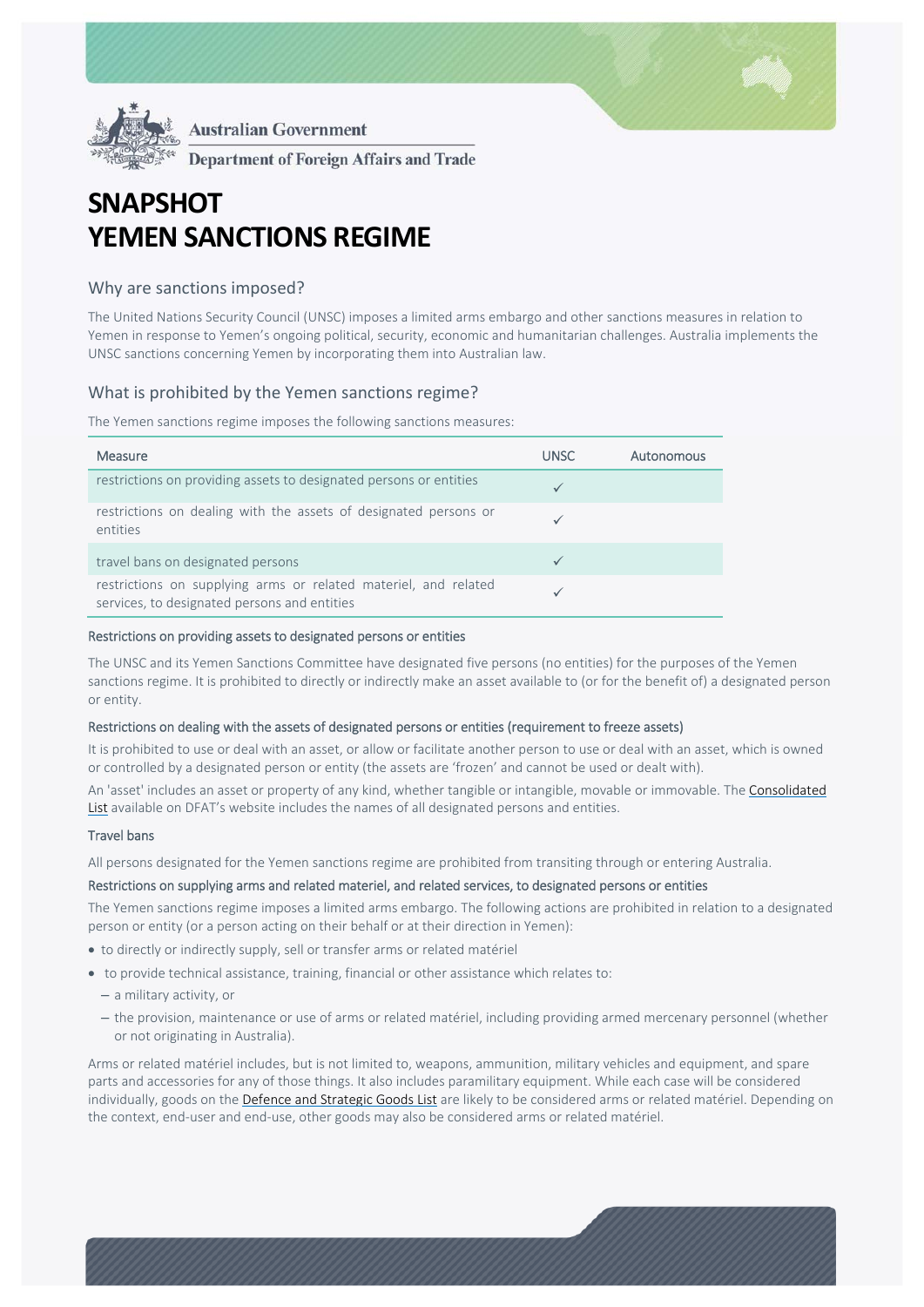# Who must comply with sanctions?

Australian sanctions laws apply to activities in Australia and to activities undertaken overseas by Australian citizens and Australian‐registered bodies corporate.

In some circumstances, it may be possible to obtain a permit from the Minister for Foreign Affairs to engage in an activity that would otherwise be prohibited by a sanctions measure. Information on planning an activity and submitting an application for a sanctions permit is available on the DFAT website. Information on planning an activity and submitting an application for a sanctions permit is available on the DFAT website.

It is a serious criminal offence to contravene a sanctions measure (or a condition of a sanctions permit). The penalties include up to ten years in prison and substantial fines.

# Relevant legislation

The relevant legislation for the Yemen sanctions regime includes the following:

- *Charter of the United Nations Act 1945*
- *Charter of the United Nations (Dealing with Assets) Regulations 2008*
- *Charter of the United Nations (Sanctions Yemen) Regulation 2014*
- *Migration (United Nations Security Council Resolutions) Regulations 2007*

## Where can I get more information?

More information on Australia's sanctions can be found on DFAT's website: https://dfat.gov.au/internationalrelations/security/sanctions/Pages/sanctions.aspx.

Enquiries can be made to DFAT by emailing sanctions@dfat.gov.au.

DFAT maintains a mailing list for people interested in receiving updates on Australian sanctions laws. You can subscribe to this list via the DFAT website.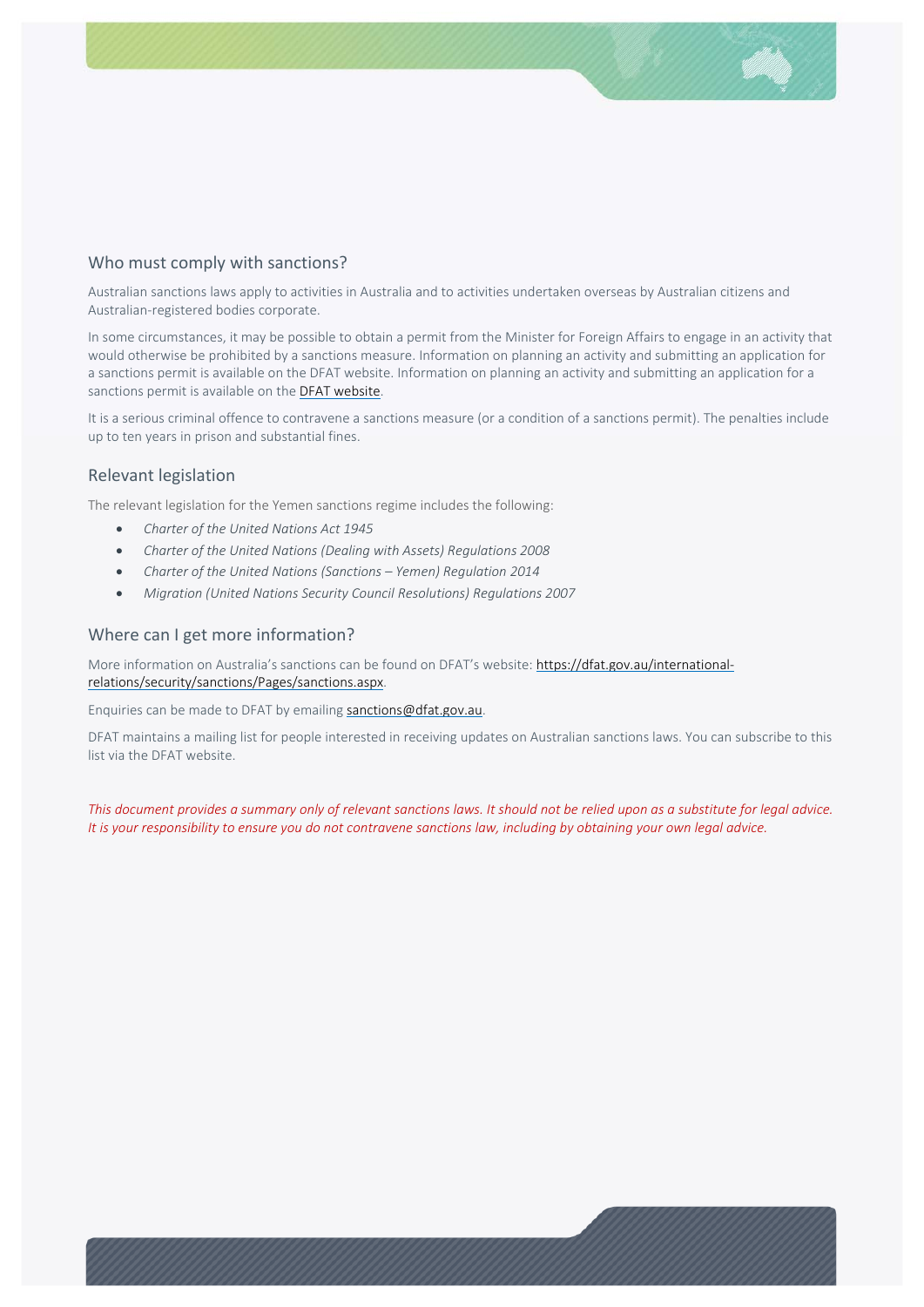

**Australian Government**  $\ddot{\phantom{0}}$ **Department of Foreign Affairs and Trade** 

# **SNAPSHOT ZIMBABWE SANCTIONS REGIME**

# Why are sanctions imposed?

Australia imposed autonomous sanctions in relation to Zimbabwe in 2002, reflecting concerns about political violence and human rights violations. The sanctions were adjusted in 2012 and 2013 in response to some progress.

# What is prohibited by the Zimbabwe sanctions regime?

The Zimbabwe sanctions regime imposes the following sanctions measures:

| Measure                                                                      | <b>UNSC</b> | <b>Autonomous</b> |
|------------------------------------------------------------------------------|-------------|-------------------|
| restrictions on supplying arms and related services                          |             |                   |
| restrictions on providing assets to designated persons or entities           |             |                   |
| restrictions on dealing with the assets of designated persons or<br>entities |             |                   |
| travel bans on designated persons.                                           |             |                   |

### Restrictions on supplying arms and related services

The Zimbabwe sanctions regime imposes an arms embargo. It is prohibited to:

- directly or indirectly supply, sell or transfer arms or related matériel to Zimbabwe
- provide a service if it relates to the supply of arms or related matériel to Zimbabwe
- provide a service to Zimbabwe, or for use in Zimbabwe, which relates to:
	- a military activity
	- the manufacture, maintenance or use of arms or related matériel.

Arms or related matériel includes, but is not limited to, weapons, ammunition, military vehicles and equipment, and spare parts and accessories for any of those things. It also includes paramilitary equipment. While each case will be considered individually, goods on the Defence and Strategic Goods List are likely to be considered arms or related matériel. Depending on the context, end‐user and end‐use, other goods may also be considered arms or related matériel.

## Restrictions on providing assets to designated persons or entities

The Minister for Foreign Affairs has designated persons and entities which are or have engaged in activities that seriously undermine democracy, respect for human rights or the rule of law in Zimbabwe. It is prohibited to directly or indirectly make an asset available to (or for the benefit of) a designated person or entity.

## Restrictions on dealing with the assets of designated persons or entities (requirement to freeze assets)

It is prohibited to use or deal with an asset, or allow or facilitate another person to use or deal with an asset, if the asset is owned or controlled by a designated person or entity (the assets are 'frozen' and cannot be used or dealt with).

An 'asset' includes an asset or property of any kind, whether tangible or intangible, movable or immovable. The Consolidated List available on DFAT's website includes the names of all designated persons and entities.

#### Travel bans

All persons designated for the Zimbabwe sanctions regime are prohibited from transiting through or entering Australia.